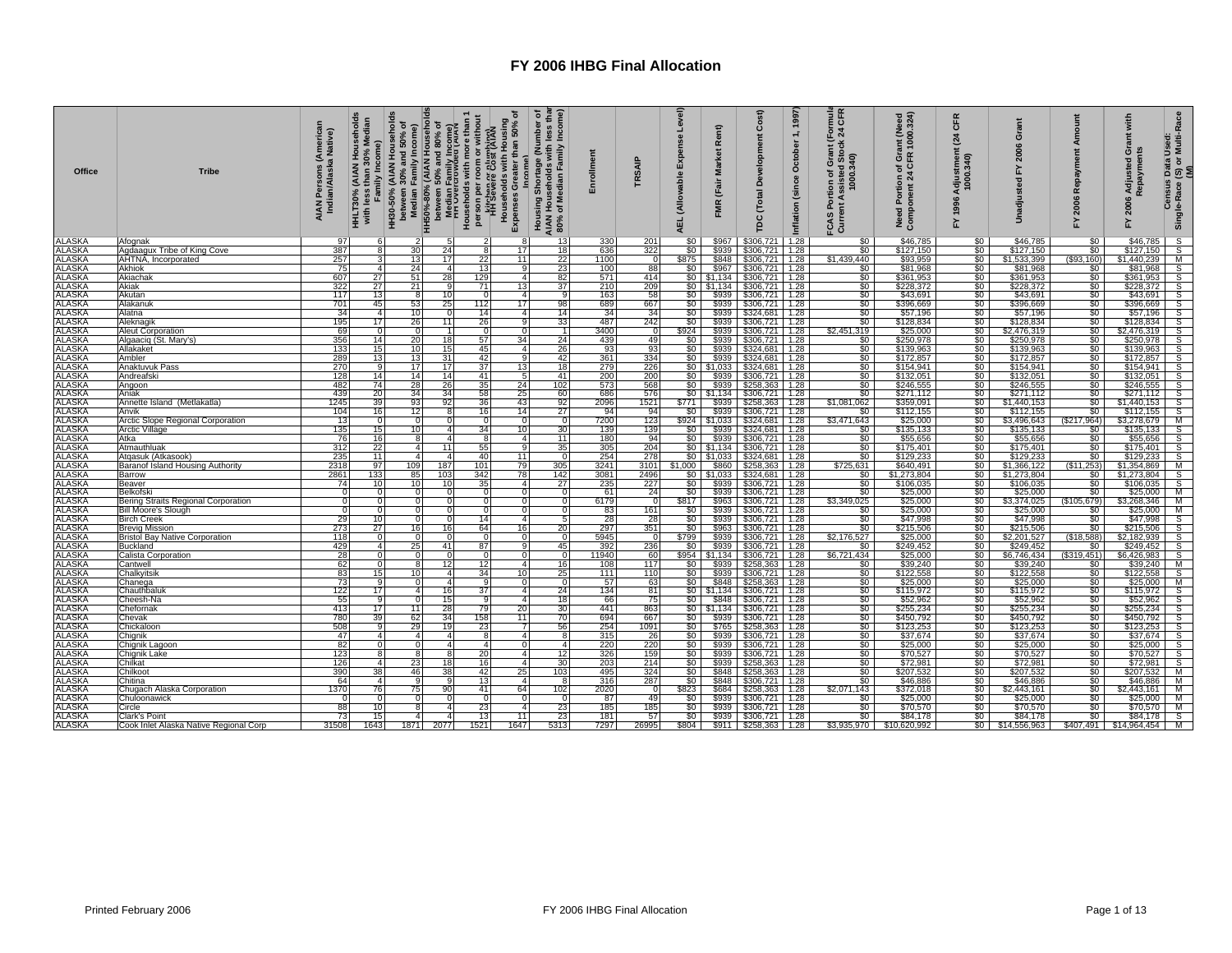| <b>Office</b>                  | <b>Tribe</b>                     | AIAN Persons (American<br>Indian/Alaska Native) | HH30-50% (AIAN Households<br>Household<br>ledian<br>Family Income)<br>Σ<br>30%<br>HHLT30% (AIAN H<br>with less than 30 |                       |                 | e herween 20%<br>Median Family Income)<br>Median Family Income)<br>Herween 50% and 80% of<br>Median Family Income)<br>Derween 50% and 80% of<br>Prince and 80% of<br>Prince and and and The Prince of the Section of the Anti-<br>Person pe | Housing Shortage (Number of<br>AIAN Households with less than<br>80% of Median Family Income)<br>Income) | Enrollment       | <b>TRSAIP</b>     | Level)<br>Expense<br>(Allowable<br>긊 | Rent)<br><b>Market</b><br>(Fair<br><b>FMR</b> | Cost)<br>Development<br>(Total<br>рc                                                                                                     | 1, 1997<br>October<br>Inflation (since | TER<br>CFR<br>24<br>FCAS Portion or<br>Current Assisted Stock 2<br>1000.340) | Need Portion of Grant (Need<br>Component 24 CFR 1000.324) | CFR<br>24<br>Adjustment<br>1000.340)<br>1996<br>놊 | ō<br>2006<br>놊<br>adjusted<br>5 | œ<br>2006<br>놊            | with<br>Grant<br>Adjusted<br>epayme<br>2006<br>놊 | Census Data Used:<br>Single-Race (S) or Multi-Race<br>(M)             |
|--------------------------------|----------------------------------|-------------------------------------------------|------------------------------------------------------------------------------------------------------------------------|-----------------------|-----------------|---------------------------------------------------------------------------------------------------------------------------------------------------------------------------------------------------------------------------------------------|----------------------------------------------------------------------------------------------------------|------------------|-------------------|--------------------------------------|-----------------------------------------------|------------------------------------------------------------------------------------------------------------------------------------------|----------------------------------------|------------------------------------------------------------------------------|-----------------------------------------------------------|---------------------------------------------------|---------------------------------|---------------------------|--------------------------------------------------|-----------------------------------------------------------------------|
| <b>ALASKA</b>                  | Council                          |                                                 |                                                                                                                        |                       |                 | O                                                                                                                                                                                                                                           |                                                                                                          | 131              | 105               | \$0                                  | \$963                                         | \$306,721                                                                                                                                | 1.28                                   | \$0                                                                          | \$25,000                                                  | \$0                                               | \$25,000                        | \$0                       | \$25,000                                         |                                                                       |
| <b>ALASKA</b>                  | Craig                            | 530                                             | 62                                                                                                                     | 20                    | 28              | 42                                                                                                                                                                                                                                          | 79<br>25                                                                                                 | 367              | 531               | \$0                                  | \$939                                         | \$258,363                                                                                                                                | 1.28                                   | \$0                                                                          | \$206,671                                                 | $\overline{\$0}$                                  | \$206,671                       | \$0                       | \$206,671                                        |                                                                       |
| <b>ALASKA</b>                  | <b>Crooked Creek</b>             | 139                                             | 11                                                                                                                     | 27                    | $\overline{4}$  | 43                                                                                                                                                                                                                                          | 28<br>q                                                                                                  | 121              | 115               |                                      | $$0$ $$1,134$                                 | \$306,721 1.28                                                                                                                           |                                        | \$0                                                                          | \$144,155                                                 | $\frac{$0}{$0}$                                   | \$144,155                       | $\frac{$0}{$0}$           | \$144,155                                        |                                                                       |
| <b>ALASKA</b><br><b>ALASKA</b> | Curyung (Dillingham)             | 1396<br>140                                     | 73<br>$\overline{4}$                                                                                                   | 52<br>13              | 55<br>22        | 129<br>26                                                                                                                                                                                                                                   | 59<br>129<br>91<br>-5                                                                                    | 1873<br>186      | 1031<br>178       | \$0<br>\$0                           | \$939<br>\$939                                | $$306,721$ 1.28                                                                                                                          |                                        | \$0<br>\$0                                                                   | \$632,787<br>\$99,958                                     | \$0                                               | \$632,787<br>\$99,958           | \$0                       | \$632,787<br>\$99,958                            |                                                                       |
| <b>ALASKA</b>                  | Deering<br>Dot Lake              | 24                                              | $\overline{4}$                                                                                                         | q                     | $\overline{4}$  | $\Omega$                                                                                                                                                                                                                                    | 14<br>$\Omega$                                                                                           | 28               | 28                | \$0                                  |                                               | \$306,721 1.28<br>\$848 \$306,721 1.28                                                                                                   |                                        | \$0                                                                          | \$25,000                                                  | \$0                                               | \$25,000                        | \$0                       | \$25,000                                         | o o o o o o o o                                                       |
| <b>ALASKA</b>                  | Douglas                          | 292                                             | 38                                                                                                                     | 27                    | 27              | 6                                                                                                                                                                                                                                           | 93<br>17 <sup>1</sup>                                                                                    | 411              | 411               |                                      |                                               | $$0$ $$1,025$ $$258,363$ 1.28                                                                                                            |                                        | \$0                                                                          | \$152,785                                                 | \$0                                               | \$152,785                       | \$0                       | \$152,785                                        |                                                                       |
| <b>ALASKA</b>                  | Doyon, Ltd                       | 9679                                            | 574                                                                                                                    | 526                   | 594             | 693                                                                                                                                                                                                                                         | 442<br>1651                                                                                              | 6868             | 6868              | \$762                                |                                               | \$803 \$306,721 1.28                                                                                                                     |                                        | \$1,674,401                                                                  | \$4,095,515                                               | \$0                                               | \$5,769,916                     | \$167,397                 | \$5,937,313                                      | M                                                                     |
| <b>ALASKA</b>                  | Eagle                            | 32                                              | 15                                                                                                                     | $\Omega$              | 9               | 19                                                                                                                                                                                                                                          | $\Omega$<br>17                                                                                           | 30               | 30                | \$0                                  | \$848                                         | $$306,721$ 1.28                                                                                                                          |                                        | \$0                                                                          | \$58,568                                                  | \$0                                               | \$58,568                        | \$0                       | \$58,568                                         | S                                                                     |
| <b>ALASKA</b>                  | Eek                              | 301                                             | 39                                                                                                                     | $\boldsymbol{\Delta}$ | 17              | 72                                                                                                                                                                                                                                          | 27<br>48                                                                                                 | 278              | 445               |                                      | $$0$ $$1,134$                                 | $$306,721$ 1.28                                                                                                                          |                                        | \$0                                                                          | \$276,046                                                 | $\frac{$0}{$0}$                                   | \$276,046                       | \$0                       | \$276,046                                        | $\frac{\mathsf{S}}{\mathsf{M}}$                                       |
| <b>ALASKA</b>                  | Egegik                           | 87                                              | $\overline{4}$                                                                                                         | $\Delta$              | 18              | 16                                                                                                                                                                                                                                          | 25<br>$\overline{4}$                                                                                     | 326              | 88                | \$0                                  | \$939                                         | $$306,721$ 1.28                                                                                                                          |                                        | \$0                                                                          | \$58,730                                                  |                                                   | \$58,730                        | \$0                       | \$58,730                                         |                                                                       |
| <b>ALASKA</b>                  | Eklutna                          | 55                                              |                                                                                                                        |                       | $\overline{0}$  | 14                                                                                                                                                                                                                                          | 14<br>$\Omega$                                                                                           | 239              | 199               | $\frac{$0}{$0}$                      |                                               | \$916 \$258,363 1.28                                                                                                                     |                                        | $\frac{$0}{$0}$                                                              | \$34,754<br>\$25,000                                      | $\frac{$0}{$0}$                                   | \$34,754<br>\$25,000            | $\frac{$0}{$0}$           | \$34,754                                         | $\frac{S}{M}$                                                         |
| <b>ALASKA</b>                  | Ekuk                             | $\Omega$                                        |                                                                                                                        |                       | $\mathbf 0$     | $\Omega$                                                                                                                                                                                                                                    | $\Omega$                                                                                                 | 72               | 75                |                                      |                                               | \$939 \$306,721 1.28                                                                                                                     |                                        |                                                                              |                                                           |                                                   |                                 |                           | \$25,000                                         |                                                                       |
| <b>ALASKA</b>                  | Ekwok                            | 128                                             | 15                                                                                                                     | 17                    | 9               | 30                                                                                                                                                                                                                                          | 23<br>11<br>$\overline{37}$                                                                              | 222              | 87                | \$0<br>\$0                           |                                               | \$939 \$306,721 1.28<br>\$963 \$306,721 1.28                                                                                             |                                        | \$0                                                                          | \$125,157                                                 | \$0<br>$\overline{\$0}$                           | \$125,157                       | \$0                       | \$125,157                                        |                                                                       |
| ALASKA<br>ALASKA               | Elim<br>Emmonak                  | 375<br>789                                      | 12<br>36                                                                                                               | 16<br>42              | 14<br>61        | 41<br>109                                                                                                                                                                                                                                   | 10 <sup>1</sup><br>14<br>100                                                                             | 403<br>861       | 415<br>861        | \$0 I                                |                                               | \$939 \$306,721 1.28                                                                                                                     |                                        | \$0<br>\$0                                                                   | \$157,434<br>\$391,623                                    | \$0                                               | \$157,434<br>\$391,623          | $\frac{50}{50}$           | \$157,434<br>\$391,623                           |                                                                       |
| <b>ALASKA</b>                  | Evansville (Bettles Field)       |                                                 | $\overline{4}$                                                                                                         | $\overline{a}$        | $\overline{4}$  | 12                                                                                                                                                                                                                                          | 12<br>4 <sup>1</sup>                                                                                     | 15               | 15                |                                      |                                               | \$939 \$306,721 1.28                                                                                                                     |                                        | \$0                                                                          | \$47,221                                                  |                                                   | \$47,221                        |                           | \$47,221                                         |                                                                       |
|                                | Eyak                             | $\frac{23}{447}$                                | 27                                                                                                                     | 27                    |                 | 18                                                                                                                                                                                                                                          | 81                                                                                                       |                  | 461               |                                      |                                               |                                                                                                                                          |                                        |                                                                              | \$140,530                                                 |                                                   |                                 |                           | \$140,530                                        |                                                                       |
| ALASKA<br>ALASKA               | False Pass                       | 42                                              | 8                                                                                                                      | $\overline{0}$        | $\frac{28}{4}$  | 13                                                                                                                                                                                                                                          | $\frac{18}{4}$                                                                                           | $\frac{368}{96}$ | 102               | $\frac{$0}{$0}{$0}{$0 $}$            |                                               | \$848 \$258,363 1.28<br>\$939 \$306,721 1.28                                                                                             |                                        | $\frac{50}{50}$                                                              | \$45,843                                                  | $rac{$0}{60}$<br>$rac{$0}{60}$                    | $$140,530$<br>\$45,843          | $\frac{$0}{$0}{$0}{$0 $}$ | \$45,843                                         |                                                                       |
|                                | Fort Yukon                       | 528                                             | 49                                                                                                                     | 38                    | 70              | 163                                                                                                                                                                                                                                         | 23<br>154                                                                                                | 528              | 528               | \$0                                  |                                               |                                                                                                                                          |                                        | \$0<br>\$0                                                                   | \$531,809                                                 | $\frac{$0}{$0}$                                   | \$531,809                       |                           | \$531,809                                        |                                                                       |
|                                | Gakona                           | 18                                              | 4                                                                                                                      |                       | 13              | $\overline{a}$                                                                                                                                                                                                                              | 4                                                                                                        | $rac{85}{455}$   | 91                | \$0                                  |                                               | \$939 \$306,721 1.28<br>\$848 \$258,363 1.28                                                                                             |                                        |                                                                              | \$25,000                                                  |                                                   | $$25,000$<br>\$203,689          | $\frac{$0}{$0}{$0}{$0 $$  | \$25,000                                         | o   a   a   a   a   a   a   a   a   a                                 |
| ALASKA<br>ALASKA<br>ALASKA     | Galena                           | 441                                             | 23                                                                                                                     | $\mathbf{4}$          | 14              | 74                                                                                                                                                                                                                                          | 41<br>$\mathbf{A}$                                                                                       |                  | 455               | $\overline{50}$                      |                                               | \$939 \$306,721 1.28                                                                                                                     |                                        | $\overline{\$0}$                                                             | \$203,689                                                 | $\overline{\$0}$                                  |                                 |                           | \$203,689                                        |                                                                       |
| <b>ALASKA</b>                  | Gambell                          | 677                                             | 29                                                                                                                     | 35                    | 52              | 107                                                                                                                                                                                                                                         | 21<br>97                                                                                                 | 747              | 613               |                                      |                                               |                                                                                                                                          |                                        | \$0<br>\$0                                                                   | \$409,304<br>\$25,000                                     | \$0<br>\$0                                        | $\frac{$409,304}{$25,000}$      | $\frac{$0}{$0}$           | \$409,304                                        |                                                                       |
| <b>ALASKA</b>                  | Georgetown                       | $\overline{3}$                                  |                                                                                                                        | n                     | $\overline{0}$  | $\mathbf{0}$                                                                                                                                                                                                                                | $\Omega$<br>$\Omega$                                                                                     | 110<br>110       | 51                |                                      |                                               |                                                                                                                                          |                                        |                                                                              |                                                           |                                                   |                                 |                           | \$25,000                                         |                                                                       |
| ALASKA<br>ALASKA               | Golovin (Chinik)<br>Goodnews Bay | 145<br>239                                      | 34                                                                                                                     | $\mathbf{4}$<br>17    | 21<br>17        | 40<br>72                                                                                                                                                                                                                                    | $\overline{4}$<br>58<br>4                                                                                | 346              | 110<br>224        |                                      |                                               | <b>80 \$963 \$324,681 1.28</b><br><b>80 \$1,134 \$306,721 1.28</b><br><b>80 \$963 \$306,721 1.28</b><br><b>80 \$1,134 \$306,721 1.28</b> |                                        | \$0<br>$\$0$                                                                 | \$97,478<br>\$218,295                                     | $\frac{$0}{$0}$                                   | \$218,295                       | $\frac{50}{50}$           | \$97,478<br>\$218,295                            | o o o o ⊠ o o o o o o o                                               |
| <b>ALASKA</b>                  | Grayling                         | 176                                             | 24                                                                                                                     | 19                    | 12              | 42                                                                                                                                                                                                                                          | 53<br>14                                                                                                 | 178              | 178               | \$0                                  |                                               | \$939 \$306,721 1.28                                                                                                                     |                                        | \$0                                                                          | \$182,414                                                 | \$0                                               | \$182,414                       | \$0                       | \$182,414                                        |                                                                       |
| <b>ALASKA</b>                  | Gulkana                          | 78                                              | 17                                                                                                                     | a                     | $\overline{4}$  | 13                                                                                                                                                                                                                                          | 17<br>4 <sup>1</sup>                                                                                     | 132              | 142               | \$0                                  |                                               | \$848 \$258,363 1.28                                                                                                                     |                                        | \$0                                                                          | \$57,693                                                  |                                                   | \$57,693                        |                           | \$57,693                                         |                                                                       |
| <b>ALASKA</b>                  | Hamilton                         | 0                                               | $\Omega$                                                                                                               | $\Omega$              | ō               | $\Omega$                                                                                                                                                                                                                                    | $\Omega$<br>$\Omega$                                                                                     | 26               | 18                | \$0                                  | \$939                                         | $$306,721$ 1.28                                                                                                                          |                                        | \$0                                                                          | \$25,000                                                  | $\frac{$0}{$0}$                                   | \$25,000                        | $$^{6}_{50}$              | \$25,000                                         |                                                                       |
| <b>ALASKA</b>                  | Healy Lake                       | 29                                              | $\boldsymbol{\Lambda}$                                                                                                 | $\boldsymbol{\Delta}$ | 0               | 17                                                                                                                                                                                                                                          | $\overline{4}$<br>$\overline{4}$                                                                         | 27               | 27                | \$0                                  | \$848                                         | $$306,721$ 1.28                                                                                                                          |                                        | \$0                                                                          | \$49,663                                                  | \$0                                               | \$49,663                        | \$0                       | \$49,663                                         |                                                                       |
| <b>ALASKA</b>                  | <b>Holy Cross</b>                | 226                                             | 28                                                                                                                     | 12                    | $\frac{12}{44}$ | 33                                                                                                                                                                                                                                          | $\frac{50}{80}$<br>15                                                                                    | 219              | 219               | $\frac{$0}{$0}$                      |                                               | \$939 \$306,721 1.28<br>\$939 \$258,363 1.28                                                                                             |                                        | $\frac{$0}{$0}$                                                              | \$170,889                                                 | $\frac{1}{50}$                                    | \$170,889                       | $\frac{1}{50}$            | \$170,889                                        |                                                                       |
| <b>ALASKA</b>                  | Hoonah                           | 535                                             | 46                                                                                                                     | 32                    |                 | 44                                                                                                                                                                                                                                          | 32                                                                                                       | 587              | 741               |                                      |                                               |                                                                                                                                          |                                        |                                                                              | \$260,825                                                 |                                                   | \$260,825                       |                           | \$260,825                                        |                                                                       |
| <b>ALASKA</b>                  | Hooper Bay                       | 1071                                            | 73                                                                                                                     | 73                    | 56              | 231                                                                                                                                                                                                                                         | 33<br>155                                                                                                | 933              | 915               | \$0                                  | \$939                                         | \$306,721 1.28                                                                                                                           |                                        | \$0                                                                          | \$733,795                                                 | \$0                                               | \$733,795                       | \$0                       | \$733,795                                        |                                                                       |
| <b>ALASKA</b>                  | Hughes                           | 63                                              | 10                                                                                                                     | $\overline{a}$        | $\overline{4}$  | 23                                                                                                                                                                                                                                          | 19<br>$\Omega$                                                                                           | 62               | -62 l             | \$0                                  |                                               | \$939 \$324,681 1.28                                                                                                                     |                                        | \$0                                                                          | \$66,437                                                  | \$0                                               | \$66,437                        |                           | \$66,437                                         |                                                                       |
| <b>ALASKA</b><br><b>ALASKA</b> | Huslia<br>Hydaburg               | 282<br>344                                      | 20<br>43                                                                                                               | 32 <sub>1</sub><br>23 | 23<br>26        | 56<br>13                                                                                                                                                                                                                                    | 50<br>8<br>25<br>64                                                                                      | 279<br>402       | 279<br>402        | $rac{$0}{$0}$                        | \$939                                         | \$939 \$324,681 1.28<br>\$258,363                                                                                                        | 1.28                                   | \$0<br>\$0                                                                   | \$212,483<br>\$174,113                                    | $\frac{$0}{$0}$                                   | \$212,483<br>\$174,113          | $\frac{$0}{$0}{$0}{$0 $$  | \$212,483<br>\$174,113                           | s<br>S<br>S                                                           |
| <b>ALASKA</b>                  | <i>Igiugig</i>                   | 37                                              | $\overline{4}$                                                                                                         | 4 <sup>1</sup>        | $\overline{0}$  | 4 <sup>1</sup>                                                                                                                                                                                                                              | -7<br>$\overline{4}$                                                                                     |                  | 42                |                                      |                                               | \$306,721 1.28                                                                                                                           |                                        | \$0                                                                          |                                                           |                                                   |                                 |                           |                                                  |                                                                       |
| <b>ALASKA</b>                  | liamna                           | 50                                              | $\overline{a}$                                                                                                         | $\Delta$              | $\overline{0}$  | 8                                                                                                                                                                                                                                           | 4<br>8                                                                                                   | $\frac{63}{158}$ | 68                | $\frac{$0}{$0}$                      | $$939$<br>$$939$                              | \$306,721 1.28                                                                                                                           |                                        | \$0                                                                          | \$28,507<br>\$35,961                                      | $\frac{$0}{$0}$                                   | \$28,507<br>\$35,961            | $\frac{$0}{$0}$           | \$28,507<br>\$35,961                             | $\leq$ $\omega$ $\omega$ $\omega$ $\omega$ $\omega$ $\omega$ $\omega$ |
| <b>ALASKA</b>                  | nalik (Diomede)                  | 147                                             | 16                                                                                                                     | $\Delta$              | 11              | 43                                                                                                                                                                                                                                          | 32<br>$\mathbf{Q}$                                                                                       | 190              | 205               | \$0                                  | \$963                                         | \$324,681 1.28                                                                                                                           |                                        | \$0                                                                          | \$146,980                                                 | \$0                                               | \$146,980                       | \$0                       | \$146,980                                        |                                                                       |
| <b>ALASKA</b>                  | vanof Bay                        | 20                                              | $\Omega$                                                                                                               | $\Omega$              | 4 <sup>1</sup>  | $\Omega$                                                                                                                                                                                                                                    | $\Omega$<br>$\Omega$                                                                                     | 42               | 39 <sup>°</sup>   | \$0                                  |                                               | $$939$ $$306,721$ 1.28                                                                                                                   |                                        | \$0                                                                          | \$25,000                                                  | $\overline{\$0}$                                  | $$25,000$<br>$$25,000$          | \$0                       | \$25,000                                         |                                                                       |
| <b>ALASKA</b>                  | Kaguyak                          | $\overline{3}$                                  | $\Omega$                                                                                                               | $\Omega$              | $\mathbf 0$     | $\overline{0}$                                                                                                                                                                                                                              | $\Omega$<br>- 0                                                                                          | -9               | $\overline{7}$    | \$0                                  |                                               | \$967 \$306,721 1.28                                                                                                                     |                                        | $\overline{\$0}$                                                             | \$25,000                                                  | $\overline{\$0}$                                  |                                 | $\overline{\$0}$          | \$25,000                                         |                                                                       |
| <b>ALASKA</b>                  | Kake                             | 692                                             | 51                                                                                                                     | 29                    | 40              | 30 <sup>1</sup>                                                                                                                                                                                                                             | 60<br>70                                                                                                 | 523              | 523               |                                      |                                               |                                                                                                                                          |                                        | \$0                                                                          | \$310,734                                                 | \$0                                               | \$310,734                       |                           | \$310,734                                        |                                                                       |
| <b>ALASKA</b><br><b>ALASKA</b> | Kaktovik                         | 241                                             | $\overline{4}$<br>18                                                                                                   | $\overline{4}$<br>22  | $\frac{16}{12}$ | 52                                                                                                                                                                                                                                          | a<br>14<br>18                                                                                            | 231<br>99        | $\frac{263}{226}$ |                                      |                                               | <b>30</b> \$939 \$258,363 1.28<br>\$0 \$1,033 \$324,681 1.28<br>\$0 \$1,134 \$306,721 1.28                                               |                                        | \$0<br>\$0                                                                   | \$147,711                                                 | $\frac{50}{50}$                                   | \$147,711                       | $\frac{$0}{$0}{$0}{$0 $}$ | \$147,711                                        |                                                                       |
|                                | Kalskag                          | 198                                             |                                                                                                                        | 19                    |                 | 44<br>47                                                                                                                                                                                                                                    |                                                                                                          |                  |                   |                                      |                                               |                                                                                                                                          |                                        |                                                                              | \$165,607                                                 |                                                   | \$165,607                       |                           | \$165,607                                        |                                                                       |
| <b>ALASKA</b><br>ALASKA        | Kaltag<br>Kanatak                | 200<br>0                                        | 21                                                                                                                     |                       | 16<br>0         | $\Omega$                                                                                                                                                                                                                                    | 54<br>8                                                                                                  | 200<br>107       | 200<br>107        | \$0<br>\$0                           |                                               | \$939 \$306,721 1.28<br>\$0 \$306,721 1.28                                                                                               |                                        | \$0<br>\$0                                                                   | \$174,463                                                 | $\frac{1}{20}$<br>$\frac{1}{20}$                  | \$174,463                       | $\frac{60}{100}$          | \$174,463                                        |                                                                       |
| <b>ALASKA</b>                  | Karluk                           | 28                                              | 4                                                                                                                      | 4                     | $\overline{4}$  | $\Omega$                                                                                                                                                                                                                                    | $\overline{4}$                                                                                           | 189              | 188               | \$0                                  |                                               | \$967 \$306,721 1.28                                                                                                                     |                                        | $\overline{\$0}$                                                             | \$25,000<br>\$36,703                                      |                                                   | \$25,000<br>\$36,703            |                           | $$25,000$<br>$$36,703$                           |                                                                       |
| <b>ALASKA</b>                  | Kasigluk                         | 589                                             | 28                                                                                                                     | 39                    | 22              | 107                                                                                                                                                                                                                                         | 79<br>16                                                                                                 | 532              | 531               |                                      |                                               |                                                                                                                                          |                                        | \$0                                                                          | \$346,016                                                 |                                                   | \$346,016                       |                           | \$346,016                                        | თ∣s∏s                                                                 |
| <b>ALASKA</b>                  | Kassan                           | 16                                              |                                                                                                                        |                       |                 | $\mathbf{4}$                                                                                                                                                                                                                                | 11<br>$\overline{a}$                                                                                     | 143              | 69                |                                      |                                               | \$0 \$1,134 \$306,721 1.28<br>\$0 \$939 \$258,363 1.28                                                                                   |                                        | \$0                                                                          | \$27,019                                                  | $\frac{\$0}{\$0}$                                 | \$27,019                        | $\frac{$0}{$0}$           | \$27,019                                         |                                                                       |
|                                | Kenaitze                         | 2366<br>2559                                    | 104                                                                                                                    | 120                   | 187             | 143                                                                                                                                                                                                                                         | 379<br>90                                                                                                | 1183             | 2747              | $\frac{1}{50}$                       | \$684                                         | \$258,363 1.28<br>\$258,363 1.28                                                                                                         |                                        | $\frac{$0}{\$0}$                                                             | \$751,333<br>\$952,221                                    | $\frac{$0}{$0}$                                   | \$751,333<br>\$952,221          | $\frac{$0}{$0}$           | \$751,333                                        |                                                                       |
| ALASKA<br>ALASKA               | Ketchikan                        |                                                 | 120                                                                                                                    | 162                   | 213             | 120                                                                                                                                                                                                                                         | 495<br>166                                                                                               | 4660             | 3100              |                                      | \$900                                         |                                                                                                                                          |                                        |                                                                              |                                                           |                                                   |                                 |                           |                                                  |                                                                       |
| <b>ALASKA</b>                  | Kiana                            | 396                                             | 24                                                                                                                     | 24                    | 24              | 64                                                                                                                                                                                                                                          | 55<br>20                                                                                                 | 468              | 298               | \$0                                  |                                               | \$939 \$306,721 1.28                                                                                                                     |                                        | \$0                                                                          | \$254,733                                                 | \$0                                               | \$254,733                       | \$0                       | \$254,733                                        |                                                                       |
| ALASKA<br>ALASKA               | King Island                      | 219                                             |                                                                                                                        |                       | <b>R</b>        | 24                                                                                                                                                                                                                                          | 24                                                                                                       | 454              | 242               | $rac{$0}{$0}$                        |                                               | \$963 \$306,721 1.28<br>\$939 \$258,363 1.28                                                                                             |                                        | \$0                                                                          | \$93,332<br>\$25,000                                      | $\frac{\$0}{\$0}$                                 | \$93,332<br>\$25,000            | \$0                       | \$93,332                                         | $rac{1}{s}$                                                           |
|                                | <b>King Salmon</b>               | 54<br>699                                       | 34                                                                                                                     | 39 <sup>1</sup>       | 0               | $\Omega$                                                                                                                                                                                                                                    | $\overline{4}$<br>114                                                                                    | 78<br>702        | 78<br>758         |                                      |                                               |                                                                                                                                          |                                        | \$0<br>$\$0$                                                                 |                                                           | $\boldsymbol{\mathsf{S}}$                         |                                 | \$0<br>$\frac{1}{2}$      | \$25,000                                         |                                                                       |
| <b>ALASKA</b>                  | Kipnuk                           |                                                 |                                                                                                                        |                       | 51              | 162                                                                                                                                                                                                                                         |                                                                                                          |                  |                   |                                      |                                               | $$0 \mid $1,134 \mid $306,721 \mid 1.28$                                                                                                 |                                        |                                                                              | \$445,112                                                 |                                                   | \$445,112                       |                           | \$445,112                                        |                                                                       |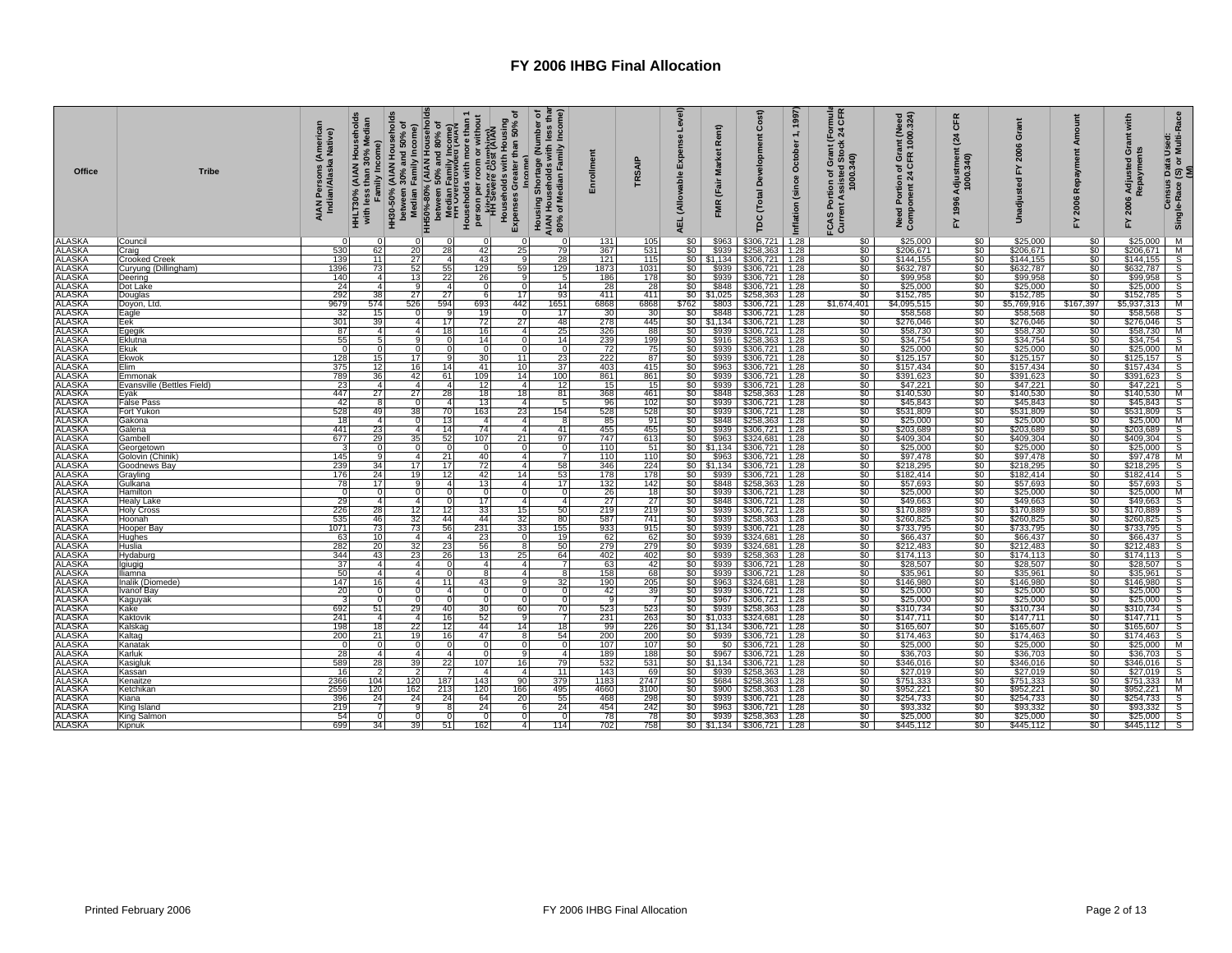| <b>Office</b>                  | <b>Tribe</b>                               | AIAN Persons (American<br>Indian/Alaska Native) | Household<br>edian<br>Family Income)<br>30%<br>(AIAN<br>than 3<br>HHLT30% (<br>with less 1 | HH30-50% (AIAN Households |                 | י ושפאו או האפשר או בי האפשר את האפשר או בי האפשר או בי האפשר או בי האפשר או בי האפשר או בי האפשר או בי האפשר<br>אין האפשר או בי האפשר או בי האפשר או בי האפשר או בי האפשר או בי האפשר או בי האפשר או בי האפשר או בי האפשר או ב<br>ncome) | (Income<br>৳<br>less that<br>Housing Shortage (Number<br>AIAN Households with less t<br>80% of Median Family Incom | Enrollment         | TRSAIP     | Level)<br>Expense<br>(Allowable<br><b>AEL</b> | Rent)<br><b>Market</b><br>(Fair<br><b>FMR</b> | Cost)<br>Development<br>(Total<br>rpc                                                                                                                               | 1,1997<br>October<br>(since<br>Inflation | mula<br>CFR<br>$F$ or<br>FCAS Portion of Grant (F<br>Current Assisted Stock 2<br>1000.340) | Need Portion of Grant (Need<br>Component 24 CFR 1000.324) | CFR<br>$\mathbf{z}$<br>Adjustment<br>1000.340)<br>1996<br>놊 | ō<br>$\overline{a}$<br><b>Gd</b><br>£ | Amount<br>Repayment<br>2006<br>놊       | with<br>Grant<br>Adjusted (<br>Repaymen<br>ayme<br>FY 2006 | (S) or Multi-Race<br>(M)<br><b>Census Data Used</b><br>Single-Race |
|--------------------------------|--------------------------------------------|-------------------------------------------------|--------------------------------------------------------------------------------------------|---------------------------|-----------------|-------------------------------------------------------------------------------------------------------------------------------------------------------------------------------------------------------------------------------------------|--------------------------------------------------------------------------------------------------------------------|--------------------|------------|-----------------------------------------------|-----------------------------------------------|---------------------------------------------------------------------------------------------------------------------------------------------------------------------|------------------------------------------|--------------------------------------------------------------------------------------------|-----------------------------------------------------------|-------------------------------------------------------------|---------------------------------------|----------------------------------------|------------------------------------------------------------|--------------------------------------------------------------------|
| <b>ALASKA</b>                  | Kivalina                                   | 401                                             | 22                                                                                         | 22                        | 11              | 77<br>13                                                                                                                                                                                                                                  | 54                                                                                                                 | 389                | 370        | \$0                                           | \$939                                         | \$306,721                                                                                                                                                           | 1.28                                     | \$0                                                                                        | \$247,765                                                 |                                                             | \$247,765                             |                                        | \$247,765                                                  |                                                                    |
| <b>ALASKA</b>                  | Klawock                                    | 486                                             | 40                                                                                         | 40                        |                 | 19<br>34                                                                                                                                                                                                                                  | 37                                                                                                                 | 476                | 625        | \$0                                           | \$939                                         | \$258,363                                                                                                                                                           | 1.28                                     | \$0                                                                                        | \$189,340                                                 | $\frac{$0}{$0}$                                             | \$189,340                             | $\frac{$0}{$0}$                        | \$189,340                                                  |                                                                    |
| <b>ALASKA</b>                  | Kluti Kaah (Copper Center)                 | 215                                             | 35                                                                                         | 13                        | $\frac{29}{26}$ | 37<br>13                                                                                                                                                                                                                                  | 40                                                                                                                 | 302                | 326        | \$0                                           | \$848                                         | \$258,363                                                                                                                                                           | 1.28                                     | \$0                                                                                        | \$129,815                                                 | \$0                                                         | \$129,815                             | \$0                                    | \$129,815                                                  |                                                                    |
| <b>ALASKA</b>                  | Knik                                       | 1160                                            | 55                                                                                         | 55                        | 81              | 52<br>118                                                                                                                                                                                                                                 | 191                                                                                                                | 580                | 2910       | \$0                                           | \$765                                         | \$258,363                                                                                                                                                           | 1.28                                     | \$0                                                                                        | \$515,528                                                 | \$0                                                         | \$515,528                             | \$0                                    | \$515,528                                                  | s<br>s<br>s<br>s                                                   |
| <b>ALASKA</b>                  | Kobuk                                      | 112                                             | 13                                                                                         | 9                         | 9               | 31<br>9                                                                                                                                                                                                                                   | 25                                                                                                                 | 78                 | 74         | \$0                                           | \$939                                         | \$324,681 1.28                                                                                                                                                      |                                          | \$0                                                                                        | \$120,936                                                 | $\overline{\$0}$                                            | \$120,936                             | \$0                                    | \$120,936                                                  |                                                                    |
| <b>ALASKA</b>                  | Kokhanok                                   | 147                                             | 18 <sup>1</sup>                                                                            | 12 <sup>1</sup>           | 18              | 29<br>14                                                                                                                                                                                                                                  | 39                                                                                                                 | 162                | 162        | $\frac{$0}{$0}{$0}{$0 $}$                     |                                               | \$939 \$306,721                                                                                                                                                     | 1.28                                     | \$0                                                                                        | \$143,895                                                 | \$0                                                         | \$143,895                             |                                        | \$143,895                                                  | s<br>s                                                             |
| <b>ALASKA</b>                  | Koliganek                                  | 171                                             | 19 <sup>1</sup>                                                                            | $\mathbf{4}$              | 15              | 52<br>$\mathbf{4}$                                                                                                                                                                                                                        | 33                                                                                                                 | 261                | 261        |                                               | \$939                                         | \$324,681                                                                                                                                                           | 1.28                                     | $\frac{$0}{$0}$                                                                            | \$156,364                                                 | \$0<br>\$0                                                  | \$156,364                             |                                        | \$156,364                                                  |                                                                    |
| <b>ALASKA</b>                  | Kongiganak                                 | 386                                             | 22                                                                                         | 34                        | 17              | 90<br>4                                                                                                                                                                                                                                   | 43                                                                                                                 | 369                | 343        |                                               | \$1,134                                       | \$306,721                                                                                                                                                           | 1.28                                     |                                                                                            | \$247,894                                                 |                                                             | \$247,894                             |                                        | \$247,894                                                  | S                                                                  |
| <b>ALASKA</b>                  | Koniag, Incorporated                       | 1011                                            | $\frac{58}{28}$                                                                            | 39                        | $\frac{64}{56}$ | 23<br>74                                                                                                                                                                                                                                  | $\frac{73}{75}$                                                                                                    | $\frac{3300}{571}$ | o          | \$802                                         | \$967                                         | \$306,721 1.28<br>\$306,721 1.28                                                                                                                                    |                                          | \$3,108,199                                                                                | \$366,173<br>\$331,936                                    | $\frac{$0}{$0}$                                             | \$3,474,372                           | ( \$192, 187)                          | \$3,282,185                                                | м                                                                  |
| ALASKA<br>ALASKA               | Kotlik                                     | 623                                             |                                                                                            | 11                        |                 | 118                                                                                                                                                                                                                                       |                                                                                                                    |                    | 536        | $\frac{$0}{$0}$                               | \$939                                         |                                                                                                                                                                     |                                          | \$0                                                                                        |                                                           |                                                             | \$331,936                             | $\frac{$0}{0}$                         | \$331,936                                                  | $rac{1}{s}$                                                        |
|                                | Kotzebue                                   | 2420                                            | 98                                                                                         | 99                        | 120             | 270<br>75                                                                                                                                                                                                                                 | 209                                                                                                                |                    | 2194       |                                               |                                               | \$939 \$306,721 1.28                                                                                                                                                |                                          | $\overline{\$0}$                                                                           | \$1,079,518                                               | SO I                                                        | \$1,079,518                           |                                        | \$1,079,518                                                |                                                                    |
| <b>ALASKA</b><br>ALASKA        | Koyuk                                      | 298<br>95                                       | 17<br>21                                                                                   | 13                        | 20              | 31<br>$\overline{4}$<br>33                                                                                                                                                                                                                | $\frac{20}{29}$                                                                                                    | 370                | 289        | $rac{$0}{0}$                                  |                                               | \$963 \$306,721 1.28                                                                                                                                                |                                          | \$0<br>$\$0$                                                                               | \$119,649                                                 | \$0                                                         | \$119,649                             | \$0<br>\$0                             | \$119,649                                                  | s<br>s                                                             |
|                                | <u>Koyukuk</u>                             | 744                                             |                                                                                            | $\overline{a}$<br>51      | $\overline{a}$  | $\overline{4}$<br>26                                                                                                                                                                                                                      |                                                                                                                    | 92                 | 92         |                                               |                                               | \$939 \$306,721 1.28                                                                                                                                                |                                          |                                                                                            | \$106,658                                                 | \$0                                                         | \$106,658                             |                                        | \$106,658                                                  |                                                                    |
| <b>ALASKA</b><br><b>ALASKA</b> | Kwethluk                                   | 371                                             | 62<br>22                                                                                   | 17                        | $\frac{38}{17}$ | 163<br>67                                                                                                                                                                                                                                 | 120                                                                                                                | 819<br>408         | 939<br>270 |                                               |                                               | \$0 \$1,134 \$306,721 1.28                                                                                                                                          |                                          | \$0<br>$\overline{\boldsymbol{50}}$                                                        | \$537,242<br>\$209,319                                    | $\frac{$0}{$0}{$0 $}$                                       | \$537,242<br>\$209,319                | $\frac{$0}{$0}{$0}{$0 $$               | \$537,242<br>\$209,319                                     |                                                                    |
| <b>ALASKA</b>                  | Kwigillingok<br>Kwinhagak (Quinhagak)      | 599                                             | 49                                                                                         | 54                        | 33              | 145                                                                                                                                                                                                                                       | $\frac{36}{125}$                                                                                                   | 661                | 616        |                                               |                                               | \$0 \$1,134 \$306,721 1.28<br>\$0 \$1,134 \$306,721 1.28                                                                                                            |                                          | \$0                                                                                        | \$445,132                                                 |                                                             | \$445,132                             |                                        | \$445,132                                                  |                                                                    |
|                                | arsen Bay                                  | 98                                              | $\overline{4}$                                                                             | $\mathfrak{g}$            | $\mathbf{Q}$    | 4                                                                                                                                                                                                                                         | $\overline{1}$                                                                                                     | 479                | 440        | \$0                                           |                                               | \$967 \$306,721 1.28                                                                                                                                                |                                          | \$0                                                                                        |                                                           |                                                             |                                       |                                        |                                                            |                                                                    |
| ALASKA<br>ALASKA               | esnoi (Woody Island).                      | 56                                              |                                                                                            |                           |                 |                                                                                                                                                                                                                                           |                                                                                                                    | 255                | 115        | \$0                                           |                                               | \$967 \$306,721                                                                                                                                                     | 1.28                                     | \$0                                                                                        | \$45,279<br>\$26,822                                      | $\frac{$0}{$0}$                                             | \$45,279<br>\$26,822                  | $\frac{$0}{$0}$                        | \$45,279<br>\$26,822                                       | s<br>S<br>S<br>S                                                   |
| <b>ALASKA</b>                  | Levelock                                   | 106                                             | 18                                                                                         | 8                         | 4               | 21<br>81                                                                                                                                                                                                                                  | 26                                                                                                                 | 166                | 105        | \$0 I                                         |                                               | \$939 \$306,721                                                                                                                                                     | 1.28                                     | $\$0$                                                                                      | \$97,294                                                  | \$0                                                         | \$97,294                              | \$0                                    | \$97,294                                                   | $\overline{\mathsf{s}}$                                            |
| <b>ALASKA</b>                  | ime Village                                | 36                                              | <b>q</b>                                                                                   | 2                         |                 | 16<br>$\Omega$                                                                                                                                                                                                                            | 8                                                                                                                  | 44                 | 43         |                                               | $$0$ $$1,134$                                 | \$324,681                                                                                                                                                           | 1.28                                     | \$0                                                                                        | \$40,114                                                  |                                                             | \$40,114                              | \$0                                    | \$40,114                                                   |                                                                    |
| <b>ALASKA</b>                  | Lower Kalskag                              | 266                                             | 26                                                                                         | 13                        | 31              | 62<br>11                                                                                                                                                                                                                                  | 45                                                                                                                 | 329                | 326        |                                               |                                               | \$0 \$1,134 \$306,721                                                                                                                                               | 1.28                                     | $\$0$                                                                                      | \$213,574                                                 | \$0<br>\$0                                                  | \$213,574                             | \$0                                    | \$213,574                                                  | M<br>S                                                             |
| <b>ALASKA</b>                  | <b>Manley Hot Springs</b>                  | 18                                              | $\overline{8}$                                                                             | $\blacktriangle$          | $\overline{0}$  | 16<br>$\overline{4}$                                                                                                                                                                                                                      | 12                                                                                                                 | 17                 | 17         | \$0                                           |                                               | \$939 \$306,721                                                                                                                                                     | 1.28                                     | \$0                                                                                        | \$55,156                                                  | \$0                                                         | \$55,156                              | \$0                                    | \$55,156                                                   | S                                                                  |
| <b>ALASKA</b>                  | Manokotak                                  | 407                                             | 41                                                                                         | 20                        | 17              | 15<br>61                                                                                                                                                                                                                                  | $\frac{62}{55}$                                                                                                    | 475                | 475        | $\frac{$0}{$0}$                               | \$939                                         | \$306,721                                                                                                                                                           | 1.28                                     | \$0                                                                                        | \$249,760                                                 | $\frac{1}{50}$                                              | \$249,760                             | $\frac{$0}{$0}$                        | \$249,760                                                  | $\frac{S}{S}$                                                      |
| <b>ALASKA</b>                  | Marshall                                   | 378                                             | 26                                                                                         | 16                        | 32              | 76<br>16                                                                                                                                                                                                                                  |                                                                                                                    | 345                | 345        |                                               | \$939                                         | \$306,721                                                                                                                                                           | 1.28                                     | \$0                                                                                        | \$260,923                                                 |                                                             | \$260,923                             |                                        | \$260,923                                                  |                                                                    |
| <b>ALASKA</b>                  | Mary's Igloo                               |                                                 | O                                                                                          | $\Omega$                  | $\mathbf 0$     | 0                                                                                                                                                                                                                                         | $\mathbf 0$                                                                                                        | 98                 | 106        | \$0                                           |                                               | \$963 \$306,721                                                                                                                                                     | 1.28                                     | \$0                                                                                        | \$25,000                                                  | \$0                                                         | \$25,000                              | \$0                                    | \$25,000                                                   | м                                                                  |
| <b>ALASKA</b>                  | McGrath                                    | 226                                             | 23                                                                                         | 12 <sub>l</sub>           | 19              | 29<br>16                                                                                                                                                                                                                                  | 48                                                                                                                 | 219                | 219        | $\overline{\$0}$                              |                                               | \$939 \$324,681 1.28                                                                                                                                                |                                          | \$0                                                                                        | \$149,463                                                 | \$0                                                         | \$149,463                             | \$0                                    | \$149,463                                                  | $\frac{\overline{M}}{\mathsf{S}}$                                  |
| <b>ALASKA</b>                  | Mekoryuk                                   | 213                                             | 13                                                                                         | 25 <sup>1</sup>           | 30              | 34<br>$\overline{0}$                                                                                                                                                                                                                      | 30 <sup>1</sup>                                                                                                    | 445                | 205        |                                               |                                               | $$0 \mid $1,134 \mid $306,721 \mid 1.28$                                                                                                                            |                                          | \$0                                                                                        | \$122,193                                                 | \$0                                                         | \$122,193                             | \$0                                    | \$122,193                                                  |                                                                    |
| <b>ALASKA</b><br><b>ALASKA</b> | Mentasta                                   | 94<br>244                                       | 20<br>29                                                                                   | $\overline{4}$<br>16      | 11              | 15<br>4 <sup>1</sup><br>19<br>43                                                                                                                                                                                                          | 18<br>57                                                                                                           | 250<br>224         | 94<br>238  | \$0<br>\$0                                    | \$848                                         | \$306,721<br>$$939$ $$306,721$ 1.28                                                                                                                                 | 1.28                                     | \$0<br>\$0                                                                                 | \$75,268<br>\$206,323                                     | $rac{$0}{$0}$<br>$rac{$0}{$0}$                              | \$75,268                              | \$0                                    | \$75,268                                                   | s<br>s                                                             |
| <b>ALASKA</b>                  | Minto<br>Mountain Village (Asa'Carsarmiut) | 770                                             | 42                                                                                         | 48                        | $\frac{16}{37}$ | $\overline{5}$<br>99                                                                                                                                                                                                                      | 115                                                                                                                | 1026               | 977        | \$0                                           | \$939                                         | $$306,721$ 1.28                                                                                                                                                     |                                          | $\overline{\$0}$                                                                           | \$354,458                                                 |                                                             | \$206,323<br>\$354,458                | $\frac{60}{50}$                        | $\frac{206,323}{3354,458}$                                 |                                                                    |
| <b>ALASKA</b>                  | Naknek                                     | 318                                             | 12                                                                                         | 8                         | 29              | 12<br>12                                                                                                                                                                                                                                  | 45                                                                                                                 | 627                | 138        | \$0                                           | \$939                                         | \$306,721                                                                                                                                                           | 1.28                                     | \$0                                                                                        | \$123,859                                                 | \$0                                                         | \$123,859                             | \$0                                    | \$123,859                                                  | S                                                                  |
| <b>ALASKA</b>                  | <b>NANA Corporation</b>                    | 222                                             | $\Omega$                                                                                   | $\Omega$                  | $\mathbf 0$     | $\Omega$<br>$\Omega$                                                                                                                                                                                                                      | $\mathbf 0$                                                                                                        | 499                | 190        | \$933                                         |                                               | \$939 \$324,681                                                                                                                                                     | 1.28                                     | \$2,976,972                                                                                | \$25,000                                                  | \$0                                                         | \$3,001,972                           | (\$307,399)                            | \$2,694,573                                                | S                                                                  |
| <b>ALASKA</b>                  | Nanwelek (English Bay)                     | 169                                             | 13                                                                                         | 13                        | 13              | 39<br>4 <sup>1</sup>                                                                                                                                                                                                                      | 19                                                                                                                 | 260                | 200        | \$0                                           | \$684                                         | \$258,363                                                                                                                                                           | 1.28                                     | \$0                                                                                        | \$99,249                                                  | \$0                                                         | \$99,249                              | \$0                                    | \$99,249                                                   | $\overline{\mathsf{s}}$                                            |
| <b>ALASKA</b>                  | Napaimute                                  | $\Omega$                                        | $\Omega$                                                                                   | $\Omega$                  | $\Omega$        | $\Omega$<br>$\Omega$                                                                                                                                                                                                                      | $\mathbf{0}$                                                                                                       | 125                | 105        |                                               | $$0$ $$1,134$                                 | \$306,721                                                                                                                                                           | 1.28                                     | \$0                                                                                        | \$25,000                                                  | \$0                                                         | \$25,000                              | \$0                                    | \$25,000                                                   |                                                                    |
| <b>ALASKA</b>                  | Napakiak                                   | 381                                             | 22                                                                                         | 38                        | $\frac{33}{33}$ | 98<br>4                                                                                                                                                                                                                                   | 68                                                                                                                 | 384                | 360        |                                               |                                               | $$0 \mid $1,134 \mid $306,721$                                                                                                                                      | 1.28                                     | \$0                                                                                        | \$283,595                                                 | $\frac{$0}{$0}$                                             | \$283,595                             | \$0                                    | \$283,595                                                  | $\frac{M}{S}$                                                      |
| <b>ALASKA</b>                  | Napaskiak                                  | 427                                             | 28                                                                                         | 22                        |                 | 100<br>4                                                                                                                                                                                                                                  | 67                                                                                                                 | 372                | 373        |                                               |                                               | $$0 \mid $1,134 \mid $306,721$                                                                                                                                      | 1.28                                     | \$0                                                                                        | \$283,902                                                 |                                                             | \$283,902                             | \$0                                    | \$283,902                                                  |                                                                    |
| <b>ALASKA</b>                  | Nelson Lagoon                              | 68                                              | $\Omega$                                                                                   | 13 <sup>1</sup>           | $\overline{4}$  |                                                                                                                                                                                                                                           | 10                                                                                                                 | $\frac{50}{499}$   | 47         | $\frac{$0}{$0}$                               |                                               | \$939 \$306,721<br>\$939 \$306,721                                                                                                                                  | 1.28                                     | \$0                                                                                        | \$30,169                                                  | $\frac{$0}{$0}$                                             | \$30,169                              | $\frac{1}{20}$                         | \$30,169                                                   | $rac{1}{s}$                                                        |
| <b>ALASKA</b>                  | Nenana                                     | 170                                             | 32                                                                                         | 10 <sup>1</sup>           | 20              | 21<br>14                                                                                                                                                                                                                                  | 34                                                                                                                 |                    | 150        |                                               |                                               |                                                                                                                                                                     | 1.28                                     | \$0                                                                                        | \$143,038                                                 |                                                             | \$143,038                             |                                        | \$143,038                                                  |                                                                    |
| <b>ALASKA</b>                  | <b>New Stuyahok</b>                        | 471                                             | 31                                                                                         | 40                        | 26              | 73<br>19                                                                                                                                                                                                                                  | 82                                                                                                                 | 525                | 452        |                                               |                                               |                                                                                                                                                                     |                                          | \$0                                                                                        | \$320,253                                                 | \$0                                                         | \$320,253                             | \$0                                    | \$320,253                                                  | S                                                                  |
| <b>ALASKA</b><br>ALASKA        | Newhalen                                   | 133<br>344                                      | 8<br>11                                                                                    | 12 <sup>1</sup><br>17     | 8               | 20<br>$\overline{\mathbf{A}}$<br>4 <sup>1</sup>                                                                                                                                                                                           | 17<br>42                                                                                                           | 195<br>313         | 185<br>311 |                                               |                                               | \$0 \$939 \$324,681 1.28<br>\$0 \$939 \$306,721 1.28<br>\$0 \$1,134 \$306,721 1.28                                                                                  |                                          | \$0<br>\$0                                                                                 | \$75,952                                                  | $\frac{\$0}{\$0}$                                           | \$75,952                              | \$0<br>\$0                             | \$75,952                                                   | s<br>s                                                             |
| <b>ALASKA</b>                  | Newtok<br>Nightmute                        | 215                                             | q                                                                                          | 18                        | 22<br>22        | 62<br>47<br>$\Omega$                                                                                                                                                                                                                      |                                                                                                                    | 195                | 224        |                                               |                                               |                                                                                                                                                                     |                                          | \$0                                                                                        | \$182,093<br>\$137,108                                    |                                                             | \$182,093<br>\$137,108                |                                        | \$182,093<br>\$137,108                                     |                                                                    |
|                                | Nikolai                                    |                                                 | 14                                                                                         | 12                        | $\overline{8}$  | 14                                                                                                                                                                                                                                        | $\frac{39}{25}$                                                                                                    |                    | 81         |                                               |                                               |                                                                                                                                                                     |                                          | \$0                                                                                        |                                                           |                                                             |                                       |                                        |                                                            |                                                                    |
| <b>ALASKA</b><br>ALASKA        | Nikolski                                   | $\frac{83}{28}$                                 | 4 <sup>1</sup>                                                                             | $\overline{4}$            | $\overline{4}$  | $\Omega$<br>$\overline{4}$                                                                                                                                                                                                                | $\overline{0}$                                                                                                     | $rac{81}{59}$      | 28         |                                               |                                               | <b>30 \$1,134 \$306,721 1.28<br/>\$0 \$939 \$324,681 1.28<br/>\$0 \$939 \$306,721 1.28</b><br>\$939 \$324,681 1.28<br>\$939 \$306,721 1.28                          |                                          | ŠŌ.                                                                                        | \$92,746<br>\$25,000                                      | $rac{1}{20}$<br>$rac{1}{20}$                                | \$92,746<br>\$25,000                  |                                        | $$92,746$<br>$$25,000$                                     | s<br>s<br>s                                                        |
| <b>ALASKA</b>                  | Ninilchik                                  | 932                                             | 41                                                                                         | 69                        | 70              | 77<br>43                                                                                                                                                                                                                                  | 169                                                                                                                | 526                | 870        | \$0                                           |                                               | \$684 \$258,363                                                                                                                                                     | 1.28                                     | \$0                                                                                        | \$351,665                                                 | \$0                                                         | \$351,665                             |                                        | \$351,665                                                  |                                                                    |
| <b>ALASKA</b>                  | Noatak                                     | 442                                             | 20                                                                                         | 22                        | 18              | 71<br>20                                                                                                                                                                                                                                  | 36                                                                                                                 | 497                | 392        | \$0                                           |                                               | \$939 \$324,681                                                                                                                                                     | 1.28                                     | 50                                                                                         | \$264,220                                                 | $\overline{\$0}$                                            | \$264,220                             | $\frac{\$0}{\$0}$<br>$\frac{\$0}{\$0}$ | \$264,220                                                  | $rac{M}{s}$                                                        |
| <b>ALASKA</b>                  | Nome                                       | 2090                                            | 66                                                                                         | 88                        | 79              | 227<br>53                                                                                                                                                                                                                                 | 188                                                                                                                | 2106               | 2312       | \$0                                           |                                               | \$963 \$306,721                                                                                                                                                     | 1.28                                     | \$0                                                                                        | \$867,319                                                 | \$0                                                         | \$867,319                             |                                        | \$867,319                                                  |                                                                    |
| <b>ALASKA</b>                  | Nondaltor                                  | 192                                             | 22                                                                                         | 16 <sup>1</sup>           | 18              | 23<br>23                                                                                                                                                                                                                                  | 42                                                                                                                 |                    | 198        |                                               | \$939                                         | \$306,721                                                                                                                                                           | 1.28                                     | \$0                                                                                        | \$172,118                                                 | \$0                                                         | \$172,118                             |                                        | \$172,118                                                  |                                                                    |
| <b>ALASKA</b>                  | Noorvik                                    | 630                                             | 13                                                                                         | 24                        | 43              | 96<br>$\overline{4}$                                                                                                                                                                                                                      | 50                                                                                                                 | 439<br>735         | 479        | \$0<br>\$0                                    | \$939                                         | \$306,721                                                                                                                                                           | 1.28                                     | \$0                                                                                        | \$271,842                                                 | \$0                                                         | \$271,842                             | \$0<br>\$0                             | \$271,842                                                  | s<br>s                                                             |
|                                | Northway                                   | 361                                             | 21                                                                                         | 20                        | 22              | 16<br>26                                                                                                                                                                                                                                  | $\frac{52}{32}$                                                                                                    | 256                | 256        |                                               |                                               | $\frac{20}{50}$ $\frac{2048}{5040}$ $\frac{206}{5040}$ $\frac{224}{5040}$ $\frac{224}{506}$ $\frac{224}{506}$ $\frac{204}{706}$ $\frac{204}{704}$ $\frac{128}{128}$ |                                          | \$0                                                                                        | \$148,569                                                 | $\frac{$0}{$0}$                                             | \$148,569                             | $\frac{$0}{$0}$                        | \$148,569                                                  | $\frac{M}{S}$                                                      |
| ALASKA<br>ALASKA               | Nuiqsut                                    | 417                                             | $\overline{a}$                                                                             | 13 <sup>1</sup>           | 48              | 13<br>99                                                                                                                                                                                                                                  |                                                                                                                    | 450                | 493        |                                               |                                               |                                                                                                                                                                     |                                          | SO.                                                                                        | \$285,606                                                 |                                                             | \$285,606                             |                                        | \$285,606                                                  |                                                                    |
| <b>ALASKA</b>                  | Nulato                                     | 321                                             | 19                                                                                         | 29                        | 23              | 66<br>8                                                                                                                                                                                                                                   | 70                                                                                                                 | 680                | 595        |                                               |                                               | \$0 \$939 \$306,721 1.28                                                                                                                                            |                                          | \$0                                                                                        | \$226,579                                                 | \$0                                                         | \$226,579                             | \$0                                    | \$226,579                                                  |                                                                    |
| <b>ALASKA</b>                  | Nunapitchul                                | 500                                             | 27                                                                                         | 42                        | 26              | 90<br>4 <sup>1</sup>                                                                                                                                                                                                                      | 79                                                                                                                 | 473                | 441        |                                               |                                               | \$0 \$1,134 \$306,721 1.28<br>\$0 \$939 \$306,721 1.28                                                                                                              |                                          | \$0                                                                                        | \$285,153                                                 | \$0                                                         | \$285,153                             | \$0                                    | \$285,153                                                  | $\frac{\mathsf{S}}{\mathsf{S}}$                                    |
| <b>ALASKA</b>                  | Ohogamiut                                  | $\mathbf{0}$                                    | $\Omega$                                                                                   | $\Omega$                  | $^{\circ}$      | $\Omega$                                                                                                                                                                                                                                  | $\Omega$                                                                                                           | 26                 | 27         |                                               |                                               |                                                                                                                                                                     |                                          | 50                                                                                         | \$25,000                                                  | \$0                                                         | \$25,000                              | \$0                                    | \$25,000                                                   |                                                                    |
| <b>ALASKA</b>                  | Old Harbor                                 | 189                                             | 28                                                                                         | 13                        | 20              | 20 <sup>1</sup><br>28                                                                                                                                                                                                                     | 27                                                                                                                 | 573                | 573        |                                               |                                               | $$0$ $$967$ $$306,721$ 1.28                                                                                                                                         |                                          | $\frac{1}{20}$                                                                             | \$166,315                                                 | 50 <sup>1</sup>                                             | \$166,315                             | \$0                                    | \$166,315                                                  |                                                                    |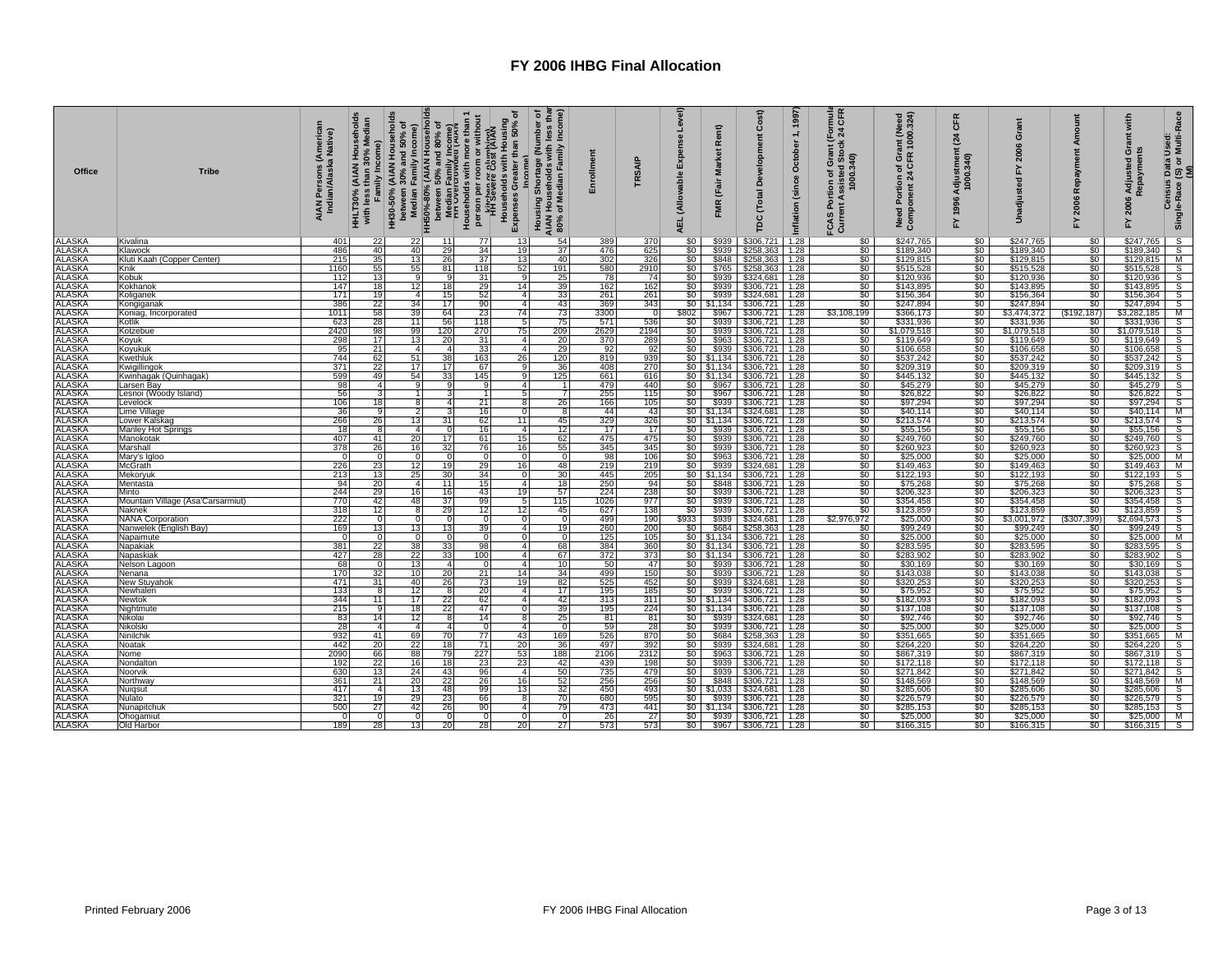| <b>Office</b>                  | <b>Tribe</b>                    | AIAN Persons (American<br>Indian/Alaska Native) | Median<br>Family Income)<br>than $30\%$<br>HHLT30%<br>with less 1 |                             |                        | HH30-50% (AIAN Households<br>between 30% and 50% of<br>a HH50%-80% (AIAN) Income<br>interveen 50% and 80% of<br>a HH50%-80% and 80% of<br>interveen 50% and 80% of<br>interveen 50% and 80% of<br>the person per common white<br>intervention of the H | <b>Income</b>              | Housing Shortage (Number of<br>AIAN Households with less than<br>80% of Median Family Income) | Enrollment | TRSAIP         | Level)<br>Expense<br>(Allowable<br>긊 | Rent)<br><b>Market</b><br>(Fair<br><b>FMR</b> | Cost)<br>Development<br><b>Total</b><br><b>PC</b>        | 1997<br>$\div$<br>October<br>(since<br>Inflation | nuis<br>CFR<br><u>ট শ্ল</u><br>ssisted Stock:<br>1000.340)<br>Grant<br>৽<br>rtion<br>Assis<br>FCAS Por<br>Current A | Portion of Grant (Need<br>onent 24 CFR 1000.324)<br>Need Portio<br>Component 2 | CFR<br>$\overline{a}$<br>Adjustment<br>1000.340)<br>1996<br>놊 | Grant<br>2006<br>놊<br>adjusted | Amount<br>Repayment<br>2006<br>놊 | with<br>ānt<br>ö<br>Adjusted<br>Repayme<br>2006<br>놊 | Census Data Used:<br>Ie-Race (S) or Multi-Race<br>(M)<br>Single-Race |
|--------------------------------|---------------------------------|-------------------------------------------------|-------------------------------------------------------------------|-----------------------------|------------------------|--------------------------------------------------------------------------------------------------------------------------------------------------------------------------------------------------------------------------------------------------------|----------------------------|-----------------------------------------------------------------------------------------------|------------|----------------|--------------------------------------|-----------------------------------------------|----------------------------------------------------------|--------------------------------------------------|---------------------------------------------------------------------------------------------------------------------|--------------------------------------------------------------------------------|---------------------------------------------------------------|--------------------------------|----------------------------------|------------------------------------------------------|----------------------------------------------------------------------|
| <b>ALASKA</b>                  | Orutsararmuit (Bethel)          | 3797                                            | 195                                                               | 122                         | 179                    | 381                                                                                                                                                                                                                                                    | 134                        | 432                                                                                           | 3798       | 3778           | \$0                                  | \$1,134                                       | \$306,721                                                | 1.28                                             | \$0                                                                                                                 | \$1,731,554                                                                    | \$0                                                           | \$1,731,554                    | \$0                              | \$1,731,554                                          | $\frac{s}{s}$                                                        |
| <b>ALASKA</b>                  | <b>Oscarville</b>               | 67                                              | 11                                                                | 4                           | -4                     | 20                                                                                                                                                                                                                                                     | 4                          | 15                                                                                            | 77         | 77             |                                      | $$0 \mid $1,134$                              | \$306,721 1.28                                           |                                                  | \$0                                                                                                                 | \$71,178                                                                       | \$0                                                           | \$71,178                       | \$0                              | \$71,178                                             |                                                                      |
| <b>ALASKA</b>                  | Ouzinkie                        | 215                                             | 9                                                                 | 13 <sub>l</sub>             | 24                     | 28                                                                                                                                                                                                                                                     | $\overline{4}$             | 18                                                                                            | 381        | 380            | \$0                                  | \$967                                         | \$306,721 1.28                                           |                                                  | \$0                                                                                                                 | \$92,567                                                                       | \$0                                                           | \$92,567                       | \$0                              | \$92,567                                             |                                                                      |
| <b>ALASKA</b>                  | Paimiut                         | $\overline{0}$                                  | $\Omega$                                                          | $\Omega$                    | $\Omega$               | $\Omega$                                                                                                                                                                                                                                               | $\Omega$                   | $\Omega$                                                                                      | 67         | 67             | \$0                                  |                                               | \$939 \$306,721 1.28                                     |                                                  | \$0                                                                                                                 | \$25,000                                                                       | \$0                                                           | \$25,000                       | \$0                              | \$25,000                                             | $\frac{\frac{3}{2}}{5}$                                              |
| <b>ALASKA</b>                  | Pauloff Harbor Village          | 26                                              | $\Omega$                                                          | $\Omega$                    | $\overline{0}$         | $\overline{0}$                                                                                                                                                                                                                                         | $\overline{0}$             | $\Omega$                                                                                      | 51         | 51             | \$0                                  |                                               | $$939$ $$306,721$ 1.28                                   |                                                  | \$0                                                                                                                 | \$25,000                                                                       | \$0                                                           | \$25,000                       | \$0                              | \$25,000                                             |                                                                      |
| ALASKA<br>ALASKA<br>ALASKA     | Pedro Bay<br>Perryville         | 31<br>102                                       | $\Omega$<br>8                                                     | $\overline{a}$<br>$\Omega$  | $\overline{4}$<br>12   | 8<br>29                                                                                                                                                                                                                                                | $\Omega$<br>4              | 8<br>6                                                                                        | 117<br>267 | 57<br>238      | \$0<br>\$0                           |                                               | \$939 \$306,721 1.28<br>\$939 \$306,721 1.28             |                                                  | \$0<br>\$0                                                                                                          | \$25,000<br>\$78,738                                                           | $\frac{$0}{$0}$                                               | \$25,000<br>\$78,738           | \$0<br>\$0                       | \$25,000<br>\$78,738                                 | $\frac{M}{S}$                                                        |
|                                | Petersburg                      | 496                                             | 66                                                                | 23                          | 30                     | 22                                                                                                                                                                                                                                                     | 22                         | 99                                                                                            | 418        | 593            | \$0                                  |                                               | \$939 \$258,363 1.28                                     |                                                  | \$0                                                                                                                 | \$216,710                                                                      | \$0                                                           | \$216,710                      | \$0                              | \$216,710                                            | S                                                                    |
|                                | <b>Pilot Point</b>              | 119                                             | 12                                                                | $\mathbf{4}$                | 12                     | 12                                                                                                                                                                                                                                                     | $\mathbf{4}$               | 16                                                                                            | 160        | 160            | \$0                                  |                                               | \$939 \$306,721 1.28                                     |                                                  | \$0                                                                                                                 | \$62,495                                                                       | \$0                                                           | \$62,495                       | \$0                              | \$62,495                                             |                                                                      |
| <b>ALASKA</b><br>ALASKA        | <b>Pilot Station</b>            | 601                                             | 30                                                                | 42                          | 33                     | 96                                                                                                                                                                                                                                                     |                            | 100                                                                                           | 537        | 528            | \$0 I                                |                                               | \$939 \$306,721 1.28                                     |                                                  | \$0                                                                                                                 | \$329,180                                                                      | \$0                                                           | \$329,180                      |                                  | \$329,180                                            | s<br>s<br>s                                                          |
| <b>ALASKA</b>                  | Pitka's Point                   | 128                                             | 11                                                                |                             | 11                     | 32                                                                                                                                                                                                                                                     |                            | 11                                                                                            | 161        | 154            | \$0                                  |                                               | \$939 \$306,721 1.28                                     |                                                  | $\overline{\$0}$                                                                                                    | \$81,188                                                                       | \$0                                                           | \$81,188                       | \$0<br>\$0                       | \$81,188                                             |                                                                      |
| ALASKA<br>ALASKA               | Platinum                        | 42                                              | 11                                                                |                             | g                      | 16                                                                                                                                                                                                                                                     |                            | 18                                                                                            | 71         | 72             |                                      |                                               | \$0 \$1,134 \$306,721 1.28<br>\$0 \$1,033 \$324,681 1.28 |                                                  | $\$0$                                                                                                               | \$53,469                                                                       | $\frac{$0}{$0}$                                               | \$53,469                       | \$0                              | \$53,469                                             | $\frac{S}{S}$                                                        |
|                                | Point Hope                      | 720                                             | 31                                                                | 24                          | 20                     | 126                                                                                                                                                                                                                                                    | 21                         | $\overline{22}$                                                                               | 841        | 841            |                                      |                                               |                                                          |                                                  | \$0                                                                                                                 | \$380,641                                                                      |                                                               | \$380,641                      | \$0                              | \$380,641                                            |                                                                      |
| ALASKA<br>ALASKA<br>ALASKA     | Point Lav                       | 238                                             | 11                                                                | 4                           | 13                     | 74                                                                                                                                                                                                                                                     | 4                          | 21                                                                                            | 200        | 221            |                                      |                                               | $$0 \mid $1,033 \mid $324,681 \mid 1.28$                 |                                                  | \$0                                                                                                                 | \$166,718                                                                      | \$0                                                           | \$166,718                      | \$0                              | \$166,718                                            | M                                                                    |
|                                | Port Graham<br>Port Heiden      | 155<br>76                                       | 17<br>$\overline{4}$                                              | $\boldsymbol{\Delta}$<br>12 | -9<br>12               | 17<br>8                                                                                                                                                                                                                                                | a<br>$\overline{a}$        | - 0<br>15                                                                                     | 151<br>139 | 145<br>143     | SO I                                 |                                               | \$684 \$258,363 1.28<br>\$939 \$306,721 1.28             |                                                  | \$0<br>\$0                                                                                                          | \$68,490<br>\$51,721                                                           | $\boldsymbol{\mathsf{S}}$<br>\$o I                            | \$68,490<br>\$51,721           | $\overline{50}$<br>\$0           | \$68,490<br>\$51,721                                 | $\frac{\overline{s}}{\overline{s}}$                                  |
|                                | Port Lions                      | 177                                             | 15                                                                | 20                          | 16                     | 4 <sup>1</sup>                                                                                                                                                                                                                                         | 13                         | 28                                                                                            |            | 360            | \$0  <br>\$0                         |                                               | \$967 \$306,721 1.28                                     |                                                  |                                                                                                                     | \$100,458                                                                      |                                                               | \$100,458                      |                                  | \$100,458                                            |                                                                      |
|                                | Portage Creek                   |                                                 | 7                                                                 |                             | $\overline{0}$         | $\overline{0}$                                                                                                                                                                                                                                         |                            |                                                                                               | 352<br>78  |                | $\overline{\$0}$                     |                                               |                                                          |                                                  |                                                                                                                     | \$25,000                                                                       |                                                               | \$25,000                       |                                  | \$25,000                                             |                                                                      |
| ALASKA<br>ALASKA<br>ALASKA     | Qagan Tayagungin (Sand Point)   | $\frac{33}{422}$                                | 19                                                                | 17                          | 32                     | 21                                                                                                                                                                                                                                                     | 13                         | 22                                                                                            | 620        | $rac{54}{620}$ | \$0                                  |                                               | \$939 \$306,721 1.28<br>\$939 \$306,721 1.28             |                                                  | $\frac{$0}{$0}{$0}{$0 $$                                                                                            | \$144,112                                                                      | $rac{60}{60}$<br>$rac{60}{60}$                                | \$144,112                      | $\frac{$0}{$0}{$0}$              | \$144,112                                            | $rac{S}{S}$                                                          |
|                                | Qawalangin (Unalaska)           | 409                                             | 23                                                                | 12                          | $\Omega$               | 29                                                                                                                                                                                                                                                     | 12                         |                                                                                               | 539        | 539            | \$0                                  |                                               | \$939 \$306,721 1.28<br>\$939 \$306,721 1.28             |                                                  | \$0<br>\$0                                                                                                          | \$113,006                                                                      | $\frac{$0}{$0}$                                               | \$113,006                      | \$0                              | \$113,006                                            |                                                                      |
| ALASKA<br>ALASKA<br>ALASKA     | Rampart                         | 41                                              | 10                                                                |                             |                        | 19 <sup>1</sup>                                                                                                                                                                                                                                        | 4                          |                                                                                               | 41         | 41             |                                      |                                               |                                                          |                                                  |                                                                                                                     | \$58,874                                                                       |                                                               | \$58,874                       | \$0                              | \$58,874                                             |                                                                      |
|                                | <b>Red Devil</b>                | 24                                              | 11                                                                |                             | $\boldsymbol{A}$       | 11                                                                                                                                                                                                                                                     | $\Delta$                   | 16                                                                                            | 28         | 28             |                                      |                                               | $$0 \mid $1,134 \mid $306,721 \mid 1.28$                 |                                                  | $\overline{\$0}$                                                                                                    | \$51,883                                                                       | \$0                                                           | \$51,883                       | $\overline{50}$                  | \$51,883                                             | o o o o o o o o                                                      |
| ALASKA<br>ALASKA               | Ruby                            | 161                                             | 19                                                                |                             |                        | 46                                                                                                                                                                                                                                                     | 14<br>$\Omega$             | 32<br>52                                                                                      | 162<br>296 | 162<br>323     | \$0                                  |                                               | \$939 \$324,681 1.28                                     |                                                  | \$0<br>\$0                                                                                                          | \$182,355                                                                      | $\frac{$0}{0}$                                                | \$182,355                      | \$0<br>\$0                       | \$182,355                                            |                                                                      |
|                                | Russian Mission (Chuathbaluk)   | 313<br>144                                      | 14<br>8                                                           | 30                          | 29                     | 32                                                                                                                                                                                                                                                     |                            | 13                                                                                            | 131        |                | \$0                                  |                                               | \$939 \$306,721 1.28                                     |                                                  |                                                                                                                     | \$138,330                                                                      |                                                               | \$138,330                      |                                  | \$138,330                                            |                                                                      |
| ALASKA<br>ALASKA<br>ALASKA     | Saint George<br>Saint Michae    | 372                                             | 16                                                                |                             | 22                     | 12<br>82                                                                                                                                                                                                                                               | 4                          | 19                                                                                            | 399        | 123<br>334     | \$0<br>\$0                           |                                               | \$939 \$306,721 1.28<br>\$963 \$306,721 1.28             |                                                  | \$0<br>\$0                                                                                                          | \$70,508<br>\$207,589                                                          | $\frac{$0}{$0}$                                               | \$70,508<br>\$207,589          |                                  | \$70,508<br>\$207,589                                |                                                                      |
|                                | Saint Paul                      | 590                                             | 22                                                                | 29                          | 45                     | 90                                                                                                                                                                                                                                                     | 20                         | 36                                                                                            | 653        | 450            | \$0                                  |                                               | \$939 \$306,721 1.28                                     |                                                  | $\overline{\$0}$                                                                                                    | \$307,661                                                                      | \$0                                                           | \$307,661                      | \$0                              | \$307,661                                            | $\overline{s}$                                                       |
|                                | Salamatoff                      | 204                                             | $\mathbf{Q}$                                                      | $\mathbf{4}$                | $\overline{4}$         | 4 <sup>1</sup>                                                                                                                                                                                                                                         |                            | 17                                                                                            | 155        | 153            | \$0                                  |                                               | \$684 \$258,363 1.28                                     |                                                  | \$0                                                                                                                 | \$32,089                                                                       |                                                               | \$32,089                       |                                  | \$32,089                                             |                                                                      |
| ALASKA<br>ALASKA<br>ALASKA     | Savoonga                        | 668                                             | 57                                                                | 47                          | 35                     | 152                                                                                                                                                                                                                                                    | 16                         | 118                                                                                           | 721        | 715            | $\$0$                                |                                               | \$963 \$324,681 1.28                                     |                                                  | $\overline{\$0}$                                                                                                    | \$507,847                                                                      | $\frac{$0}{$0}$                                               | \$507,847                      | \$0<br>\$0                       | \$507,847                                            | $rac{1}{s}$                                                          |
|                                | Saxman                          | 306                                             | 17                                                                | 20                          | 15                     | 19                                                                                                                                                                                                                                                     | 4 <sup>1</sup>             |                                                                                               | 175        | 289            | \$0                                  |                                               | $$900$ $$258,363$ 1.28                                   |                                                  | \$0                                                                                                                 | \$79,051                                                                       | \$0                                                           | \$79,051                       | \$0                              | \$79,051                                             |                                                                      |
| ALASKA<br>ALASKA<br>ALASKA     | Scammon Bay                     | 504                                             | 32                                                                | 30                          | 18                     | 66                                                                                                                                                                                                                                                     | 25                         | 42                                                                                            | 430        | 430            | \$0                                  |                                               | \$939 \$306,721 1.28                                     |                                                  | $\frac{1}{50}$                                                                                                      | \$278,714                                                                      | $rac{1}{50}$                                                  | \$278,714                      | \$0                              | \$278,714                                            | $\frac{S}{S}$                                                        |
|                                | Selawik                         | 807                                             | 62                                                                | 41                          | 29                     | 107                                                                                                                                                                                                                                                    | 15                         | 84                                                                                            | 844        | 768            | \$0                                  |                                               | \$939 \$306,721 1.28                                     |                                                  |                                                                                                                     | \$392,162                                                                      |                                                               | \$392,162                      | \$0                              | \$392,162                                            |                                                                      |
|                                | Seldovia                        | 110                                             | 24<br>10 <sup>1</sup>                                             | $\Delta$<br>15              | 11                     | $\overline{4}$<br>40                                                                                                                                                                                                                                   | g<br>$\Omega$              | 21<br>26                                                                                      | 907        | 110<br>125     | \$0<br>\$0                           |                                               | \$684 \$258,363 1.28                                     |                                                  | \$0<br>\$0                                                                                                          | \$63,379                                                                       | \$0<br>\$0                                                    | \$63,379                       | \$0<br>\$0                       | \$63,379                                             | S                                                                    |
| <b>ALASKA</b><br>ALASKA        | Shageluk<br>Shaktoolik          | 129<br>237                                      | 9                                                                 | 20                          | 10 <sup>1</sup><br>20  | 33                                                                                                                                                                                                                                                     | $\mathbf{4}$               | 29                                                                                            | 125<br>211 | 185            | \$0                                  | \$963                                         | \$939 \$306,721 1.28<br>\$306,721 1.28                   |                                                  | \$0                                                                                                                 | \$108,347<br>\$121,199                                                         | $\frac{1}{2}$                                                 | \$108,347<br>\$121,199         | \$0                              | \$108,347<br>\$121,199                               | s<br>s<br>s                                                          |
| <b>ALASKA</b>                  | Sheldon's Point                 | 167                                             | 17                                                                | 11                          | 9                      | 42                                                                                                                                                                                                                                                     | 5                          | 26                                                                                            | 138        | 122            | \$0                                  |                                               | \$939 \$306,721 1.28                                     |                                                  | \$0                                                                                                                 | \$127,803                                                                      | \$0                                                           | \$127,803                      | \$0                              | \$127,803                                            |                                                                      |
| <b>ALASKA</b>                  | Shishmaref                      | 571                                             | 27                                                                | 37                          | 44                     | 141                                                                                                                                                                                                                                                    | 21                         | $\frac{54}{30}$                                                                               | 643        | 503<br>253     | $\frac{$0}{$0}$                      |                                               | \$963 \$306,721 1.28                                     |                                                  | \$0                                                                                                                 | \$409,665                                                                      | $\frac{1}{50}$                                                | \$409,665                      | $\frac{$0}{$0}$                  | \$409,665                                            | $\frac{S}{S}$                                                        |
| ALASKA                         | Shungnak                        | 267                                             | 18                                                                | 4                           | 18                     | 42                                                                                                                                                                                                                                                     | $\overline{4}$             |                                                                                               | 266        |                |                                      |                                               | \$939 \$324,681                                          | 1.28                                             | šō                                                                                                                  | \$143,109                                                                      |                                                               | \$143,109                      |                                  | \$143,109                                            |                                                                      |
| <b>ALASKA</b>                  | Skagway                         | 96                                              | 8                                                                 |                             | 15                     | 5                                                                                                                                                                                                                                                      | 5                          | 26                                                                                            | 48         | 13             | \$0                                  |                                               | \$939 \$258,363                                          | 1.28                                             | \$0                                                                                                                 | \$40,920                                                                       | \$0                                                           | \$40,920                       | \$0                              | \$40,920                                             | M                                                                    |
| ALASKA                         | Sleetmute                       | 100                                             | 21                                                                |                             | -9                     | 26                                                                                                                                                                                                                                                     | $\overline{a}$             | 21                                                                                            | 126        | 111            |                                      |                                               | $$0$ $$1,134$ $$306,721$ 1.28                            |                                                  | \$0                                                                                                                 | \$93,038                                                                       | \$0                                                           | \$93,038                       | \$0                              | \$93,038                                             | $rac{S}{S}$                                                          |
|                                | Solomon                         | $\mathbf{3}$<br>119                             | $\Omega$                                                          | $\Omega$<br>8               | $\overline{0}$         | $\overline{0}$                                                                                                                                                                                                                                         | $\Omega$<br>4              | $\Omega$                                                                                      | 68         | 61             | \$0                                  |                                               | \$963 \$306,721 1.28                                     |                                                  | \$0                                                                                                                 | \$25,000                                                                       | \$0                                                           | \$25,000                       | \$0                              | \$25,000                                             |                                                                      |
| <b>ALASKA</b><br><b>ALASKA</b> | South Naknek<br><b>Stebbins</b> | 561                                             | 17<br>44                                                          | 44                          | $\boldsymbol{8}$<br>22 | 12<br>120                                                                                                                                                                                                                                              | 15                         | 28<br>67                                                                                      | 275<br>642 | 120<br>642     | \$0<br>\$0                           |                                               | \$939 \$306,721 1.28                                     |                                                  | \$0<br>\$0                                                                                                          | \$75,650<br>\$374,455                                                          | \$0                                                           | \$75,650<br>\$374,455          | \$0<br>\$0                       | \$75,650<br>\$374,455                                | $rac{5}{s}$                                                          |
| <b>ALASKA</b>                  | <b>Stevens Village</b>          | 86                                              | 21                                                                | A                           | $\overline{4}$         | 29                                                                                                                                                                                                                                                     | 4 <sup>1</sup>             | 29                                                                                            | 199        | 121            | \$0                                  |                                               | \$963 \$306,721 1.28<br>\$939 \$306,721 1.28             |                                                  | $\overline{\$0}$                                                                                                    | \$99,529                                                                       | $\frac{50}{50}$                                               | \$99,529                       | $\overline{\$0}$                 | \$99,529                                             |                                                                      |
|                                | <b>Stony River</b>              | 54                                              | 11                                                                | a                           | $\overline{9}$         | 20                                                                                                                                                                                                                                                     | $\Delta$                   | 23                                                                                            | 59         | 54             |                                      |                                               | $$0 \mid $1,134 \mid $324,681 \mid 1.28$                 |                                                  | \$0                                                                                                                 | \$84,218                                                                       | \$0                                                           | \$84,218                       | \$0                              | \$84,218                                             |                                                                      |
| ALASKA<br>ALASKA<br>ALASKA     | Sun'ag Tribe of Kodiak          | 588                                             | 37                                                                | 10 <sup>1</sup>             | 30                     | 15 <sup>1</sup>                                                                                                                                                                                                                                        | 49                         | 76                                                                                            | 1213       | 1213           | \$0 <sub>1</sub>                     |                                               | $$967$ $$258,363$ 1.28                                   |                                                  | \$0                                                                                                                 | \$237,305                                                                      | \$0                                                           | \$237,305                      | \$0                              | \$237,305                                            | lolololololol                                                        |
|                                | Takotna                         | 22                                              | $\overline{4}$                                                    | $\mathbf{4}$                | $\Omega$               | 12 <sup>1</sup>                                                                                                                                                                                                                                        | $\Omega$                   | -8                                                                                            | 21         | 21             | \$0                                  |                                               | $$939$ $$324,681$ 1.28                                   |                                                  | \$0                                                                                                                 | \$33,345                                                                       | \$0                                                           | \$33,345                       | $\overline{50}$                  | \$33,345                                             |                                                                      |
| <b>ALASKA</b>                  | Tanacross                       | 133                                             | 24                                                                | 13 <sub>1</sub>             | 13                     | 45                                                                                                                                                                                                                                                     | $\mathbf{A}$               | 46                                                                                            | 126        | 126            | \$0                                  |                                               | \$848 \$306,721 1.28                                     |                                                  | \$0                                                                                                                 | \$150,060                                                                      | $\frac{1}{2}$                                                 | \$150,060                      | \$0                              | \$150,060                                            |                                                                      |
| <b>ALASKA</b>                  | Tanana                          | 253                                             | 25                                                                | 19                          | 30                     | 77                                                                                                                                                                                                                                                     | 12                         | 70                                                                                            | 942        | 208            | \$0                                  |                                               | \$939 \$324,681 1.28                                     |                                                  | $\overline{\$0}$                                                                                                    | \$270,417                                                                      | \$0                                                           | \$270,417                      | \$0                              | \$270,417                                            |                                                                      |
| ALASKA<br>ALASKA<br>ALASKA     | <b>Tatitlek</b>                 | 98                                              | 13<br>9                                                           |                             | 15                     | 9                                                                                                                                                                                                                                                      | q<br>$\boldsymbol{\Delta}$ | 19                                                                                            | 91<br>147  | .90 l          | \$0<br>\$0                           |                                               | \$848 \$258,363 1.28                                     |                                                  | \$0<br>\$0                                                                                                          | \$64,820                                                                       | \$0                                                           | \$64,820                       | \$0<br>\$0                       | \$64,820                                             |                                                                      |
|                                | Tazlina<br>Telida               | 94<br>3                                         |                                                                   |                             | $\overline{4}$         | 4 <sup>1</sup><br>$\Omega$                                                                                                                                                                                                                             |                            |                                                                                               |            | 159            | \$0                                  |                                               | \$848 \$258,363 1.28<br>\$939 \$324,681 1.28             |                                                  | \$0                                                                                                                 | \$26,326<br>\$25,000                                                           | $\frac{1}{2}$<br>\$0                                          | \$26,326<br>\$25,000           | \$0                              | \$26,326<br>\$25,000                                 |                                                                      |
| <b>ALASKA</b>                  | Teller                          | 270                                             | 16 <sup>1</sup>                                                   | 21                          | 16 <sup>1</sup>        | 64                                                                                                                                                                                                                                                     | 11                         | 32                                                                                            | 208        | 91             |                                      |                                               |                                                          |                                                  | \$0                                                                                                                 | \$199,773                                                                      | \$0                                                           | \$199,773                      | \$0                              | \$199,773                                            |                                                                      |
| <b>ALASKA</b>                  | Tetlin                          | 120                                             | 20                                                                | 19                          | $\overline{4}$         | 44                                                                                                                                                                                                                                                     |                            | 32                                                                                            | 114        | 114            |                                      |                                               | \$0 \$963 \$306,721 1.28<br>\$0 \$848 \$306,721 1.28     |                                                  | \$0                                                                                                                 | \$149,556                                                                      |                                                               | \$149,556                      | \$0                              | \$149,556                                            | $rac{\overline{M}}{\overline{S}}$                                    |
| <b>ALASKA</b>                  | Tlingit-Haida Central Council   | 5490                                            | 431                                                               | 401                         | 256                    | 175                                                                                                                                                                                                                                                    | 390                        | 1024                                                                                          | 16114      | 16004          |                                      |                                               | $$757$ $$1,025$ $$258,363$ 1.28                          |                                                  | \$3,932,636                                                                                                         | \$2,057,721                                                                    | $\frac{$0}{$0}$                                               | \$5,990,357                    | (S233,060)                       | $$5,757,297$ M                                       |                                                                      |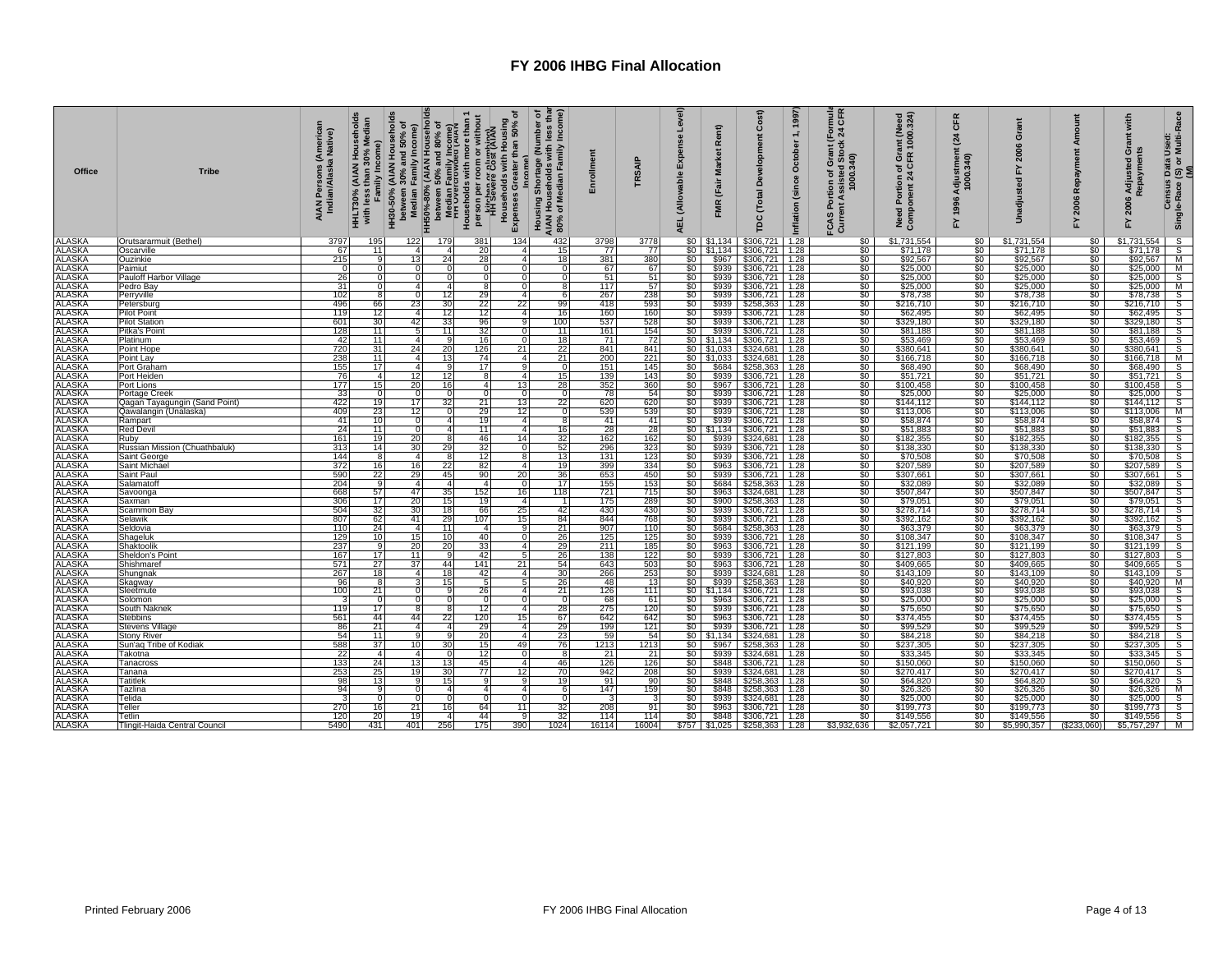| Office                         | <b>Tribe</b>                                 |            | 0%<br>HHLT30<br>with le | ន<br>$rac{6}{5}$ | əs.<br>Family İr<br>rcrowder<br>Median I<br>nn Over<br>န္<br><b>HH50%</b> | 75<br>ō<br>ē<br>오 | ъ<br>٥<br>ens<br>Exp<br>I | <u>ិ</u> ភ្ន<br>نو<br>ڊ ڳا<br>Ε.<br>Housing Shortage (<br>AIAN Households wi<br>80% of Median Fam |                   |            |                 | ε             | ٥                                                                  | ৯<br>$\overline{a}$<br>E | nuia<br>CFR<br>$\circ$<br>$\widehat{a}$<br>m<br>000<br>تونج<br>C | eed<br>324)<br>ant (N<br>1000.<br>δ£<br>ზ ი<br>$t$ tion<br>snt 24<br>$\overline{a}$<br>2 ని | djustment<br>1000.340) |                        |                                | £<br>ඏ<br>Adju<br>Repa<br>ខ្លី | Used:<br>Multi-Race<br>ŏ<br>$\overline{3}$<br>Census<br>Single-Race |
|--------------------------------|----------------------------------------------|------------|-------------------------|------------------|---------------------------------------------------------------------------|-------------------|---------------------------|---------------------------------------------------------------------------------------------------|-------------------|------------|-----------------|---------------|--------------------------------------------------------------------|--------------------------|------------------------------------------------------------------|---------------------------------------------------------------------------------------------|------------------------|------------------------|--------------------------------|--------------------------------|---------------------------------------------------------------------|
| <b>ALASKA</b><br><b>ALASKA</b> | Togiak                                       | 752<br>564 | 82<br>37                | 51<br>21         | 39<br>30                                                                  | 134<br>91         |                           | 155                                                                                               | 868               | 809<br>653 | \$0             | \$939         | \$306,721                                                          | 1.28                     | \$0                                                              | \$625,727                                                                                   | \$0<br>\$0             | \$625,727              | \$0                            | \$625,727<br>\$280,944         | $\overline{s}$                                                      |
|                                | Toksook Bay-Nunakauyarmuit Tribe<br>Tuluksak | 453        | 17                      | 34               | 28                                                                        | 83                |                           | 65<br>77                                                                                          | 654<br>508        | 508        |                 |               | $$0 \quad $1,134 \quad $306,721$<br>$$0 \mid $1,134 \mid $306,721$ | 1.28<br>1.28             | \$0<br>\$0                                                       | \$280,944<br>\$257,976                                                                      | \$0                    | \$280,944<br>\$257,976 | $\frac{60}{100}$               | \$257,976                      | S.<br>S                                                             |
| <b>ALASKA</b>                  | Tuntutuliak                                  | 411        | 21                      | 26               | 20                                                                        | 79                |                           | 42                                                                                                |                   | 379        |                 |               | $$0 \mid $1,134 \mid $306,721 \mid 1.28$                           |                          | \$0                                                              | \$226,389                                                                                   | \$0                    | \$226,389              |                                | \$226,389                      | s                                                                   |
| ALASKA<br>ALASKA               | Tununak                                      | 346        | 33                      | 30               | 25                                                                        | 72                |                           | 85                                                                                                | $\frac{384}{247}$ | 321        |                 | $$0$ $$1,134$ | \$306,721                                                          | 1.28                     | \$0                                                              | \$260,864                                                                                   | \$0                    | \$260,864              |                                | \$260,864                      | $\overline{\mathsf{s}}$                                             |
| <b>ALASKA</b>                  | <b>Twin Hills</b>                            | 62         |                         |                  |                                                                           | 17                |                           | 17                                                                                                |                   | 80         | \$0             | \$939         | \$306,721                                                          | 1.28                     | \$0                                                              | \$51,072                                                                                    | \$0                    | \$51,072               |                                | \$51,072                       | s                                                                   |
|                                | Tyonek                                       | 197        | 19                      | 27               | 20                                                                        |                   |                           | 52                                                                                                | $\frac{102}{581}$ | 595        |                 |               | \$684 \$306,721                                                    | 1.28                     |                                                                  | \$123,799                                                                                   |                        | \$123,799              |                                | \$123,799                      | s                                                                   |
|                                | Uqashik                                      |            |                         |                  |                                                                           |                   |                           |                                                                                                   | 65                | 65         | $\frac{$0}{$0}$ | \$939         | \$306,721                                                          | 1.28                     | $\frac{$0}{$0}$                                                  | \$25,000                                                                                    | $\frac{$0}{$0}$        | \$25,000               | $\frac{$0}{$0}{$0}{$0 $$       | \$25,000                       | М                                                                   |
| ALASKA<br>ALASKA<br>ALASKA     | <b>Umkumiute</b>                             | 13         |                         |                  |                                                                           |                   |                           |                                                                                                   |                   | 28         |                 |               | $\text{$}50$ \ $\text{$}51,134$ \ $\text{$}5306,721$ \ $1.28$      |                          |                                                                  | \$25,000                                                                                    | \$0                    | \$25,000               |                                | \$25,000                       | S                                                                   |
|                                | Unalakleet                                   | 695        | 41                      | 34               |                                                                           | Q <sub>1</sub>    |                           | 64                                                                                                | $\frac{31}{637}$  | 806        | \$0             |               | $$963$ $$306,721$                                                  | 1.28                     |                                                                  | \$339,355                                                                                   | \$0                    | \$339,355              |                                | \$339,355                      | $\mathsf{s}$                                                        |
| <b>ALASKA</b><br>ALASKA        | Unga                                         | 44         |                         |                  |                                                                           |                   |                           |                                                                                                   | 87                | 87         | \$0             | \$939         | \$306,721                                                          | 1.28                     | $\frac{$0}{$0}{$0 $}$                                            | \$25,000                                                                                    | \$0                    | \$25,000               | $rac{$0}{60}$<br>$rac{$0}{60}$ | \$25,000                       | S                                                                   |
| <b>ALASKA</b>                  | Venetie                                      | 334<br>538 | $\frac{20}{26}$         |                  | 21                                                                        | 24                |                           | 58                                                                                                | $\frac{237}{602}$ | 237        | \$0             | \$939         | \$306,721                                                          | 1.28                     | $\frac{$0}{$0}$                                                  | \$141,662                                                                                   | \$0                    | \$141,662              | $rac{$0}{$0}$                  | \$141,662                      | M                                                                   |
| <b>ALASKA</b>                  | Wainwright                                   |            |                         |                  | 25                                                                        | 112               |                           | 44                                                                                                |                   | 622        |                 |               | $$0 \mid $1,033 \mid $324,681$                                     | 1.28                     |                                                                  | \$320,516                                                                                   | \$0                    | \$320,516              |                                | \$320,516                      | s                                                                   |
| ALASKA<br>ALASKA<br>ALASKA     | Wales                                        | 138        | 11                      |                  | 16                                                                        | 43                |                           | 19                                                                                                | 267<br>275        | 267<br>182 | $\overline{50}$ | \$963         | \$306,721                                                          | 1.28                     | $rac{$0}{$0}$                                                    | \$129,826                                                                                   | $\frac{$0}{$0}$        | \$129,826              | $\frac{$0}{$0}{$0 $}$          | \$129,826                      | S.                                                                  |
|                                | <b>White Mountain</b>                        | 185        | 25                      | 24               | 13                                                                        | 45                |                           | 32                                                                                                |                   |            | \$0             | \$963         | \$306,721                                                          | 1.28                     |                                                                  | \$183,833                                                                                   |                        | \$183,833              |                                | \$183,833                      | $\overline{s}$                                                      |
|                                | Wrangell                                     | 603        | 43                      | 34               | 67                                                                        | 24                |                           | 126                                                                                               | 565               | 602        | \$0             | \$939         | \$258,363                                                          | 1.28                     | \$0                                                              | \$198,530                                                                                   | \$0                    | \$198,530              |                                | \$198,530                      | s                                                                   |
| <b>ALASKA</b>                  | Yakutat                                      | 377        | 28                      | 20               | 27                                                                        | 47                |                           | 54                                                                                                | 385               | 358        | \$0             | \$939         | \$258,363                                                          | 1.28                     | \$0                                                              | \$159,388                                                                                   | \$0                    | \$159,388              | \$0                            | \$159,388                      | M                                                                   |
| <b>ALASKA</b>                  | <b>TOTAL</b>                                 | 125,562    | 7.679                   | 7.282            | 7.974                                                                     | 13.158            | 5.449                     | 18,524                                                                                            | 162,788           | 134,926    |                 |               |                                                                    |                          | \$39,115,402                                                     | \$59,916,398                                                                                | \$O                    | \$99,031,800           | $-$923,853$                    | \$98,107,947                   |                                                                     |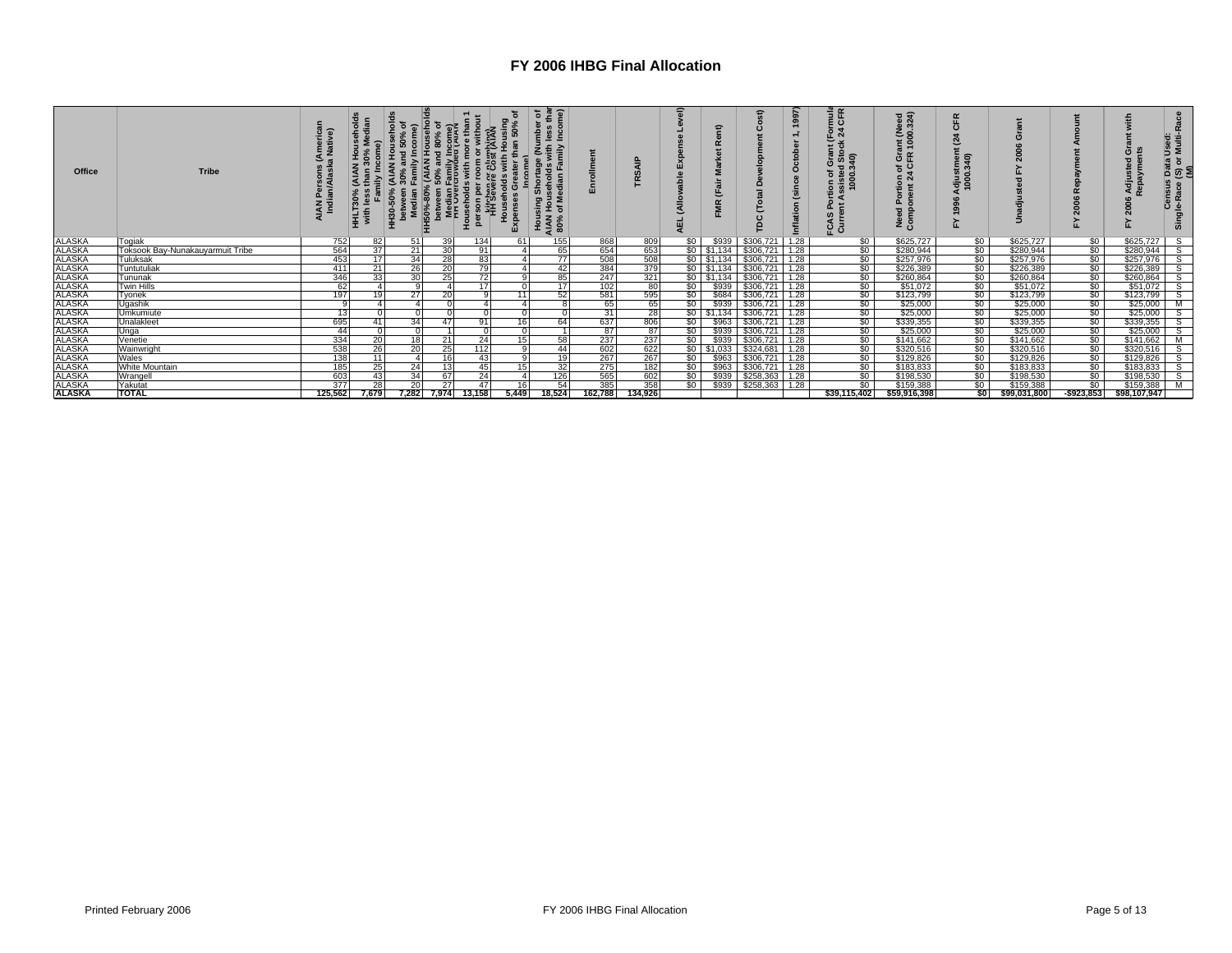| <b>Office</b>             | <b>Tribe</b>                                                           | AIAN Persons (American<br>Indian/Alaska Native) | Median<br>amily Income)<br>with less<br><b>HHLT30%</b> | HH30-50% (AIAN Households | between 30% and 50% of<br>HH50%-80% (AIAN Households<br>2. Median Family Income)<br>2. Median Family Income)<br>2. Median Family Income)<br>House Work Theory<br>House The Come of Whout<br>Person per room or without<br>Person per room or w | ৳<br>Housing<br>50%<br>than<br>Households with<br>Greater<br>Expenses | Income)<br>৽<br>Shortage (Number<br>₾<br>ds with<br>Family<br>Median<br>Pousing<br>훈등<br><b>AIAN</b><br>80% | Enrollment   | TRSAIP       | Level)<br>Expense<br>(Allowable<br><b>AEL</b> | Rent)<br><b>Market</b><br>(Fair<br>FMR | Cost)<br>Developm<br>Total<br>pc                     | 1, 1997<br>October<br>(since<br>nflation | mula<br>CFR<br><u> ទិ ។</u><br>č<br>ortion of Grant<br>: Assisted Stock<br>1000.340)<br>÷.<br>S<br>FCAS<br>Curr | rant (Need<br>२ 1000.324)<br>Portion of Gra<br>onent 24 CFR<br>Need Portion<br>Component 2 | CFR<br>$\mathbf{z}_4$<br>Adjustment<br>1000.340)<br>1996<br>놊 | ō<br>2006<br>고<br>5        | Amor<br>Repayment<br>2006<br>놊 | with<br>änt<br>ö<br>Adjusted<br>aym<br>2006<br>۲ | ata Used:<br>  or Multi-Race<br>i Data l<br>(S) or l<br>(M)<br>Census<br>Single-Race |
|---------------------------|------------------------------------------------------------------------|-------------------------------------------------|--------------------------------------------------------|---------------------------|------------------------------------------------------------------------------------------------------------------------------------------------------------------------------------------------------------------------------------------------|-----------------------------------------------------------------------|-------------------------------------------------------------------------------------------------------------|--------------|--------------|-----------------------------------------------|----------------------------------------|------------------------------------------------------|------------------------------------------|-----------------------------------------------------------------------------------------------------------------|--------------------------------------------------------------------------------------------|---------------------------------------------------------------|----------------------------|--------------------------------|--------------------------------------------------|--------------------------------------------------------------------------------------|
| <b>CHICAGO</b>            | Aroostook Band of Micmac                                               | 991                                             | 74                                                     | 60                        | 87                                                                                                                                                                                                                                             | 44<br>191                                                             | 131                                                                                                         | 1180         | 794          | \$193                                         | \$495                                  | \$164,997                                            | 1.28                                     | \$383,804                                                                                                       | \$186,380                                                                                  | \$0                                                           | \$570,183                  | \$0                            | \$570,183                                        | M                                                                                    |
| <b>CHICAGO</b>            | <b>Bad River Band</b>                                                  | 2185                                            | 160                                                    | 114                       | 242<br>85                                                                                                                                                                                                                                      | 77                                                                    | 329                                                                                                         | 6292         | 2243         | \$204                                         | \$473                                  | \$179,443 1.28                                       |                                          | \$890,519                                                                                                       | \$475,137                                                                                  | \$0                                                           | \$1,365,655                | (\$10,991)                     | \$1,354,664                                      | M                                                                                    |
| CHICAGO                   | Bay Mills Indian Community                                             | 828                                             | 45                                                     | 43                        | 69                                                                                                                                                                                                                                             | 15<br>29                                                              | $\mathbf 0$                                                                                                 | 1610         | 985          | \$194                                         | \$505                                  | \$164,997 1.28                                       |                                          | \$652,665                                                                                                       | \$111,499                                                                                  | \$0                                                           | \$764,164                  | (\$2,798)                      | \$761,366                                        | М                                                                                    |
| <b>CHICAGO</b>            | Boise Forte Band of MN Chippewa                                        | 500                                             | 45                                                     | 44                        | 26<br>30                                                                                                                                                                                                                                       | <b>q</b>                                                              | 48                                                                                                          | 2857         | 2462         | \$231                                         |                                        | $$524$   \$184,057   1.28                            |                                          | \$760,180                                                                                                       | \$269,781                                                                                  | \$575,148                                                     | \$1,029,961                | \$0                            | \$1,029,961                                      | S                                                                                    |
| CHICAGO                   | Catawba Indian Tribe                                                   | 4860                                            | 350                                                    | 299                       | 523<br>174                                                                                                                                                                                                                                     | 287                                                                   | 1098                                                                                                        | 2430         | 1794         | \$0                                           |                                        | $$601$ $$141,276$ 1.28                               |                                          | \$276,199                                                                                                       | \$1,210,775                                                                                | $\frac{1}{2}$                                                 | \$1,486,974                | \$0                            | \$1,486,974                                      | $\overline{s}$                                                                       |
| <b>CHICAGO</b>            | Cayuga Nation                                                          | 948<br>2133                                     | 103<br>171                                             | 77                        | 44<br>91<br>79                                                                                                                                                                                                                                 | 88<br>112                                                             | 271                                                                                                         | 474<br>1600  | 474<br>1600  | \$0<br>\$170                                  | <b>\$648</b>                           | \$197,132 1.28                                       |                                          | \$0<br>\$89,099                                                                                                 | \$440,146<br>\$472,993                                                                     | \$0<br>SO I                                                   | \$440,146<br>\$562,092     | \$0<br>\$0                     | \$440.146<br>\$562,092                           | S                                                                                    |
| <b>CHICAGO</b><br>CHICAGO | Coharie State Tribe<br>Eastern Cherokee                                | 7166                                            | 411                                                    | 203<br>341                | 128<br>257<br>414                                                                                                                                                                                                                              | 131                                                                   | 482<br>543                                                                                                  | 12139        | 7456         | \$219                                         |                                        | $$455$ $$151,921$ 1.28<br>$$504$ $$142,623$ 1.28     |                                          | \$2,290,958                                                                                                     | \$1,023,685                                                                                | $\overline{\$0}$                                              | \$3,314,643                | (\$185,039)                    | \$3,129,604                                      | M<br>$\mathsf{s}$                                                                    |
| CHICAGO                   | Fond Du Lac Band of MN Chippewa                                        | 7793                                            | 631                                                    | 451                       | 313<br>563                                                                                                                                                                                                                                     | 358                                                                   | 1309                                                                                                        | 3905         | 2522         | \$203                                         |                                        | $$527$ $$186,666$                                    | 1.28                                     | \$1,570,023                                                                                                     | \$1,883,132                                                                                | \$0                                                           | \$3,453,156                | (S68.498)                      | \$3,384,658                                      | M                                                                                    |
| CHICAGO                   | Forest County Potawatomi                                               | 778                                             | 10                                                     |                           | 31                                                                                                                                                                                                                                             | 22                                                                    | $\Omega$                                                                                                    | 1186         | 643          | \$195                                         |                                        | $$514$ $$177,103$ 1.28                               |                                          | \$281,458                                                                                                       | \$82,547                                                                                   |                                                               | \$364,005                  | \$0                            | \$364,005                                        | M                                                                                    |
| CHICAGO                   | Grand Portage Band of MN Chippewa                                      | 479                                             | 35                                                     | 35                        | 20<br>61                                                                                                                                                                                                                                       | 38                                                                    | 102                                                                                                         | 1089         | 570          | \$175                                         |                                        | \$487 \$186,666 1.28                                 |                                          | \$115,019                                                                                                       | \$151,112                                                                                  | $\overline{\$0}$                                              | \$266,131                  | \$0                            | \$266,131                                        | M                                                                                    |
| <b>CHICAGO</b>            | Grand Traverse Band                                                    | 5115                                            | 246                                                    | 233                       | 198<br>474                                                                                                                                                                                                                                     | 260                                                                   | 871                                                                                                         | 3963         | 3062         | \$175                                         |                                        | \$626 \$164,997 1.28                                 |                                          | \$389,999                                                                                                       | \$1,053,392                                                                                | \$0                                                           | \$1,443,391                | \$0                            | \$1,443,391                                      | M                                                                                    |
| CHICAGO                   | Haliwa-Saponi State Tribe                                              | 2551                                            | 231                                                    | 164                       | 138<br>87                                                                                                                                                                                                                                      | 112                                                                   | 489                                                                                                         | 3719         | 3604         | \$170                                         |                                        | \$476 \$152,729 1.28                                 |                                          | \$173,950                                                                                                       | \$597,611                                                                                  | \$0                                                           | \$771,561                  | \$0                            | \$771,561                                        | $\mathsf{s}$                                                                         |
| CHICAGO                   | Hannahville Community                                                  | 379                                             | 18                                                     | 16                        | 26<br>18                                                                                                                                                                                                                                       | 16                                                                    | 36                                                                                                          | 692          | 554          | $\frac{$0}{237}$                              |                                        | \$433 \$170,146 1.28                                 |                                          | \$97,875                                                                                                        | \$83,819                                                                                   | $\frac{$80}{$80}$                                             | \$181,694                  | \$0                            | $$181,694$ S<br>$$4,068,123$ M                   |                                                                                      |
| CHICAGO                   | Ho-Chunk Nation                                                        | 12966                                           | 852                                                    | 780                       | 432<br>1323                                                                                                                                                                                                                                    | 648                                                                   | 2768                                                                                                        | 6528         | 6145         |                                               |                                        | $$587$ $$177,973$ 1.28                               |                                          | \$939.493                                                                                                       | \$3,128,630                                                                                |                                                               | \$4,068,123                | $\frac{50}{50}$                |                                                  |                                                                                      |
| CHICAGO                   | <b>Houlton Band of Maliseets</b>                                       | 507                                             | 38                                                     | 31                        | 44<br>10                                                                                                                                                                                                                                       | 23                                                                    | 36                                                                                                          | 864          | 406          | \$193                                         |                                        | \$495 \$164,997 1.28                                 |                                          | \$354,637                                                                                                       | \$89,065                                                                                   |                                                               | \$443,701                  |                                | \$443,701                                        | M                                                                                    |
| CHICAGO                   | Huron Band of Potawatomi                                               | 856                                             | 57                                                     | 34                        | 108<br>22                                                                                                                                                                                                                                      | 57                                                                    | 199                                                                                                         | 428          | 222          | \$0                                           |                                        | $$595$ $$174,429$ 1.28                               |                                          | \$0                                                                                                             | \$263,352                                                                                  | \$0                                                           | \$263,352                  | \$0                            | \$263.352                                        | S                                                                                    |
| CHICAGO<br><b>CHICAGO</b> | Keweenaw Bay Indian Community                                          | 1228                                            | 67                                                     | 63                        | 102<br>94                                                                                                                                                                                                                                      | 22<br>42<br>911                                                       | - 0<br>208                                                                                                  | 3120<br>5587 | 1461         | \$161                                         |                                        | $$455$ $$172,020$ 1.28                               |                                          | \$1,184,025                                                                                                     | \$172,973                                                                                  | \$0 <sub>1</sub>                                              | \$1,356,998                | (S40, 176)                     | \$1,316,822                                      | M<br>S                                                                               |
| CHICAGO                   | Lac Courte Oreilles                                                    | 2761<br>2042                                    | 230<br>114                                             | 156<br>102                | 223<br>153<br>43                                                                                                                                                                                                                               | 45                                                                    | 142                                                                                                         | 3250         | 7669<br>1783 | \$159<br>\$160                                |                                        | $$514$ $$177,103$ 1.28                               |                                          | \$1,878,036<br>\$1,082,544                                                                                      | \$622,205<br>\$353,133                                                                     | \$0                                                           | \$2,500,241<br>\$1,435,676 | \$8,068<br>\$52,511            | \$2,508,309<br>\$1,488,187                       |                                                                                      |
| CHICAGO                   | Lac Du Flambeau Band<br>Lac Vieux Desert Band                          | 120                                             | 15                                                     |                           | 11                                                                                                                                                                                                                                             | 15<br>$\Omega$                                                        | $\Omega$                                                                                                    | 442          | 322          | \$180                                         |                                        | \$171,150 1.28                                       |                                          | \$188,119                                                                                                       | \$39.927                                                                                   | Ŝ0                                                            | \$228,046                  | \$0                            | \$228,046                                        | $\frac{\mathsf{s}}{\mathsf{s}}$                                                      |
| CHICAGO                   | Leech Lake Band of MN Chippewa                                         | 6206                                            | 575                                                    | 347                       | 271<br>466                                                                                                                                                                                                                                     | 251                                                                   | 953                                                                                                         | 8294         | 8875         | \$196                                         |                                        | $$501$ $$177,638$ 1.28                               |                                          | \$1,951,909                                                                                                     | \$1,671,824                                                                                | $\frac{1}{20}$                                                | \$3,623,732                | $\overline{50}$                | \$3,623,732                                      | ड                                                                                    |
| CHICAGO                   | ittle River Band of Ottawa                                             | 1183                                            | 90                                                     | 78                        | 102<br>63                                                                                                                                                                                                                                      | 64                                                                    | 270                                                                                                         | 2738         | 709          | \$0                                           |                                        | \$497   \$164,997   1.28                             |                                          | \$0                                                                                                             | \$296,486                                                                                  | \$0                                                           | \$296,486                  | \$0                            | \$296,486                                        | M                                                                                    |
| CHICAGO                   | Little Traverse Bay Band                                               | 1878                                            | 90                                                     | 85                        | 174<br>73                                                                                                                                                                                                                                      | 95                                                                    | 349                                                                                                         | 3521         | 1124         | \$0                                           |                                        | $$543$ $$164,997$ 1.28                               |                                          | \$0                                                                                                             | \$393,209                                                                                  | \$0                                                           | \$393,209                  | \$0                            | \$393,209                                        | M                                                                                    |
| <b>CHICAGO</b>            | Lower Sioux                                                            | 337                                             | <b>q</b>                                               |                           |                                                                                                                                                                                                                                                | $\Omega$<br>13                                                        | $\Omega$                                                                                                    | 820          | 590          | \$232                                         |                                        | \$479   \$171,220   1.28                             |                                          | \$164,163                                                                                                       | \$32,477                                                                                   |                                                               | \$196,640                  | \$0                            | \$196,640                                        | M                                                                                    |
| <b>CHICAGO</b>            | Lumbee State Tribe                                                     | 62878                                           | 4155                                                   | 2771                      | 1975<br>4443                                                                                                                                                                                                                                   | 2778                                                                  | 11165                                                                                                       | 32076        | 32076        | \$170                                         | \$488                                  | \$151,921 1.28                                       |                                          | \$933,354                                                                                                       | \$13,505,636                                                                               | $rac{$0}{$0}$                                                 | \$14,438,990               | \$0                            | \$14,438,990                                     | S                                                                                    |
| CHICAGO                   | Match-e-be-nash-she-wish Band of Potta                                 | 568                                             | 37                                                     | 36                        | 50<br>16                                                                                                                                                                                                                                       | 28                                                                    | 123                                                                                                         | 284          | 172          | \$0                                           |                                        | \$637 \$165,332 1.28                                 |                                          | \$0                                                                                                             | \$148,125                                                                                  | \$0                                                           | \$148,125                  | \$0                            | \$148,125                                        | S                                                                                    |
| CHICAGO                   | Menominee Indian Tribe                                                 | 3274                                            | 228                                                    | 131                       | 123<br>185                                                                                                                                                                                                                                     | 58                                                                    | 228                                                                                                         | 8074         | 5206         | \$159                                         | \$528                                  | \$179,243 1.28                                       |                                          | \$1,739,053                                                                                                     | \$592,732                                                                                  | $\frac{$0}{$0}$                                               | \$2,331,785                | (\$66, 123)                    | \$2,265,662                                      | S                                                                                    |
| CHICAGO                   | Miccosukee Tribe                                                       | $\overline{0}$                                  | $\Omega$                                               |                           |                                                                                                                                                                                                                                                | $\Omega$<br>$\Omega$                                                  | $\mathbf 0$                                                                                                 | 400          | 589          | \$0                                           | \$998                                  | \$151,430 1.28                                       |                                          | \$0                                                                                                             | \$50,000                                                                                   |                                                               | \$50,000                   | \$0                            | \$50,000                                         | M                                                                                    |
| CHICAGO<br>CHICAGO        | Mille Lacs Band of MN Chippewa                                         | 3029<br>9077                                    | 188<br>389                                             | 204<br>309                | 144<br>202<br>522<br>418                                                                                                                                                                                                                       | 131<br>236                                                            | 463<br>432                                                                                                  | 3292<br>8823 | 1731<br>8184 | \$228<br>\$152                                | \$558                                  | \$181,182 1.28                                       |                                          | \$664,499                                                                                                       | \$687,915<br>\$1,044,685                                                                   | \$0<br>\$0                                                    | \$1,352,414<br>\$3,501,103 | \$0<br>(S83.932)               | \$1,352,414                                      | м<br>M                                                                               |
| CHICAGO                   | Mississippi Choctaw Tribe<br>MOWA Band of Choctaw Indians              | 1396                                            | 76                                                     | 56                        | 50<br>66                                                                                                                                                                                                                                       | 58                                                                    | 126                                                                                                         | 3011         | 3011         | \$161                                         |                                        | \$462   \$133,070   1.28<br>\$396   \$142,940   1.28 |                                          | \$2,456,417<br>\$258,822                                                                                        | \$238,528                                                                                  | \$0                                                           | \$497,351                  | \$0                            | \$3,417,171<br>\$497,351                         | $\overline{s}$                                                                       |
| CHICAGO                   | Narragansett Tribe                                                     | 2095                                            | 143                                                    | 136                       | 186                                                                                                                                                                                                                                            | 123<br>-91                                                            | 465                                                                                                         | 2620         | 2620         | \$0                                           |                                        | \$807 \$198,983 1.28                                 |                                          | \$0                                                                                                             | \$534,161                                                                                  | \$0                                                           | \$534,161                  | \$0                            | \$534,161                                        | м                                                                                    |
| CHICAGO                   | Oneida Nation of New York                                              | 3786                                            | 346                                                    | 214                       | 107<br>310                                                                                                                                                                                                                                     | 303                                                                   | 840                                                                                                         | 1893         | 1109         | \$251                                         | \$592                                  | $$173,424$ 1.28                                      |                                          | \$161,779                                                                                                       | \$1,255,286                                                                                | \$0                                                           | \$1,417,066                | \$0                            | \$1,417,066                                      |                                                                                      |
| CHICAGO                   | Oneida Tribe                                                           | 10690                                           | 641                                                    | 497                       | 344<br>980                                                                                                                                                                                                                                     | 392                                                                   | 1847                                                                                                        | 14745        | 5382         | \$184                                         |                                        | \$579 \$177,503                                      | 1.28                                     | \$1,293,233                                                                                                     | \$2,174,096                                                                                | $\frac{50}{50}$                                               | \$3,467,329                | (\$19,732)                     | \$3,447,597                                      | S<br>M                                                                               |
| CHICAGO                   | Onondaga Nation                                                        | 840                                             | $\overline{4}$                                         | 15                        | 24<br>13                                                                                                                                                                                                                                       | 20                                                                    | 44                                                                                                          | 1600         | 1034         | \$0                                           |                                        | \$610 \$173,424                                      | 1.28                                     | \$0                                                                                                             | \$94,440                                                                                   |                                                               | \$94,440                   | \$0                            | \$94,440                                         | $\overline{s}$                                                                       |
| CHICAGO                   | Passamaquoddy Indian Tribe                                             | 605                                             | 53                                                     | 47                        | 51                                                                                                                                                                                                                                             | 13<br>$\overline{4}$                                                  | 18                                                                                                          | 1314         | 682          | \$193                                         | \$536                                  | \$169,261 1.28                                       |                                          | \$563,313                                                                                                       | \$101,304                                                                                  | \$0                                                           | \$664,617                  | (S52.361)                      | \$612,256                                        | $\mathbf{s}$                                                                         |
| CHICAGO                   | Penobscot Tribe                                                        | 2201                                            | 225                                                    | 169                       | 55<br>198                                                                                                                                                                                                                                      | 199                                                                   | 507                                                                                                         | 2194         | 603          | \$181                                         |                                        | $$585$ $$169,261$ 1.28                               |                                          | \$377,384                                                                                                       | \$646,244                                                                                  | \$0                                                           | \$1,023,628                | \$0                            | \$1,023,628                                      | M                                                                                    |
| CHICAGO                   | <b>Pleasant Point</b>                                                  | 1211                                            | 120                                                    | 78                        | 30<br>89                                                                                                                                                                                                                                       | 60                                                                    | 172                                                                                                         | 1927         | 902          | \$181                                         |                                        | \$536   \$169,261   1.28                             |                                          | \$453,935                                                                                                       | \$260,962                                                                                  | \$0                                                           | \$714,897                  | \$0                            | \$714,897                                        | M                                                                                    |
| CHICAGO<br>CHICAGO        | Poarch Band of Creek Indians                                           | 4586                                            | 310<br>353                                             | 285<br>347                | 103<br>375<br>485<br>156                                                                                                                                                                                                                       | 239                                                                   | 771<br>1171                                                                                                 | 2293<br>2730 | 2228<br>1405 | \$157<br>\$238                                |                                        | \$540 \$141,958 1.28                                 |                                          | \$737,929                                                                                                       | \$967,651<br>\$1,591,997                                                                   | \$0<br>\$0                                                    | \$1,705,581<br>\$1,641,839 | \$0<br>\$44,346                | \$1,705,581                                      | $\frac{\mathsf{s}}{\mathsf{s}}$                                                      |
| <b>CHICAGO</b>            | Pokagon Band of Potawatomi                                             | 5460<br>978                                     | 93                                                     | 60                        | 102<br>25                                                                                                                                                                                                                                      | 269<br>31                                                             | 116                                                                                                         | 4064         | 1923         | \$144                                         | \$593<br>\$479                         | \$185,531 1.28<br>\$179,443 1.28                     |                                          | \$49,842<br>\$649,243                                                                                           | \$236,627                                                                                  | \$0                                                           | \$885,870                  | \$0                            | \$1,686,185<br>\$885,870                         |                                                                                      |
| CHICAGO                   | Red Cliff Band of Lake Superior Chippewaw<br>Red Lake Band of Chippewa | 6818                                            | 581                                                    | 321                       | 325<br>318                                                                                                                                                                                                                                     | 185                                                                   | 807                                                                                                         | 9610         | 9038         | \$186                                         |                                        | \$514 \$177,638 1.28                                 |                                          | \$1,872,499                                                                                                     | \$1,541,835                                                                                | \$0                                                           | \$3,414,334                | (S31, 745)                     | \$3,382,589                                      | S<br>S                                                                               |
| CHICAGO                   | Sac & Fox Tribe                                                        | 718                                             | 49                                                     | 57                        | 56<br>36                                                                                                                                                                                                                                       | 22                                                                    | 141                                                                                                         | 1260         | 1343         | \$196                                         |                                        | \$494   \$168,610   1.28                             |                                          | \$96,971                                                                                                        | \$182,573                                                                                  | \$0                                                           | \$279,545                  | \$0                            | \$279,545                                        | S                                                                                    |
| <b>CHICAGO</b>            | Saginaw Chippewa                                                       | 5842                                            | $\Omega$                                               |                           | 203<br>31                                                                                                                                                                                                                                      | 333                                                                   | $\Omega$                                                                                                    | 2921         | 1250         | \$188                                         |                                        | \$498 \$176,769 1.28                                 |                                          | \$415,664                                                                                                       | \$766,300                                                                                  | \$0                                                           | \$1,181,963                | \$0                            | \$1,181,963                                      | м                                                                                    |
| CHICAGO                   | Saint Croix Chippewa                                                   | 587                                             | 31                                                     | 19                        | 55<br>13 <sup>1</sup>                                                                                                                                                                                                                          | 19                                                                    | $\Omega$                                                                                                    | 982          | 2518         | \$171                                         |                                        | $$516$ $$179,443$ 1.28                               |                                          | \$1,001,611                                                                                                     | \$98,906                                                                                   | so                                                            | \$1,100,517                | \$0                            | \$1.100.517                                      | S                                                                                    |
| CHICAGO                   | Sault Ste. Marie Tribe                                                 | 13800                                           | 753                                                    | 708                       | 248<br>1146                                                                                                                                                                                                                                    | 477                                                                   | 2151                                                                                                        | 30324        | 16415        | \$238                                         | \$492                                  | \$169,054 1.28                                       |                                          | \$2,234,621                                                                                                     | \$2,384,633                                                                                | SO I                                                          | \$4,619,254                | \$0                            | \$4,619,254                                      | м                                                                                    |
| CHICAGO                   | Seminole Tribe                                                         | 6228                                            | 368                                                    | 313                       | 589<br>492                                                                                                                                                                                                                                     | 473                                                                   | 878                                                                                                         | 3114         | 2818         | \$196                                         |                                        | $$792$ $$152,079$ 1.28                               |                                          | \$1,354,832                                                                                                     | \$1,885,004                                                                                | \$0                                                           | \$3,239,836                | \$810,694                      | \$4,050,530                                      | $\frac{\mathsf{s}}{\mathsf{s}}$                                                      |
| CHICAGO                   | Seneca Nation of New York                                              | 3725                                            | 286                                                    | 210                       | 109<br>271                                                                                                                                                                                                                                     | 209                                                                   | 482                                                                                                         | 7118         | 7293         | \$159                                         |                                        | \$581 \$197,132 1.28                                 |                                          | \$1,432,960                                                                                                     | \$1,095,777                                                                                | <b>S</b> O                                                    | \$2,528,737                | (\$3,076)                      | \$2,525,661                                      |                                                                                      |
| <b>CHICAGO</b>            | Shakopee Sioux                                                         | 243                                             | 25                                                     | -5                        | 26                                                                                                                                                                                                                                             | 31<br>- 51                                                            | 56                                                                                                          | 326          | 702          | \$232                                         |                                        | \$928 \$201,512 1.28                                 |                                          | \$0                                                                                                             | \$112,350                                                                                  | \$0                                                           | \$112,350                  | \$0                            | \$112,350                                        | s                                                                                    |
| CHICAGO                   | <u>Sokagoan Chippewa Tribe</u>                                         | 522                                             | 38                                                     | 10                        | 21<br>24                                                                                                                                                                                                                                       | 15                                                                    | $\Omega$                                                                                                    | 1163         | 431          | \$205                                         |                                        | \$514 \$177,103 1.28                                 |                                          | \$691.871                                                                                                       | \$78,257                                                                                   |                                                               | \$770.129                  | \$27,276                       | \$742.853                                        | M                                                                                    |
| CHICAGO                   | St. Regis Mohawk Tribe                                                 | 5082<br>817                                     | 307                                                    | 310                       | 393<br>189<br>50                                                                                                                                                                                                                               | 282                                                                   | 701                                                                                                         | 9020         | 9020         | 6228                                          |                                        | \$507 \$179,843 1.28                                 |                                          | \$1,299,238                                                                                                     | \$1,160,519                                                                                | <b>s</b> o                                                    | \$2,459,756                | \$0                            | \$2,459,756                                      | M                                                                                    |
| CHICAGO<br><b>CHICAGO</b> | Stockbridge-Munsee Tribe<br>Tonawanda Band of Senecas                  | 234                                             | 24<br>42                                               | 52<br>20                  | $\frac{33}{27}$<br>43                                                                                                                                                                                                                          | 16<br>13                                                              | 64<br>106                                                                                                   | 1531<br>448  | 750<br>689   | \$162                                         |                                        | \$484 \$176,417 1.28<br>\$687 \$197,667 1.28         |                                          | \$240,600<br>$\$0$                                                                                              | \$145,091<br>\$139.453                                                                     |                                                               | \$385,691<br>\$139.453     | (S51, 489)                     | \$334,202<br>\$139.453                           |                                                                                      |
| <b>CHICAGO</b>            | Tuscarora Nation                                                       | 361                                             | 14                                                     | 56                        | 57                                                                                                                                                                                                                                             | 16 <sup>1</sup><br>14                                                 | 126                                                                                                         | 353          | 664          | $rac{$0}{$0}$                                 |                                        | $$648$ $$195,961$ 1.28                               |                                          | $\overline{\$0}$                                                                                                | \$142,077                                                                                  | $\frac{$0}{$0}{$0}{$0$                                        | \$142,077                  | $\frac{$0}{$0}$                | \$142,077                                        | s<br>s<br>s                                                                          |
|                           |                                                                        |                                                 |                                                        |                           |                                                                                                                                                                                                                                                |                                                                       |                                                                                                             |              |              |                                               |                                        |                                                      |                                          |                                                                                                                 |                                                                                            |                                                               |                            |                                |                                                  |                                                                                      |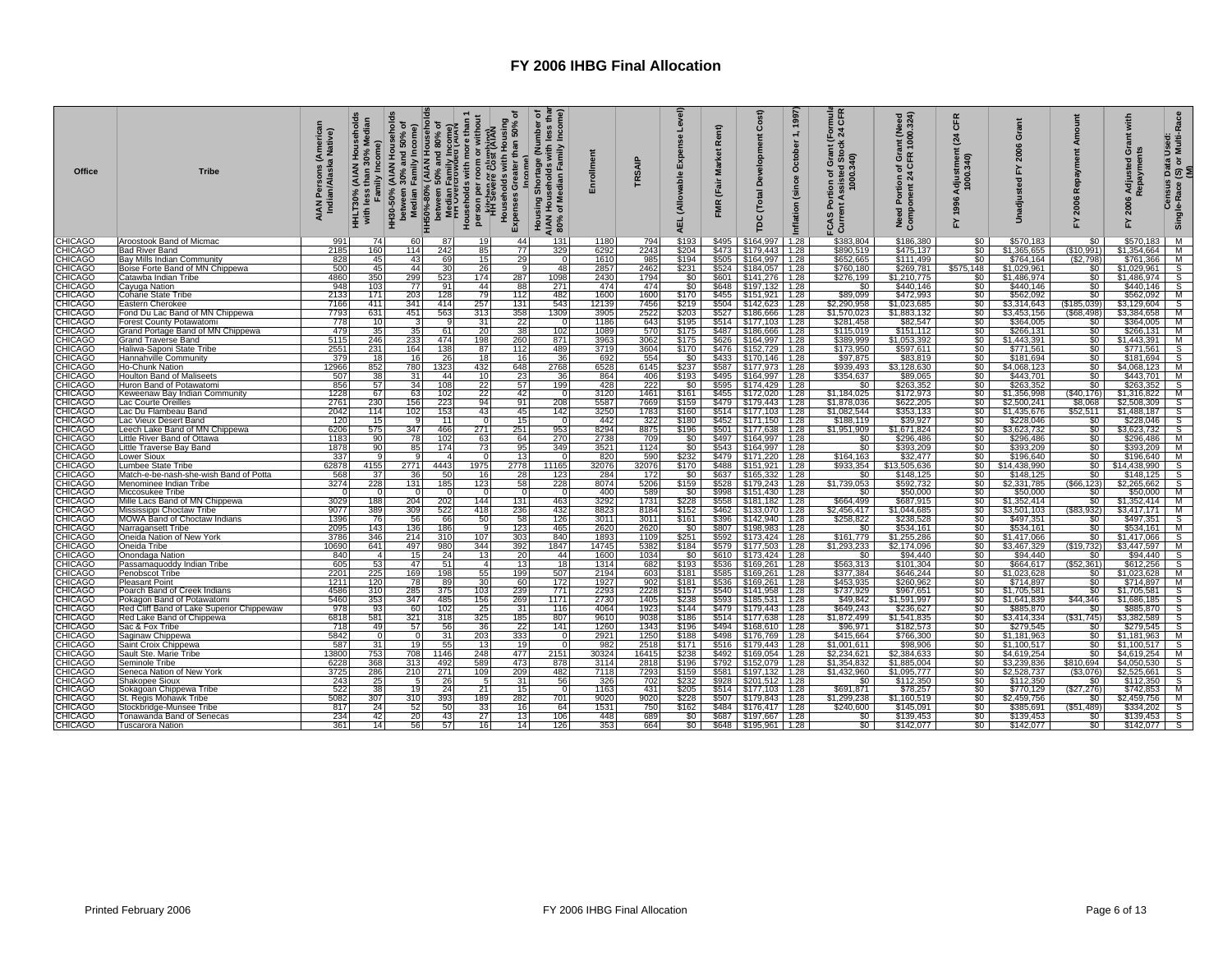| Office         | <b>Tribe</b>                    |         | 들 들    |               |                 | ш               | $\overline{\phantom{a}}$<br>¤ ¤<br>문료<br>च≖.<br>ä z<br>≠ ⇒ ≌ |         |         |       |         |           |      | Ξf<br>5 5<br>.គី 6<br>ဦ ဒီ | $\overline{a}$<br>٤g<br>혼 <u>후</u><br>ច ៥<br>ზ ი<br>ن z | ∍ັ ຊ<br>కెన<br>ooo<br>1000 |              |            | ن ن          | ¤ຶ ⊛ິ ≋<br>ō. |
|----------------|---------------------------------|---------|--------|---------------|-----------------|-----------------|--------------------------------------------------------------|---------|---------|-------|---------|-----------|------|----------------------------|---------------------------------------------------------|----------------------------|--------------|------------|--------------|---------------|
| <b>CHICAGO</b> | Upper Sioux Indian Community    | 842     | 73     | 64            | 56              | 34              | 179<br>49                                                    | 421     | 313     | \$232 | \$485   | \$193,685 | 1.28 | \$50,849                   | \$241,010                                               | S <sub>0</sub>             | \$291,859    | \$0        | \$291.859    | м             |
| <b>CHICAGO</b> | Waccamaw Siouan State Tribe     | 1537    | 88     | Ubl           | 89              | 34              | 272<br>67                                                    | 1450    | 1450    | \$170 | \$424   | \$151,921 | 1.28 | \$51,139                   | \$318,605                                               | \$0                        | \$369,744    | \$0        | \$369,744    |               |
| <b>CHICAGO</b> | Wampanoag Tribe                 | 392     |        |               | 35 <sup>1</sup> |                 | 37<br>23                                                     | 1001    | 294     | \$644 | \$1.075 | \$245.891 | .28  | \$321,115                  | \$96,838                                                | \$0                        | \$417,953    | \$0        | \$417.953    |               |
| <b>CHICAGO</b> | White Earth Band of MN Chippewa | 6035    | 511    | 371           | 489             | 209<br>253      | 977                                                          | 20820   | 6755    | \$195 | \$469   | \$165,801 | 1.28 | \$1,706,081                | \$1,239,854                                             | \$0                        | \$2,945,934  | (S48, 903) | \$2,897,031  |               |
| <b>CHICAGO</b> | <b>TOTAL</b>                    | 233.246 | 15,235 | 11,780 17,467 |                 | 10,299<br>3,102 | 36.102                                                       | 261,930 | 188,669 |       |         |           |      | \$38,823,528               | \$50,864,759                                            | \$575,148                  | \$89,688,286 | \$223,480  | \$89,911,766 |               |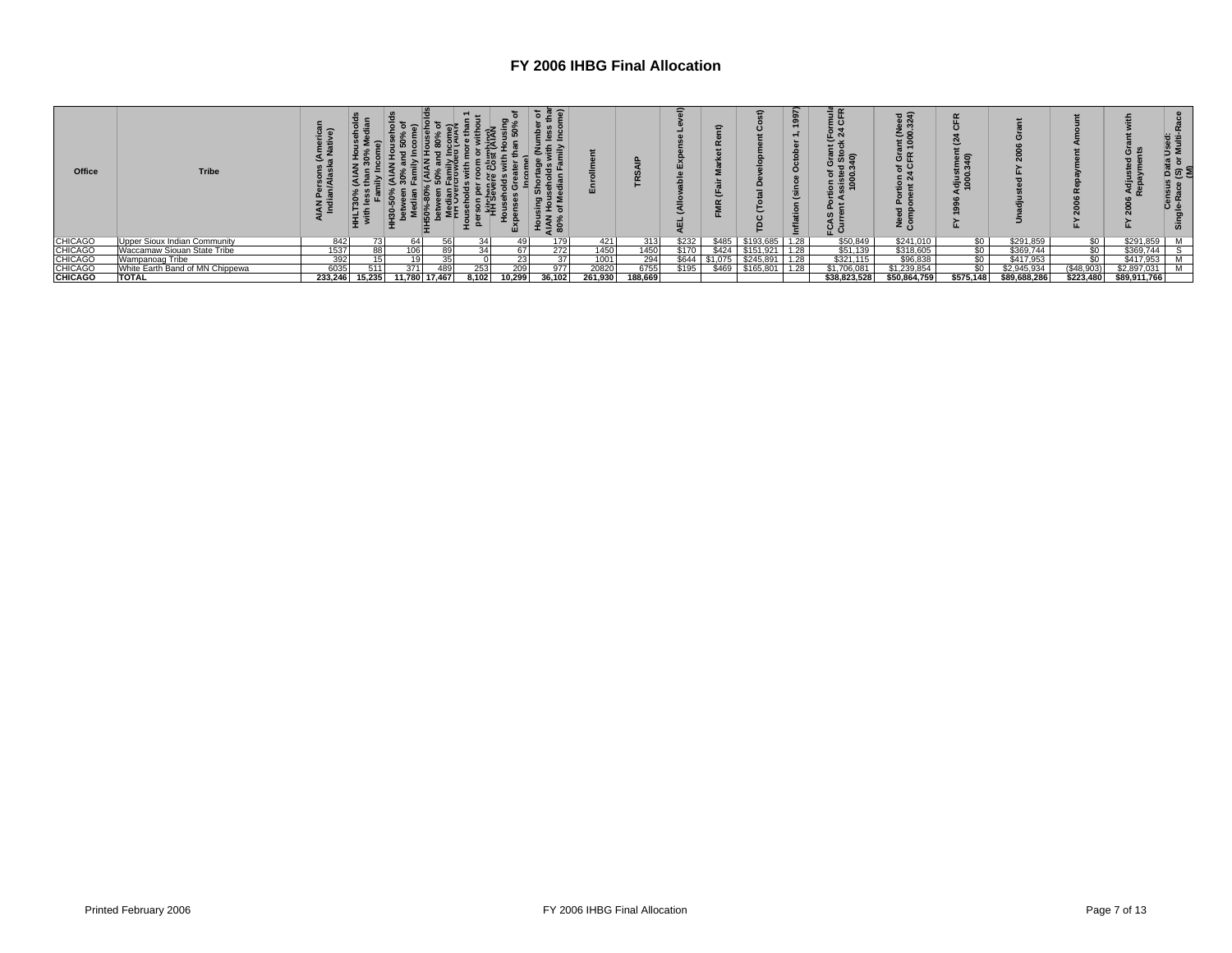| Office        | <b>Tribe</b>                           | America<br>Native)<br>AIAN I<br>India | with     | ablone<br>Incom<br>ន<br>HH30-50%<br>Median | <del>: H50%-80% (AIAN Househo</del><br>hetween 50% and 80% of<br>ි<br>dian Family Incom<br>Overcrowded IAIA | ining)<br>(AllAr<br>with more<br>an or plum<br>Were Cost<br>Households<br>person per r<br>httpsper | ទ្ធា<br>50%<br>ian<br>Expenses<br>й<br>Э | ss thar<br>come)<br>৳<br>with<br>mily<br>$\sigma$<br>seholds<br>eibe<br>あ<br>Housing<br>AIAN Hous<br>80% of Me<br>$rac{1}{2}$ | 5       | $\Omega$<br>डू<br>ऽ<br>œ | $\frac{1}{6}$<br>(Allov<br>긊<br>$\blacktriangleleft$ | Rent)<br>arket<br>ž<br>$\frac{1}{a}$<br>Ë<br><b>FMR</b> | $\Omega$<br>$\circ$<br>ā   | 1997<br>ctob<br>Ŏ<br>d:<br>(since<br>ã<br>nflati | mula<br>CFR<br>$\overline{a}$<br>340)<br>8<br><u>়</u><br>Š<br>Č | eed<br>324)<br>ant (Ne<br>- 1000<br>ĞΕ<br>'ত ত<br>Ê.<br>$\circ$<br>ᇾ<br><b>DES</b><br>Comp | Æ<br>ō<br>24<br>Adjustmen<br>1000.340)<br>இ<br>놊 |                          |                | with<br>ö<br>Adjusted<br>Renavmer<br>2006<br>≿ | Used:<br>Multi-Race<br>ŏ<br>$\overline{3}$<br>Census<br>Single-Race |
|---------------|----------------------------------------|---------------------------------------|----------|--------------------------------------------|-------------------------------------------------------------------------------------------------------------|----------------------------------------------------------------------------------------------------|------------------------------------------|-------------------------------------------------------------------------------------------------------------------------------|---------|--------------------------|------------------------------------------------------|---------------------------------------------------------|----------------------------|--------------------------------------------------|------------------------------------------------------------------|--------------------------------------------------------------------------------------------|--------------------------------------------------|--------------------------|----------------|------------------------------------------------|---------------------------------------------------------------------|
| <b>DENVER</b> | <b>Blackfeet Tribe</b>                 | 9173                                  | 686      | 411                                        | 549                                                                                                         | 514                                                                                                | 271                                      | 636                                                                                                                           | 15410   | 9366                     | \$148                                                |                                                         | \$492 \$158,043            | 1.28                                             | \$4,415,726                                                      | \$1,808,563                                                                                | \$0                                              | \$6,224,289              | (\$287,755)    | \$5,936,534                                    | S                                                                   |
| <b>DENVER</b> | <b>Cheyenne River Sioux</b>            | 6812                                  | 589      | 301                                        | 384                                                                                                         | 398                                                                                                | 290                                      | 448                                                                                                                           | 13270   | 10293                    | \$153                                                |                                                         | \$467 \$158,913 1.28       |                                                  | \$3,573,365                                                      | \$1,516,911                                                                                | $\frac{1}{2}$                                    | \$5,090,276              | \$0            | \$5,090,276                                    | S                                                                   |
| <b>DENVER</b> | <b>Crow Creek Sioux</b>                | 2071                                  | 255      | 74                                         | 73                                                                                                          | 141                                                                                                | 51                                       | 163                                                                                                                           | 3507    | 3002                     | \$158                                                |                                                         | \$469    \$156,639    1.28 |                                                  | \$1,019,108                                                      | \$442,022                                                                                  | $\frac{1}{2}$                                    | \$1,461,130              | $($ \$439,041) | \$1,022,089                                    | $\mathbf{s}$                                                        |
| <b>DENVER</b> | <b>Crow Tribe</b>                      | 5681                                  | 227      | 267                                        | 233                                                                                                         | 378                                                                                                | 106                                      | 334                                                                                                                           | 10294   | 7401                     | \$206                                                |                                                         | $$471$ $$157,191$ 1.28     |                                                  | \$1,443,203                                                      | \$948,999                                                                                  | $\boldsymbol{\mathsf{S}}$                        | \$2,392,202              | (\$132, 163)   | \$2,260,039                                    | S                                                                   |
| <b>DENVER</b> | Flandreau Santee Sioux                 | 1450                                  | ۰Q       | 14                                         | 14                                                                                                          | $\circ$                                                                                            | $\Omega$                                 | $\Omega$                                                                                                                      | 725     | 1910                     | \$204                                                |                                                         | \$474 \$159,783 1.28       |                                                  | \$306,904                                                        | \$57,532                                                                                   | \$0                                              | \$364,436                | (\$18,310)     | \$346,126                                      | S                                                                   |
| <b>DENVER</b> | Fort Belknap Indian Community          | 2935                                  | 228      | 160                                        | 152                                                                                                         | 173                                                                                                | 96                                       | 28                                                                                                                            | 5426    | 4921                     | \$184                                                |                                                         | \$489    \$158,043   1.28  |                                                  | \$1,915,308                                                      | \$560,218                                                                                  | $\boldsymbol{\mathsf{S}}$                        | \$2,475,526              | (S315,666)     | \$2,159,860                                    | S                                                                   |
| <b>DENVER</b> | Fort Peck Assiniboine and Sioux        | 6972                                  | 544      | 428                                        | 384                                                                                                         | 285                                                                                                | 252                                      | 543                                                                                                                           | 11645   | 7874                     | \$145                                                |                                                         | \$431   \$157,191   1.28   |                                                  | \$3,134,063                                                      | \$1,403,247                                                                                | $\boldsymbol{\mathsf{S}}$                        | \$4,537,310              | \$0            | \$4,537,310                                    | S                                                                   |
| <b>DENVER</b> | Ft. Berthold Affiliated Tribes         | 4277                                  | 297      | 192                                        | 304                                                                                                         | 219                                                                                                | 93                                       | 127                                                                                                                           | 10789   | 8397                     | \$159                                                |                                                         | \$461 \ \$158,713 \ 1.28   |                                                  | \$2,590.894                                                      | \$738,756                                                                                  | \$0                                              | \$3,329,649              | \$0            | \$3,329,649                                    | S                                                                   |
| <b>DENVER</b> | <b>Goshute Reservation</b>             | 102                                   | 17       | $\Delta$                                   | $\overline{a}$                                                                                              | $\Omega$                                                                                           | $\overline{4}$                           | 13                                                                                                                            | 433     | 175                      | \$402                                                |                                                         | \$598 \$161.253 1.28       |                                                  | \$97.105                                                         | \$25,000                                                                                   | \$0                                              | \$122,105                | \$0            | \$122,105                                      | s                                                                   |
| <b>DENVER</b> | Lower Brule Sioux                      | 1384                                  | 100      | 75                                         | 72                                                                                                          | 125                                                                                                | 46                                       | 29                                                                                                                            | 2627    | 1387                     | \$177                                                | \$467                                                   | \$157,173 1.28             |                                                  | \$893,103                                                        | \$301,358                                                                                  | \$0                                              | \$1,194,461              | (S74, 500)     | \$1,119,961                                    | s                                                                   |
| <b>DENVER</b> | Northern Arapahoe                      | 4622                                  | 413      | 190                                        | 289                                                                                                         | 282                                                                                                | 150                                      | 568                                                                                                                           | 7986    | 7002                     | $\frac{1}{2}$                                        |                                                         | \$479 \$156,641 1.28       |                                                  | \$1,208,285                                                      | \$1,032,238                                                                                | \$0                                              | \$2,240,523              | \$0            | \$2,240,523                                    | S                                                                   |
| <b>DENVER</b> | Northern Chevenne                      | 4522                                  | 327      | 218                                        | 209                                                                                                         | 392                                                                                                | 161                                      | 216                                                                                                                           | 8036    | 5030                     | \$148                                                | \$469                                                   | \$157,191 1.28             |                                                  | \$2.014.118                                                      | \$1,002.578                                                                                | $\frac{1}{2}$                                    | \$3,016,696              | (S199, 337)    | \$2,817,359                                    | s                                                                   |
| <b>DENVER</b> | NW Band of Shoshone Nation             | 707                                   | 19       | 27                                         | 59                                                                                                          | 45                                                                                                 | 19                                       | 90                                                                                                                            | 437     | 303                      | \$0                                                  |                                                         | \$552 \$164,664 1.28       |                                                  | \$76,011                                                         | \$124,255                                                                                  | \$0                                              | \$200,267                | \$0            | \$200,267                                      | M                                                                   |
| <b>DENVER</b> | Oglala Sioux of Pine Ridge Reservation | 28787                                 | 1583     | 1041                                       | 670                                                                                                         | 2324                                                                                               | 528                                      | 1738                                                                                                                          | 43925   | 45206                    | \$151                                                |                                                         | \$467 \$156,839 1.28       |                                                  | \$6,396,874                                                      | \$4,455,524                                                                                | \$0                                              | \$10,852,398             | \$0            | \$10,852,398                                   | M                                                                   |
| <b>DENVER</b> | Omaha Tribe                            | 2585                                  | 139      | 98                                         | 134                                                                                                         | 221                                                                                                | 48                                       | 170                                                                                                                           | 5427    | 2476                     | \$194                                                |                                                         | \$486 \$170.146 1.28       |                                                  | \$958,889                                                        | \$533,410                                                                                  | $\boldsymbol{\mathsf{S}}$                        | \$1,492,299              | (S62, 335)     | \$1,429,964                                    | S.                                                                  |
| <b>DENVER</b> | Ponca Tribe of Nebraska                | 4170                                  | 368      | 296                                        | 366                                                                                                         | 167                                                                                                | 199                                      | 957                                                                                                                           | 2085    | 2687                     | \$256                                                |                                                         | \$608 \$170.146 1.28       |                                                  | \$314.931                                                        | \$1,221,973                                                                                | \$0 <sub>1</sub>                                 | \$1,536,904              | \$0            | \$1,536,904                                    | S                                                                   |
| <b>DENVER</b> | Rocky Boy Chippewa-Cree                | 3227                                  | 400      | 135                                        | 91                                                                                                          | 373                                                                                                | 41                                       | 213                                                                                                                           | 5728    | 4372                     | \$217                                                |                                                         | $$452$ $$158.043$ 1.28     |                                                  | \$1,751,055                                                      | \$757,583                                                                                  | \$0 <sub>1</sub>                                 | \$2,508,638              | (S203, 982)    | \$2,304,656                                    | s                                                                   |
| <b>DENVER</b> | <b>Rosebud Sioux</b>                   | 10705                                 | 853      | 514                                        | 489                                                                                                         | 774                                                                                                | 294                                      | 818                                                                                                                           | 24134   | 20514                    | \$127                                                |                                                         | $$467$ $$157,173$ 1.28     |                                                  | \$4,357,772                                                      | \$2,226,584                                                                                | $\frac{1}{2}$                                    | \$6,584,356              | (\$580,292)    | \$6,004,064                                    | s                                                                   |
| <b>DENVER</b> | Salish and Kootenai Tribes             | 7627                                  | 570      | 377                                        | 551                                                                                                         | 263                                                                                                | 248                                      | 975                                                                                                                           | 6950    | 6163                     | \$211                                                | \$526                                                   | \$159,113 1.28             |                                                  | \$2,529,010                                                      | \$1,562,201                                                                                | \$0                                              | \$4,091,211              | (S32.830)      | \$4,058,381                                    | S                                                                   |
| <b>DENVER</b> | Santee Sioux Tribe                     | 632                                   | 71       | 31                                         | 49                                                                                                          | 18                                                                                                 | 13                                       | $\overline{0}$                                                                                                                | 2662    | 670                      | \$169                                                |                                                         | \$486 \$160,383 1.28       |                                                  | \$820,101                                                        | \$129,609                                                                                  | \$163,441                                        | \$949,710                | \$0            | \$949,710                                      | S                                                                   |
| <b>DENVER</b> | Shoshone Tribe of the Wind River Reser | 2477                                  | 221      | 102                                        | 155                                                                                                         | 151                                                                                                | 81                                       | 177                                                                                                                           | 3400    | 3809                     | \$149                                                |                                                         |                            |                                                  | \$1,096,698                                                      | \$526,768                                                                                  | \$0                                              | \$1,623,466              | \$0            | \$1,623,466                                    | $\mathsf{s}$                                                        |
| <b>DENVER</b> | Sisseton-Wahpeton Oyate                | 3799                                  | 303      | 222                                        | 186                                                                                                         | 183                                                                                                | 100                                      | 35                                                                                                                            | 11727   | 4667                     | \$133                                                |                                                         | \$469 \$157,508 1.28       |                                                  | \$2,855,250                                                      | \$658,522                                                                                  | 50                                               | \$3,513,772              | \$0            | \$3,513,772                                    | $\mathsf{s}$                                                        |
| <b>DENVER</b> | Skull Valley Band of Goshute           | 32                                    | $\Omega$ | n                                          |                                                                                                             |                                                                                                    | $\Omega$                                 | $\Omega$                                                                                                                      | 118     | 26                       | SO <sub>1</sub>                                      |                                                         | \$610 \ \$162,106 \ 1.28   |                                                  | \$0                                                              | \$25,000                                                                                   | $\$0$                                            | \$25,000                 | \$0            | \$25,000                                       | S.                                                                  |
| <b>DENVER</b> | Southern Ute Tribe                     | 1749                                  | 117      | 97                                         | 143                                                                                                         | 58                                                                                                 | 63                                       | 158                                                                                                                           | 1375    | 3561                     | \$160                                                |                                                         | \$721 \$157,090 1.28       |                                                  | \$913,646                                                        | \$290,873                                                                                  | $\boldsymbol{\mathsf{S}}$                        | \$1,204,518              | \$0            | \$1,204,518                                    | M                                                                   |
| <b>DENVER</b> | Spirit Lake Sioux Tribe                | 3702                                  | 239      | 173                                        | 172                                                                                                         | 294                                                                                                | 69                                       | 216                                                                                                                           | 4948    | 6279                     | \$166                                                |                                                         | \$416 \$157,308 1.28       |                                                  | \$1,531,267                                                      | \$703,137                                                                                  | $\boldsymbol{\mathsf{S}}$                        | \$2,234,404              | (S210.004)     | \$2,024,400                                    | S                                                                   |
| <b>DENVER</b> | <b>Standing Rock Sioux</b>             | 6490                                  | 435      | 262                                        | 346                                                                                                         | 418                                                                                                | 104                                      | 193                                                                                                                           | 15429   | 8693                     | \$164                                                |                                                         | $$441$ $$158,713$ 1.28     |                                                  | \$3,382,072                                                      | \$1,093,886                                                                                |                                                  | \$4,475,958              | \$0            | \$4,475,958                                    | S                                                                   |
| <b>DENVER</b> | Turtle Mountain Band of Chippewa       | 10008                                 | 2567     | 305                                        | 745                                                                                                         | 388                                                                                                | 340                                      | 2373                                                                                                                          | 30188   | 13956                    | \$188                                                |                                                         | \$485 \$158,178 1.28       |                                                  | \$5.011.913                                                      | \$2,657,206                                                                                | SO I                                             | \$7,669,119              | (S400.608)     | \$7,268,511                                    | м                                                                   |
| <b>DENVER</b> | Uintah & Ourav Ute Indian Tribe        | 2994                                  | 323      | 168                                        | 190                                                                                                         | 182                                                                                                | 110                                      | 497                                                                                                                           | 3174    | 3174                     | \$136                                                |                                                         | $$472$ $$162,106$ 1.28     |                                                  | \$723,613                                                        | \$785,948                                                                                  | \$0                                              | \$1,509,561              | \$0            | \$1,509,561                                    | S                                                                   |
| <b>DENVER</b> | <b>Utah Paiute Tribe</b>               | 1640                                  | 106      | 82                                         | 123                                                                                                         | 108                                                                                                | 76                                       | $\Omega$                                                                                                                      | 820     | 1215                     | \$218                                                |                                                         | \$577 \$160,400 1.28       |                                                  | \$1,923,828                                                      | \$353,162                                                                                  | \$0 <sub>1</sub>                                 | \$2,276,990              | (\$25,715)     | \$2,251,275                                    | s                                                                   |
| <b>DENVER</b> | Ute Mountain Tribe                     | 1717                                  | 174      | 122                                        | 101                                                                                                         | 105                                                                                                | 32 <sub>1</sub>                          | 132                                                                                                                           | 2012    | 1791                     | \$167                                                |                                                         | \$552 \$157,625 1.28       |                                                  | \$1,080,935                                                      | \$355,272                                                                                  | \$0                                              | \$1,436,207              | \$0            | \$1,436,207                                    | S                                                                   |
| <b>DENVER</b> | Winnebago Tribe                        | 1987                                  | 127      | 109                                        | 121                                                                                                         | 145                                                                                                | 29                                       | 130                                                                                                                           | 4104    | 1688                     | \$140                                                |                                                         | \$486 \$170.146 1.28       |                                                  | \$995,620                                                        | \$400.568                                                                                  | \$0 <sub>1</sub>                                 | \$1,396,189              | (S50.369)      | \$1,345,820                                    | S.                                                                  |
| <b>DENVER</b> | <b>Yankton Sioux</b>                   | 3004                                  | 256      | 146                                        | 197                                                                                                         | 209                                                                                                | 127                                      | 296                                                                                                                           | 7570    | 6426                     | \$189                                                |                                                         | \$467 \$157,610 1.28       |                                                  | \$1,295,371                                                      | \$724.153                                                                                  | $\boldsymbol{\mathsf{S}}$                        | \$2.019.524              | \$0            | \$2,019.524                                    | S                                                                   |
| <b>DENVER</b> | <b>TOTAL</b>                           | 148.039                               | 12.562   | 6.640                                      | 7.554                                                                                                       | 9.339                                                                                              | 4.042                                    | 12.272                                                                                                                        | 266.361 | 204.434                  |                                                      |                                                         |                            |                                                  | \$60.626.036                                                     | \$29.423.056                                                                               | \$163.441                                        | \$90.049.092 \$3.032.907 |                | \$87.016.185                                   |                                                                     |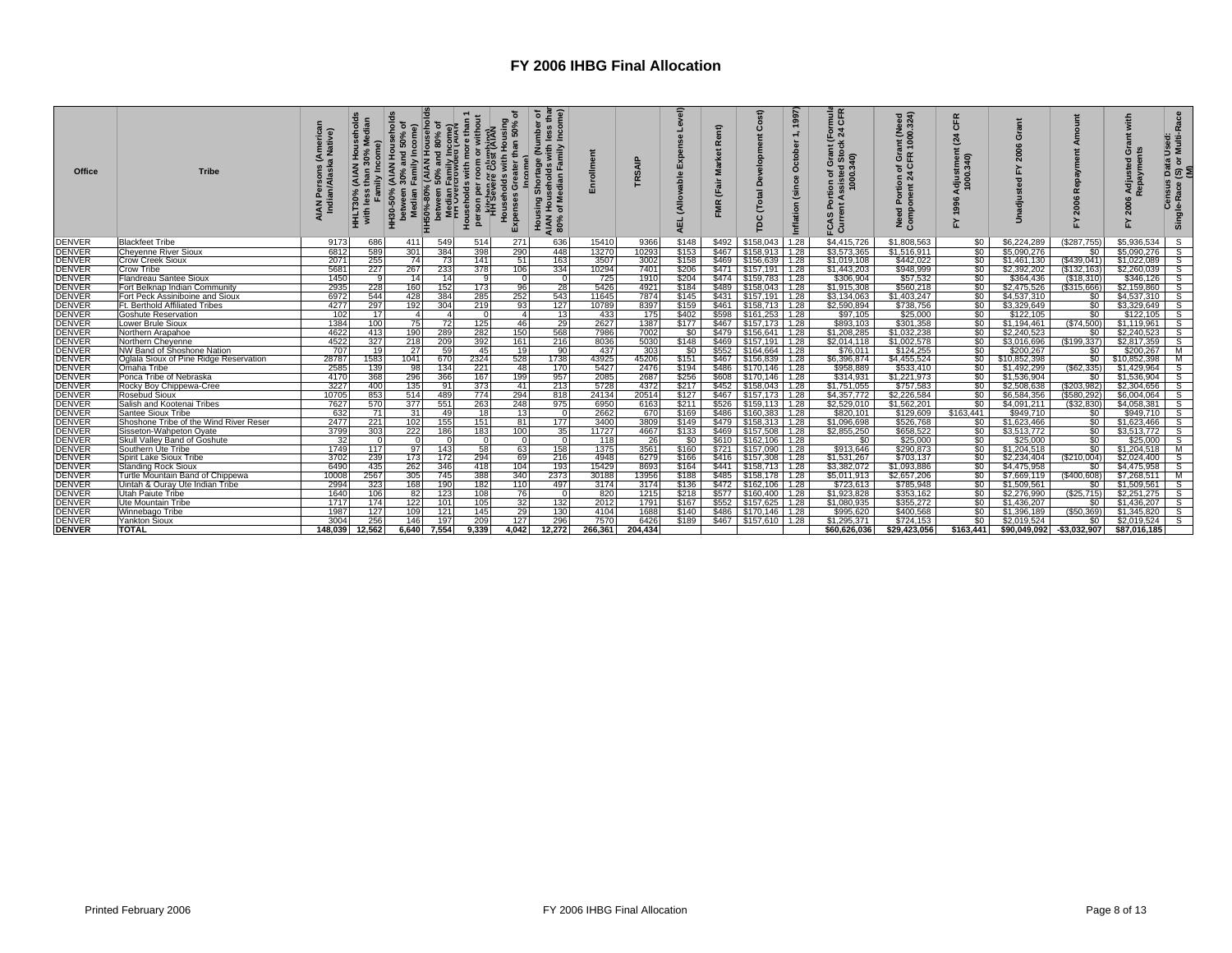| Office               | <b>Tribe</b>                            | (American<br>a Native)<br>AIAN Persons ( <i>A</i><br>Indian/Alaska | <b>HHLT30%</b><br>with | HH30-50% (AIAN Household<br>ъ<br>Income)<br>and<br>amily<br>between 30<br>Median Fa | Households with more than 1<br>person per room or without<br>Hit Severe Cost (AIAN<br>HH50%-80% (AIAN Household<br>between 50% and 80% of<br>Method Tamily Income<br>Fine Overcrowded (AIAN) | ъ<br>sing<br>50%<br>than<br>with<br>olds<br>Househ<br>Expenses | less thar<br>Income)<br>৽<br>(Number<br>ds with<br>Family<br>Shortage<br>seholds<br>Median<br>niaĕ<br>고려<br>Housing<br>AIAN Hous<br>80% of Me | Enrollment | TRSAIP      | Level)<br>Expense<br>(Allowable<br><b>AEL</b> | Rent)<br><b>Market</b><br>(Fair<br>FMR | st)<br>ပိ<br>elopr<br>Õ<br>Total<br>rpc | 1997<br>$\div$<br>October<br>(since<br>nflation | mula<br>CFR<br>ទី ដ<br>×<br>sisted Stc<br>1000.340)<br>⋖<br>Curre<br>ဖာ | ant (Need<br>1000.324)<br>Need Portion of Gra<br>Component 24 CFR | CFR<br>24<br>Adjustment<br>1000.340)<br>1996<br>놊 | ò<br>È                | œ<br>2006<br>놊  | with<br>O<br>Repayme<br>2006<br>걊 | s Data Used:<br>, (S) or Multi-Race<br>(M)<br>Census<br>Single-Race |
|----------------------|-----------------------------------------|--------------------------------------------------------------------|------------------------|-------------------------------------------------------------------------------------|----------------------------------------------------------------------------------------------------------------------------------------------------------------------------------------------|----------------------------------------------------------------|-----------------------------------------------------------------------------------------------------------------------------------------------|------------|-------------|-----------------------------------------------|----------------------------------------|-----------------------------------------|-------------------------------------------------|-------------------------------------------------------------------------|-------------------------------------------------------------------|---------------------------------------------------|-----------------------|-----------------|-----------------------------------|---------------------------------------------------------------------|
| <b>OKLAHOMA</b>      | Absentee-Shawnee                        | 2319                                                               | 100                    | 119                                                                                 | 197<br>60                                                                                                                                                                                    | 94                                                             | $\Omega$                                                                                                                                      | 3013       | 1117        | \$138                                         | \$581                                  | \$142,591                               | 1.28                                            | \$2,301,702                                                             | \$290,131                                                         | \$0                                               | \$2,591,834           | (\$164,953      | \$2,426,881                       | M                                                                   |
| <b>OKLAHOMA</b>      | Alabama-Couchatta                       | 490                                                                | 27                     | 23                                                                                  | 47<br>17                                                                                                                                                                                     | 15                                                             | 47                                                                                                                                            | 993        | 771         | \$0                                           | \$456                                  | \$145,204                               | 1.28                                            | \$129,798                                                               | \$84,652                                                          | \$0                                               | \$214,450             | (\$77,852)      | \$136,598                         | S                                                                   |
| <b>OKLAHOMA</b>      | Alabama-Quassarte Tribal Town           | 510                                                                | 26                     | 28                                                                                  | 14<br>44                                                                                                                                                                                     | 18                                                             | 98                                                                                                                                            | 422        | 474         | \$0                                           | \$640                                  | \$137,331                               | 1.28                                            | \$0                                                                     | \$78,903                                                          | \$0                                               | \$78,903              | \$0             | \$78,903                          | M                                                                   |
| <b>OKLAHOMA</b>      | Apache Tribe                            | 1605                                                               | 95                     | 70                                                                                  | 113<br>56                                                                                                                                                                                    | 59                                                             | 148                                                                                                                                           | 1854       | 1930        | \$0                                           | \$404                                  | \$135,998                               | 1.28                                            | \$669,642                                                               | \$477.170                                                         | \$606,498                                         | \$1,146,812           | $\frac{1}{2}$   | \$1,146,812                       | M                                                                   |
| <b>OKLAHOMA</b>      | Caddo Tribe                             | 2982                                                               | 177                    | 131                                                                                 | 209<br>105                                                                                                                                                                                   | 110                                                            | 495                                                                                                                                           | 3261       | 3587        | \$143                                         | \$384                                  | \$135,998                               | 1.28                                            | \$81,652                                                                | \$453,615                                                         | \$0                                               | \$535,267             | \$0             | \$535,267                         | M                                                                   |
| OKLAHOMA             | <b>Cherokee Nation</b>                  | 114062                                                             | 6297                   | 6000                                                                                | 8848<br>3157                                                                                                                                                                                 | 4428                                                           | 18802                                                                                                                                         | 228307     | 163430      | \$163                                         | \$486                                  | \$137.331                               | 1.28                                            | \$12,838,539                                                            | \$17,376,143                                                      | \$0                                               | \$30.214.681          | \$2,086         | \$30,216,767                      | M                                                                   |
| <b>OKLAHOMA</b>      | Chevenne-Arapaho Tribes                 | 11272                                                              | 608                    | 525                                                                                 | 847<br>471                                                                                                                                                                                   | 497                                                            | 1726                                                                                                                                          | 11459      | 9729        | SO <sub>1</sub>                               |                                        | \$481    \$136,822   1.28               |                                                 | \$635,816                                                               | \$1,832,550                                                       | \$0                                               | \$2,468,365           | \$0             | $$2,468,365$ M                    |                                                                     |
| <b>OKLAHOMA</b>      | Chickasaw                               | 35393                                                              | 1936                   | 1971                                                                                | 3113<br>879                                                                                                                                                                                  | 1392                                                           | 5609                                                                                                                                          | 46065      | 28543       | \$171                                         | \$444                                  | \$135,998                               | 1.28                                            | \$6,470,951                                                             | \$5,339,555                                                       | \$0                                               | \$11,810,506          | (S2, 104)       | \$11,808,402                      | M                                                                   |
| <b>OKLAHOMA</b>      | Chitimacha Tribe                        | 316                                                                | 13                     |                                                                                     | -21<br>$\sim$                                                                                                                                                                                | $\overline{4}$                                                 | -51                                                                                                                                           | 1026       | 334         | \$0                                           | \$453                                  | \$137,173 1.28                          |                                                 | \$84,259                                                                | \$28,095                                                          | $\overline{\$0}$                                  | \$112,354             | \$0             | \$112.354                         | s                                                                   |
| <b>OKLAHOMA</b>      | <b>Choctaw Nation</b>                   | 44003                                                              | 2691                   | 2674                                                                                | 3653<br>1277                                                                                                                                                                                 | 1770                                                           | 7640                                                                                                                                          | 158768     | 84916       | \$137                                         | \$410                                  | \$137,822                               | 1.28                                            | \$4,891,075                                                             | \$7,124,848                                                       | \$0                                               | \$12,015,923          | (\$185,008)     | \$11,830,915                      | M                                                                   |
| OKLAHOMA             | Citizen Band Potawatomi Tribe           | 22041                                                              | 955                    | 1131                                                                                | 1874<br>571                                                                                                                                                                                  | 893                                                            | 3936                                                                                                                                          | 23557      | 10617       | \$0                                           | \$476                                  | \$142.591                               | 1.28                                            | \$109,434                                                               | \$3,482,103                                                       | \$0                                               | \$3,591,537           | \$0             | \$3,591,537                       | M                                                                   |
| OKLAHOMA             | Comanche Nation                         | 6362                                                               | 378                    | 279                                                                                 | 224<br>446                                                                                                                                                                                   | 234                                                            | 653                                                                                                                                           | 11523      | 7652        | \$0                                           |                                        | \$404   \$135,998   1.28                |                                                 | \$1,300,251                                                             | \$897,066                                                         |                                                   | \$2,197,317           | \$27,686        | $$2,225,003$ M                    |                                                                     |
| OKLAHOMA             | Coushatta Tribe                         | 22                                                                 | $\overline{a}$         | $\Omega$                                                                            | $111$<br>$\Omega$                                                                                                                                                                            |                                                                | $\Omega$                                                                                                                                      | 676        | 375         | $\frac{1}{20}$                                | \$380                                  | $$136,349$ 1.28                         |                                                 | \$38,507                                                                | \$50,000                                                          | \$0<br>\$0                                        | \$88,507              | \$0             | \$88,507                          | $\overline{\mathbf{s}}$                                             |
| OKLAHOMA             | Delaware Nation of West Oklahoma        | 395                                                                | 23                     | 17                                                                                  | 28<br>14                                                                                                                                                                                     | 15                                                             | 53                                                                                                                                            | 1369       | 475         | \$0                                           |                                        | \$381    \$135,998   1.28               |                                                 | \$35,694                                                                | \$57,937                                                          | \$0                                               | \$93,631              | \$0             | $$93,631$ M                       |                                                                     |
| <b>OKLAHOMA</b>      | Eastern Shawnee Tribe                   | 149                                                                | 13                     | $\boldsymbol{A}$                                                                    | $\overline{a}$<br>$\overline{a}$                                                                                                                                                             | 13                                                             | 10                                                                                                                                            | 2342       | 473         | \$0                                           |                                        | \$399 \$134,034 1.28                    |                                                 | \$28,438                                                                | \$26,380                                                          | $\overline{\$0}$                                  | \$54,818              | \$0             | \$54,818 M                        |                                                                     |
| <b>OKLAHOMA</b>      | Fort Sill Apache Tribe                  | 416                                                                | 25                     | 18                                                                                  | 29<br>15                                                                                                                                                                                     | 15 <sup>1</sup>                                                | 58                                                                                                                                            | 602        | 500         | \$0                                           | \$404                                  | \$135,998                               | 1.28                                            | \$33.651                                                                | \$61,300                                                          | \$0                                               | \$94.951              | \$0             | \$94.951                          | M                                                                   |
| OKLAHOMA             | Iowa Tribe of Kansas and Nebraska       | 819                                                                | 39                     | 61                                                                                  | 17<br>68                                                                                                                                                                                     | 30                                                             | 107                                                                                                                                           | 2997       | 2897        | \$170                                         |                                        | \$501 \$154,392 1.28                    |                                                 | \$284,791                                                               | \$132,207                                                         |                                                   | \$416,998             |                 | \$416,998 M                       |                                                                     |
| OKLAHOMA             | Iowa Tribe of Oklahoma                  | 561                                                                | 39                     | 22                                                                                  | 30<br>58                                                                                                                                                                                     | 17                                                             | 119                                                                                                                                           | 491        | 3478        | \$131                                         |                                        | \$463    \$141,609    1.28              |                                                 | \$12,737                                                                | \$102,334                                                         | \$0<br>\$0                                        | \$115,071             | $\frac{$0}{$0}$ | $$115,071$ M                      |                                                                     |
| <b>OKLAHOMA</b>      | Jena Band of Choctaw                    | 426                                                                | 20                     | 41                                                                                  | 31 <sup>1</sup><br>13                                                                                                                                                                        | <sup>7</sup>                                                   | 92                                                                                                                                            | 213        | 118         | \$0                                           | \$448                                  | \$138,804 1.28                          |                                                 | \$0                                                                     | \$76,206                                                          | \$0                                               | \$76,206              | \$0             | \$76,206                          | <b>S</b>                                                            |
| <b>OKLAHOMA</b>      | Kaw Tribe                               | 3068                                                               | 202                    | 171                                                                                 | 288<br>88                                                                                                                                                                                    | 123                                                            | 557                                                                                                                                           | 2795       | 3621        | \$0 <sub>1</sub>                              |                                        | \$457    \$135,840   1.28               |                                                 | \$257,539                                                               | \$503,130                                                         | \$0                                               | \$760,669             | \$0             | \$760,669 M                       |                                                                     |
| <b>OKLAHOMA</b>      | Kialegee Tribal Town                    | 298                                                                | 15                     | 17                                                                                  | 26<br>-8                                                                                                                                                                                     | 11                                                             | 57                                                                                                                                            | 432        | 277         | \$0                                           |                                        | \$640 \$139,295 1.28                    |                                                 | \$0                                                                     | \$46,821                                                          | \$0                                               | \$46,821              | \$0             | $$46,821$ M                       |                                                                     |
| OKLAHOMA             | Kickapoo Tribe                          | 789                                                                | 53                     | 32                                                                                  | 59<br>24                                                                                                                                                                                     | 15                                                             | 55                                                                                                                                            | 1605       | 1647        | \$128                                         | \$521                                  | \$149,482 1.28                          |                                                 | \$625,534                                                               | \$194,881                                                         | \$313,885                                         | \$820,415             | \$0             | \$820,415                         | -S                                                                  |
| <b>OKLAHOMA</b>      | Kickapoo Tribe of Oklahoma              | 2561                                                               | 164                    | 147                                                                                 | 224<br>66                                                                                                                                                                                    | 112                                                            | 517                                                                                                                                           | 2635       | 2502        | SO I                                          |                                        | \$533 \$135,998 1.28                    |                                                 | \$82,037                                                                | \$427,304                                                         | \$0                                               | \$509,341             | $\frac{1}{2}$   | \$509,341 M                       |                                                                     |
| <b>OKLAHOMA</b>      | Kiowa Tribe                             | 9214                                                               | 547                    | 403                                                                                 | 324<br>647                                                                                                                                                                                   | 339                                                            | 1420                                                                                                                                          | 11088      | 11081       | \$0                                           |                                        | \$457   \$135,998   1.28                |                                                 | \$471,800                                                               | \$1,379,999                                                       | \$0                                               | \$1,851,799           | \$0             | \$1,851,799                       | M                                                                   |
| <b>OKLAHOMA</b>      | Miami Tribe                             | 1188                                                               | 43                     | 47                                                                                  | 101<br>14                                                                                                                                                                                    | 42                                                             | 191                                                                                                                                           | 2677       | 2677        | \$0                                           | \$399                                  | \$134,034 1.28                          |                                                 | \$0                                                                     | \$149,853                                                         | \$0                                               | \$149,853             | $\frac{1}{2}$   | $$149,853$ M                      |                                                                     |
| <b>OKLAHOMA</b>      | Modoc Tribe                             | 79                                                                 |                        |                                                                                     | $\Omega$                                                                                                                                                                                     |                                                                | $\overline{a}$                                                                                                                                | 156        | 156         | \$152                                         | \$399 I                                | \$134,034 1.28                          |                                                 | \$58,792                                                                | \$25,000                                                          | \$0                                               | \$83,792              | \$0             | $$83,792$ M                       |                                                                     |
| OKLAHOMA             | Muscogee (Creek) Nation                 | 84423                                                              | 4240                   | 4705                                                                                | 7323<br>2283                                                                                                                                                                                 | 3033                                                           | 15300                                                                                                                                         | 56567      | 78477       | \$144                                         | \$579                                  | \$137.331   1.28                        |                                                 | \$3,229,310                                                             | \$12,902,640                                                      | 50 <sup>1</sup>                                   | \$16,131,950          | \$4,362 I       | $$16,136,312$ M                   |                                                                     |
| <b>OKLAHOMA</b>      | Osage Tribe                             | 9778                                                               | 572                    | 628                                                                                 | 833<br>178                                                                                                                                                                                   | 258                                                            | 1849                                                                                                                                          | 19415      | 10919       | \$0                                           |                                        | \$640 \$135,016 1.28                    |                                                 | \$487,272                                                               | \$1,377,714                                                       | \$0                                               | \$1,864,986           | \$0             | $$1,864,986$ M                    |                                                                     |
| OKLAHOMA             | Otoe-Missouria Tribe                    | 395                                                                | 38                     | 30                                                                                  | 13<br>36                                                                                                                                                                                     | 15                                                             | 54                                                                                                                                            | 1505       | 841         | \$146                                         | \$449                                  | \$135,840 1.28                          |                                                 | \$203,707                                                               | \$79,064                                                          | \$0                                               | \$282,771             | \$0             | $$282,771$ S                      |                                                                     |
| <b>OKLAHOMA</b>      | Ottawa Tribe                            | 1316                                                               | 88                     | 123                                                                                 | 102<br>32                                                                                                                                                                                    | 71                                                             | 313                                                                                                                                           | 2290       | 700         | \$0                                           | \$399                                  | \$134,034 1.28                          |                                                 | \$0                                                                     | \$247,320                                                         | \$0                                               | \$247,320             | \$0             | \$247,320 M                       |                                                                     |
| <b>OKLAHOMA</b>      | Pawnee Tribe                            | 2766                                                               | 138                    | 136                                                                                 | 186<br>87                                                                                                                                                                                    | 111                                                            | 412                                                                                                                                           | 2896       | 1013        | \$138                                         | \$443                                  | \$135,840 1.28                          |                                                 | \$161,800                                                               | \$406,811                                                         | Ś0                                                | \$568,611             | (\$2,129)       | \$566,482 M                       |                                                                     |
| <b>OKLAHOMA</b>      | Peoria Tribe                            | 1188                                                               | 43                     | 47                                                                                  | 101<br>14                                                                                                                                                                                    | 42                                                             | - 01                                                                                                                                          | 2678       | 2678        | \$137                                         | \$399                                  | \$134.034                               | 1.28                                            | \$1,200,192                                                             | \$116.764                                                         | \$0                                               | \$1,316,956           | \$0             | \$1,316,956                       | M                                                                   |
| <b>OKLAHOMA</b>      | Ponca Tribe                             | 1554<br>550                                                        | 102                    | 87                                                                                  | 146<br>44                                                                                                                                                                                    | 62                                                             | 285                                                                                                                                           | 2618       | 1834        | \$129                                         |                                        | \$457 \$135,840 1.28                    |                                                 | \$183,544                                                               | \$253,594                                                         | \$0<br>\$0                                        | \$437,138             | \$0             | \$437,138 M                       |                                                                     |
| OKLAHOMA             | Prairie Band of Potawatomi              |                                                                    |                        | 37                                                                                  | 24<br>47                                                                                                                                                                                     |                                                                | 7                                                                                                                                             | 4870       | 2018        | \$166                                         | \$523                                  | \$149,482 1.28                          |                                                 | \$232,861                                                               | \$85,068                                                          |                                                   | \$317,929             | \$0             | $$317,929$ S                      |                                                                     |
| <b>OKLAHOMA</b>      | Quapaw Tribe                            | 1840                                                               | 104                    | 126                                                                                 | 43<br>173                                                                                                                                                                                    | 60                                                             | 402                                                                                                                                           | 3187       | 2667        | \$0                                           |                                        | $$399$   \$134,034   1.28               |                                                 | \$2,370                                                                 | \$286,474                                                         | $\overline{\$0}$                                  | \$288.844             | \$0             | \$288,844 M                       |                                                                     |
| <b>OKLAHOMA</b>      | Sac and Fox of Missouri                 | 56                                                                 |                        |                                                                                     | $\boldsymbol{\Lambda}$                                                                                                                                                                       |                                                                | $\Omega$                                                                                                                                      | 433        | 433         | \$163                                         |                                        |                                         |                                                 | \$173,468                                                               | \$25,000                                                          | \$0                                               | \$198,468             | \$0             | \$198,468 M                       |                                                                     |
| OKLAHOMA             | Sac and Fox Tribe                       | 5818                                                               | 403<br>234             | 433                                                                                 | 383<br>157                                                                                                                                                                                   | 224                                                            | 1013                                                                                                                                          | 3025       | 5334        | \$131                                         | \$531                                  | \$142.591 1.28                          |                                                 | \$691,108                                                               | \$1,162,347                                                       | \$0<br>\$0                                        | \$1,853,456           | (\$161,579)     | \$1,691,877                       | s.                                                                  |
| <b>OKLAHOMA</b>      | Seminole Nation                         | 4659                                                               |                        | 260                                                                                 | 404<br>126                                                                                                                                                                                   | 167                                                            | 761                                                                                                                                           | 13642      | 4331        | \$157                                         |                                        |                                         |                                                 | \$840,115                                                               | \$688,934                                                         |                                                   | \$1,529,048           | \$0             | \$1,529,048                       | M                                                                   |
| <b>OKLAHOMA</b>      | Seneca-Cayuga                           | 739                                                                | 26                     | 46                                                                                  | 78<br>26                                                                                                                                                                                     | 26                                                             | 150                                                                                                                                           | 3674       | 1051        | \$0 <sub>1</sub>                              |                                        | $$417$ $$134,034$ 1.28                  |                                                 | \$0                                                                     | \$116,231                                                         | \$0                                               | \$116,231             | \$0             | $$116,231$ M                      |                                                                     |
| <b>OKLAHOMA</b>      | Shawnee                                 |                                                                    |                        | $\Omega$                                                                            | $\overline{0}$<br>0                                                                                                                                                                          | $\Omega$                                                       | $\overline{0}$                                                                                                                                | 1433       | 645         | \$0                                           | \$441                                  | \$137,331                               | 1.28                                            | \$0                                                                     | \$25,000                                                          | \$0                                               | \$25,000              | \$0             | \$25,000                          | M                                                                   |
| <b>OKLAHOMA</b>      | Texas Band of Kickapoo Indians          | 705                                                                | 141                    | 39                                                                                  | 85                                                                                                                                                                                           | 18                                                             | 169                                                                                                                                           | 880        | 785         | \$180                                         | \$400                                  | \$133,672                               | 1.28                                            | \$79,807                                                                | \$174,379                                                         | \$0                                               | \$254,186             | \$0             | \$254,186                         | M                                                                   |
| OKLAHOMA<br>OKLAHOMA | Thlopthlocco Tribal Town                | 695                                                                | 35<br>60               | 39<br>22                                                                            | 60<br>19                                                                                                                                                                                     | 25<br>28                                                       | 134                                                                                                                                           | 646        | 646         | \$0                                           | \$640                                  | \$139,295                               | 1.28                                            | \$0<br>\$296,433                                                        | \$109,024                                                         | \$0<br>\$0                                        | \$109,024             | \$0             | \$109,024<br>\$384,208 M          | M                                                                   |
| OKLAHOMA             | Tonkawa Tribe                           | 542<br>1515                                                        | 142                    | 29                                                                                  | 34<br>18<br>109<br>47                                                                                                                                                                        | 106                                                            | 31<br>280                                                                                                                                     | 420<br>920 | 321         | \$169                                         | \$457                                  | \$135,840 1.28                          |                                                 |                                                                         | \$87,775                                                          | \$0                                               | \$384,208             | \$0             |                                   | M                                                                   |
| <b>OKLAHOMA</b>      | Tunica-Biloxi Tribe<br>United Keetoowah |                                                                    |                        | $\Omega$                                                                            | $\Omega$                                                                                                                                                                                     |                                                                | $\Omega$                                                                                                                                      | 8819       | 285<br>7243 | \$0<br>$\$0$                                  | \$429<br>\$441                         | \$138,804 1.28<br>\$137,331             | 1.28                                            | \$0<br>\$0                                                              | \$296,276<br>\$25.000                                             | \$0                                               | \$296,276<br>\$25,000 | \$0<br>\$0      | \$296,276<br>\$25,000             | s.                                                                  |
| <b>OKLAHOMA</b>      | Wichita Tribe                           | 747                                                                | 44                     | 33                                                                                  | 26<br>52                                                                                                                                                                                     | 28                                                             | 31                                                                                                                                            | 2174       | 899         | \$0                                           | \$381                                  | \$135,998                               | 1.28                                            | \$293,334                                                               | \$96,905                                                          | \$0                                               | \$390,239             | \$0             | \$390,239                         | M                                                                   |
| <b>OKLAHOMA</b>      |                                         | 2680                                                               | 170                    | 125                                                                                 | 243<br>81                                                                                                                                                                                    | 167                                                            | 523                                                                                                                                           | 3860       | 2134        | \$0                                           |                                        | $$476$ $$134,034$ 1.28                  |                                                 | \$36,761                                                                | \$488,531                                                         | \$0                                               | \$525,292             | \$0             | \$525,292                         | M                                                                   |
| <b>OKLAHOMA</b>      | <b>Wyandotte Nation</b><br><b>TOTAL</b> | 383.306 21.089                                                     |                        | 20.879 31.289                                                                       | 10.777                                                                                                                                                                                       | 14.705                                                         | 64.113                                                                                                                                        | 656.278    | 468.631     |                                               |                                        |                                         |                                                 | \$39,554,722                                                            | \$59.749.033                                                      | \$920.384                                         | \$99.303.755          | $-$559.491$     | \$98.744.264                      |                                                                     |
|                      |                                         |                                                                    |                        |                                                                                     |                                                                                                                                                                                              |                                                                |                                                                                                                                               |            |             |                                               |                                        |                                         |                                                 |                                                                         |                                                                   |                                                   |                       |                 |                                   |                                                                     |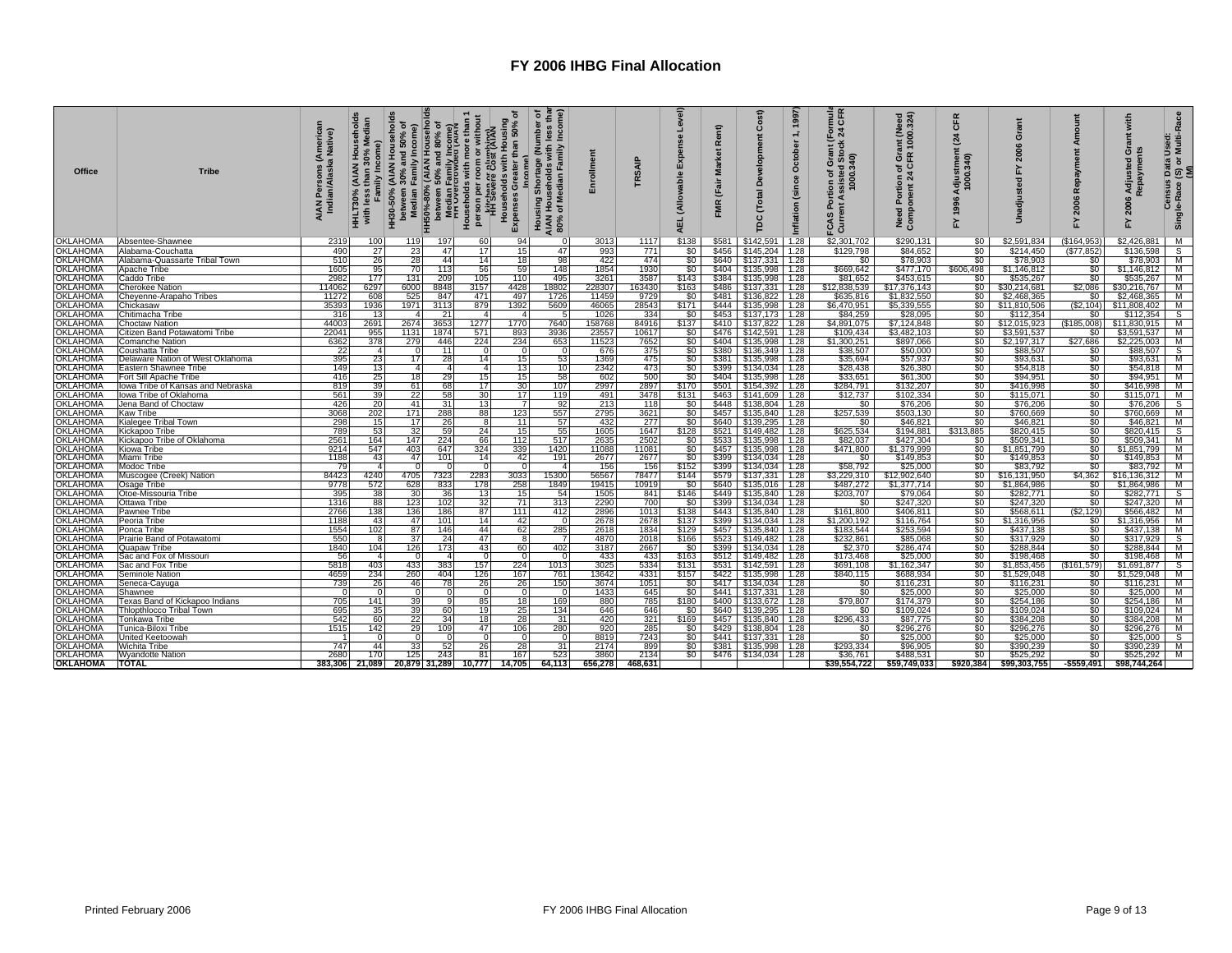| <b>Office</b>                    | <b>Tribe</b>                                 | (American<br>a Native)<br>AIAN Persons ( <i>A</i><br>Indian/Alaska | Median<br>Family Income)<br>with less |                       | HH3D-50% (AIAN Households<br>between 30% and 50% of<br>HH50%-50% (AIAN Households<br>HH50%-50% (AIAN Households<br>Bandlen Family Income)<br>Bandlen Family Income)<br>Households with more than 1<br>Playsege Cost (AIAN)<br>HH'sseege Cost (AIAN) | ъ<br>Households with Housing<br>than 50%<br>Expenses Greater | Income)<br>৽<br>(Number<br>ouseholds with I<br>Median Family I<br>Shortage<br>Housing <b>\$</b><br>AIAN Hous<br>80% of Me | Enrollment      | TRSAIP      | Level)<br>Expense<br>(Allowable<br><b>AEL</b> | Rent)<br><b>Market</b><br>(Fair<br>ΜŔ | Cost)<br>Developm<br>Total<br>g                       | 1997<br>$\div$<br>October<br>(since<br>nflation | mula<br>CFR<br>24<br>Grant<br>Assisted Stoc<br>1000.340)<br>៵<br>rtion<br>ဥ<br>Ë<br>FCAS<br>Curre | rant (Need<br>? 1000.324)<br>Gre<br>ER<br>৳ $\overline{9}$<br>Need Portion o<br>Component 24 | CFR<br>$\mathbf{z}_4$<br>Adjustment<br>1000.340)<br>1996<br>놊 | $\mathbf{C}$           | Amor<br>Repayment<br>2006<br>놊     | with<br>ant<br>ö<br>Adjusted<br>2006<br>≿ | s Data Used:<br>∍ (S) or Multi-Race<br>_ <u>(M)</u><br>Census<br>Single-Race |
|----------------------------------|----------------------------------------------|--------------------------------------------------------------------|---------------------------------------|-----------------------|-----------------------------------------------------------------------------------------------------------------------------------------------------------------------------------------------------------------------------------------------------|--------------------------------------------------------------|---------------------------------------------------------------------------------------------------------------------------|-----------------|-------------|-----------------------------------------------|---------------------------------------|-------------------------------------------------------|-------------------------------------------------|---------------------------------------------------------------------------------------------------|----------------------------------------------------------------------------------------------|---------------------------------------------------------------|------------------------|------------------------------------|-------------------------------------------|------------------------------------------------------------------------------|
| PHOENIX                          | Acoma Pueblo                                 | 2899                                                               | 111                                   | 75                    | 158<br>213                                                                                                                                                                                                                                          | 68                                                           | 137                                                                                                                       | 6344            | 2802        | \$0                                           | \$400                                 | $$150,353$ 1.28                                       |                                                 | \$592,601                                                                                         | \$476,839                                                                                    | \$0                                                           | \$1,069,440            | \$0                                | \$1,069,440                               | $\overline{s}$                                                               |
| <b>PHOENIX</b>                   | Agua Caliente Band of Cahuilla               | 295                                                                | 35                                    | 17                    | 29<br>17                                                                                                                                                                                                                                            | 35                                                           | 81                                                                                                                        | 379             | 379         | \$0                                           |                                       | $$752$ $$182,321$ 1.28                                |                                                 | \$0                                                                                               | \$118,117                                                                                    | \$0                                                           | \$118,117              | \$0                                | \$118,117                                 | M                                                                            |
| PHOENIX                          | Ak-Chin                                      | 689                                                                | 51                                    | 37                    | 61<br>63                                                                                                                                                                                                                                            | $\Omega$                                                     | 119                                                                                                                       | 679             | 679         | \$329                                         |                                       | \$817 \$165,416 1.28                                  |                                                 | \$204,032                                                                                         | \$157,763                                                                                    | \$0                                                           | \$361,795              | \$0                                | \$361,795                                 | S                                                                            |
| PHOENIX                          | Alturas Rancheria                            | $\overline{2}$                                                     | $\Omega$                              |                       |                                                                                                                                                                                                                                                     | $\Omega$<br>$\Omega$                                         | $\Omega$                                                                                                                  | <b>q</b>        | 11          | \$0                                           |                                       | \$607 \$192,867 1.28                                  |                                                 | \$0                                                                                               | \$50,000                                                                                     | \$0                                                           | \$50,000               | \$0                                | \$50,000                                  | s                                                                            |
| PHOENIX                          | Auburn Rancheria                             | 488                                                                | 26                                    | 13                    | 24<br>18                                                                                                                                                                                                                                            | 34                                                           | 63                                                                                                                        | 244             | 188         | \$0                                           |                                       | \$971 \$193,402 1.28                                  |                                                 | \$0                                                                                               | \$140,755                                                                                    | \$0                                                           | \$140,755              | \$0                                | \$140,755                                 | $\frac{S}{M}$                                                                |
| PHOENIX                          | <b>Augustine Band of Cahuilla</b>            | $\overline{0}$                                                     | $\Omega$                              |                       |                                                                                                                                                                                                                                                     | $\Omega$                                                     | $\Omega$                                                                                                                  |                 | -81         | \$0                                           |                                       | $$752$ $$182,321$ 1.28                                |                                                 | \$0                                                                                               | \$25,000                                                                                     | $\overline{\$0}$                                              | \$25,000               | \$0                                | \$25,000                                  |                                                                              |
| PHOENIX                          | Barona Group of Capitan Grande               | 379                                                                | $\Omega$                              |                       | 18 <sup>1</sup>                                                                                                                                                                                                                                     | 15 <sup>1</sup>                                              | $\Omega$                                                                                                                  | 362             | 459         |                                               |                                       | \$395   \$1,183   \$192,980   1.28                    |                                                 | \$99,541                                                                                          | \$77,287                                                                                     | \$46,109                                                      | \$176,828              | (\$100,951)                        | \$75,877                                  | $\overline{s}$                                                               |
| PHOENIX<br>PHOENIX               | Berry Creek Rancheria                        | 928<br>20                                                          | 70                                    | 62                    | 45<br>92                                                                                                                                                                                                                                            | 78                                                           | 188                                                                                                                       | 464             | 464<br>20   | \$380                                         |                                       | \$656 \$192,867 1.28                                  |                                                 | \$213,050                                                                                         | \$305,908                                                                                    | $\frac{$0}{\$0}$                                              | \$518,958              | $\frac{$0}{$0}$                    | \$518,958<br>\$35,932                     | M                                                                            |
| PHOENIX                          | Big Lagoon Rancheria                         | 3011                                                               | 33                                    | 15 <sub>l</sub>       | 21                                                                                                                                                                                                                                                  | 4<br>8<br>16 <sup>1</sup>                                    | 17<br>30                                                                                                                  | 18<br>398       | 405         | \$0<br>\$233                                  |                                       | \$678 \$205,791 1.28                                  |                                                 | \$0<br>\$198,313                                                                                  | \$35,932<br>\$106,675                                                                        | \$54,946                                                      | \$35,932<br>\$304.988  |                                    | \$172,572                                 | $\frac{1}{s}$                                                                |
| <b>PHOENIX</b>                   | Big Pine Band<br>Big Sandy Rancheria         | 92                                                                 | 17                                    | $\mathbf{4}$          | $\boldsymbol{\Lambda}$                                                                                                                                                                                                                              | 8                                                            | 25                                                                                                                        | 331             | 298         | \$0 <sub>1</sub>                              |                                       | \$593 \$195,542 1.28<br>\$616 \$188,155 1.28          |                                                 | \$0                                                                                               | \$45,197                                                                                     | \$0                                                           | \$45,197               | (\$132,416)<br>\$0                 | \$45,197                                  |                                                                              |
| <b>PHOENIX</b>                   | <b>Big Valley Rancheria</b>                  | 817                                                                | 61                                    | 49                    | 61<br>39                                                                                                                                                                                                                                            | 64                                                           | 171                                                                                                                       | 696             | 382         |                                               |                                       | $$664$ $$204,100$ 1.28                                |                                                 | \$0                                                                                               | \$268,486                                                                                    | Ŝ0                                                            | \$268,486              | \$0                                | \$268,486                                 | S<br>M                                                                       |
| PHOENIX                          | <b>Blue Lake Rancheria</b>                   | 35                                                                 | -91                                   | $\Omega$              |                                                                                                                                                                                                                                                     | $\Omega$<br>$\Omega$                                         | -9                                                                                                                        | 48              | 84          | SO <sub>1</sub>                               |                                       | \$678   \$205,791   1.28                              |                                                 | \$0                                                                                               | \$25,000                                                                                     | $\frac{1}{2}$                                                 | \$25,000               | \$0                                | \$25,000                                  | S                                                                            |
| <b>PHOENIX</b>                   | Bridgeport Paiute Indian Colony              |                                                                    | 13                                    | 4                     |                                                                                                                                                                                                                                                     | $\Omega$                                                     | $\Omega$                                                                                                                  | 134             | 61          | \$233                                         |                                       | \$872 \$195,542 1.28                                  |                                                 | \$149,266                                                                                         | \$26,142                                                                                     |                                                               | \$175,408              |                                    | \$175,408                                 |                                                                              |
| PHOENIX                          | Buena Vista Rancheria                        | $\frac{23}{24}$                                                    |                                       |                       |                                                                                                                                                                                                                                                     | 11                                                           | $\overline{2}$                                                                                                            | $\overline{12}$ | 12          | \$0                                           |                                       | \$799 \$193,402                                       | 1.28                                            | \$0                                                                                               | \$25,000                                                                                     | $\frac{$0}{$0}$                                               | \$25,000               | $\frac{60}{50}$                    | \$25,000                                  | $\frac{S}{M}$                                                                |
| PHOENIX                          | Cabazon Band                                 | 19                                                                 | $\Omega$                              |                       |                                                                                                                                                                                                                                                     | $\Omega$                                                     | $\Omega$                                                                                                                  | 30              | 34          | \$0                                           | \$752                                 | \$182,321                                             | 1.28                                            | \$0                                                                                               | \$50,000                                                                                     | \$0                                                           | \$50,000               | \$0                                | \$50,000                                  | M                                                                            |
| <b>PHOENIX</b>                   | Cahuilla Band                                | 111                                                                | $\overline{4}$                        |                       | $\boldsymbol{\Lambda}$                                                                                                                                                                                                                              | 17 <sup>1</sup><br>4 <sup>1</sup>                            | $\overline{4}$                                                                                                            | 297             | 278         | \$395                                         |                                       | $$752$ $$182,321$ 1.28                                |                                                 | \$47,360                                                                                          | \$34,186                                                                                     | $\overline{\$0}$                                              | \$81,547               | \$0                                | \$81,547                                  | $\mathsf{s}$                                                                 |
| PHOENIX                          | California Valley Miwok Tribe                | $\overline{0}$                                                     | $\Omega$                              |                       |                                                                                                                                                                                                                                                     | $\Omega$<br>$\Omega$                                         | $\Omega$                                                                                                                  | -5              | - 51        | \$0 <sub>1</sub>                              |                                       | \$638 \$190,728 1.28                                  |                                                 | \$0                                                                                               | \$50,000                                                                                     | \$0                                                           | \$50,000               | \$0                                | \$50,000                                  | M                                                                            |
| PHOENIX                          | Campo Band                                   | 260                                                                | 37                                    | 29                    | 23<br>15                                                                                                                                                                                                                                            | 21                                                           | 26                                                                                                                        | 294             | 314         | \$391                                         |                                       | $$1,183$ $$188,561$                                   | 1.28                                            | \$513,139                                                                                         | \$155,116                                                                                    | \$185,563                                                     | \$668,255              | \$0                                | \$668,255                                 | $\frac{S}{S}$                                                                |
| <b>PHOENIX</b>                   | Cedarville Rancheria                         | 22                                                                 | $\Omega$                              | 8                     | $\Delta$                                                                                                                                                                                                                                            | 4 <sup>1</sup><br>$\overline{0}$                             | 12                                                                                                                        | 30              | 35          | \$0                                           |                                       | \$607 \$192,867 1.28                                  |                                                 | \$0                                                                                               | \$25,000                                                                                     | \$0                                                           | \$25,000               | $\frac{1}{30}$                     | \$25,000                                  |                                                                              |
| <b>PHOENIX</b>                   | Chemehuevi                                   | 156                                                                | 28                                    |                       | 20                                                                                                                                                                                                                                                  | 8<br>$\overline{4}$                                          | $^{\circ}$                                                                                                                | 708             | 153         | \$374                                         | \$752                                 | \$182,321 1.28                                        |                                                 | \$789,542                                                                                         | \$73,747                                                                                     | \$353,971                                                     | \$863,289              |                                    | \$863,289                                 | $\overline{s}$                                                               |
| <b>PHOENIX</b>                   | Chicken Ranch Rancheria                      | $\overline{0}$                                                     | $\mathbf{0}$                          | <sup>0</sup>          |                                                                                                                                                                                                                                                     | $\overline{0}$<br>$\Omega$                                   | $\mathbf 0$                                                                                                               | 2121            | 2121        | \$0                                           |                                       | \$720 \$189,658                                       | 1.28                                            | \$53,249                                                                                          | \$25,000                                                                                     | \$0                                                           | \$78,249               | \$0                                | \$78,249                                  | M                                                                            |
| PHOENIX                          | Chico Rancheria                              | 810                                                                | 61                                    | 54                    | 80<br>40                                                                                                                                                                                                                                            | 681                                                          | 196                                                                                                                       | 405             | 380         | \$0                                           | \$656                                 | \$192,867 1.28                                        |                                                 | \$0                                                                                               | \$274,265                                                                                    | \$0                                                           | \$274,265              | \$0                                | \$274,265                                 | M                                                                            |
| <b>PHOENIX</b><br>PHOENIX        | Cloverdale Rancheria<br>Cochiti Pueblo       | 808<br>743                                                         | 49<br>25                              | 52<br>46              | 74<br>45<br>46<br>38                                                                                                                                                                                                                                | 56<br>15 <sup>1</sup>                                        | 175<br>59                                                                                                                 | 404<br>1189     | 404<br>1333 | \$0                                           | \$699                                 | $$0 \mid $1,154 \mid $209,217 \mid 1.28$<br>\$150,353 | 1.28                                            | \$0<br>\$199,123                                                                                  | \$268,818<br>\$119,842                                                                       | \$0<br>\$0                                                    | \$268,818<br>\$318,964 | \$0<br>\$23,225                    | \$268,818<br>\$295.739                    | M<br>$\overline{\mathsf{s}}$                                                 |
| PHOENIX                          | Cocopah Tribe                                | 554                                                                | 54                                    | 46                    | 31<br>48                                                                                                                                                                                                                                            | 4 <sup>1</sup>                                               | 56                                                                                                                        | 880             | 477         | \$376                                         | \$650                                 | \$160,284 1.28                                        |                                                 |                                                                                                   | \$124,247                                                                                    | $\overline{\$0}$                                              | \$620,943              | $($ \$78,633)                      | \$542,310                                 | $\overline{s}$                                                               |
| PHOENIX                          | Cold Springs Rancheria                       | 185                                                                | 13                                    | 10                    | 19                                                                                                                                                                                                                                                  | 8<br>4                                                       | 5                                                                                                                         | 271             | 271         | \$378                                         |                                       | $$616$ $$188,155$ 1.28                                |                                                 | \$496,696<br>\$237,516                                                                            | \$39,369                                                                                     | $\overline{\$0}$                                              | \$276,885              | \$0                                | \$276,885                                 | $\bar{s}$                                                                    |
| PHOENIX                          | Colorado River Indian Tribes                 | 2362                                                               | 163                                   | 107                   | 136<br>77                                                                                                                                                                                                                                           | 65                                                           | -8                                                                                                                        | 3526            | 2442        | \$194                                         |                                       | \$559 \$182,321 1.28                                  |                                                 | \$1,773,637                                                                                       | \$420,394                                                                                    | $\frac{1}{2}$                                                 | \$2.194.031            | \$0                                | \$2,194,031                               | s                                                                            |
| <b>PHOENIX</b>                   | Colusa Rancheria                             | 71                                                                 | 13                                    | 4                     | $\boldsymbol{4}$                                                                                                                                                                                                                                    | 9<br>$\Omega$                                                | 22                                                                                                                        | 100             | 100         | \$0                                           |                                       | \$632 \$192,867 1.28                                  |                                                 | \$0                                                                                               | \$24,915                                                                                     | \$0                                                           | \$24.915               | \$0                                | \$24.915                                  | M                                                                            |
| PHOENIX                          | Cortina Rancheria                            | 272                                                                | 16                                    | 20                    | 11<br>18                                                                                                                                                                                                                                            | 21                                                           | 54                                                                                                                        | 136             | 109         | \$0                                           |                                       | $$642$   \$193,402   1.28                             |                                                 | \$0                                                                                               | \$96,727                                                                                     |                                                               | \$96,727               | \$0                                | \$96,727                                  | S                                                                            |
| <b>PHOENIX</b>                   | Coyote Valley Band                           | 716                                                                | 43                                    | 46                    | 66<br>40                                                                                                                                                                                                                                            | 49                                                           | 125                                                                                                                       | 358             | 358<br>270  | \$222                                         |                                       | \$733 \$204,100 1.28                                  |                                                 | \$196,028                                                                                         | \$224,910                                                                                    | $rac{$0}{60}$<br>$rac{$0}{60}$                                | \$420,938              | $\frac{1}{30}$                     | \$420,938                                 | M                                                                            |
| <b>PHOENIX</b>                   | Death Valley Timba-Sha                       | 540                                                                | 69                                    | 34                    | 50<br>10 <sup>1</sup>                                                                                                                                                                                                                               | 36                                                           | 153                                                                                                                       | 270             |             | \$0                                           |                                       | $$593$ $$195,542$ 1.28                                |                                                 | \$0                                                                                               | \$173,721                                                                                    |                                                               | \$173,721              |                                    | \$173,721                                 | M                                                                            |
| PHOENIX                          | Dry Creek Rancheria                          | 1166                                                               | 70                                    | 75                    | 107<br>65                                                                                                                                                                                                                                           | 80                                                           | 252                                                                                                                       | 583             | 583         |                                               |                                       | \$380   \$1,154   \$209,217   1.28                    |                                                 | \$0                                                                                               | \$387,866                                                                                    | \$0                                                           | \$387,866              | \$0                                | \$387,866                                 | M                                                                            |
| <b>PHOENIX</b>                   | Duck Valley Shoshone-Paiute                  | 1025                                                               | 136                                   | 63                    | 74<br>41 <sup>1</sup>                                                                                                                                                                                                                               | 16                                                           | 130                                                                                                                       | 1888            | 1694        | \$377 I                                       |                                       | $$661$ $$174,161$ 1.28                                |                                                 | \$748,887                                                                                         | \$241,475                                                                                    | \$0                                                           | \$990,362              | \$0<br>\$0                         | \$990,362                                 | S                                                                            |
| PHOENIX                          | Duckwater Shoshone                           | 123                                                                | 19 <sup>1</sup><br>$\Omega$           | 13                    | 11                                                                                                                                                                                                                                                  | 4 <sup>1</sup><br>$\overline{a}$<br>$\overline{4}$           | 12                                                                                                                        | 337             | 106         | \$402                                         |                                       | \$907   \$178,021   1.28                              |                                                 | \$158,739                                                                                         | \$34,250                                                                                     | \$0                                                           | \$192,989              |                                    | \$192,989                                 | s                                                                            |
| <b>PHOENIX</b><br><b>PHOENIX</b> | Elk Valley Rancheria<br>Ely Shoshone         | 43<br>91                                                           | 13                                    |                       |                                                                                                                                                                                                                                                     | $\mathbf{4}$                                                 | 22<br>$\Omega$                                                                                                            | 98<br>461       | 45<br>286   | \$0<br>\$402                                  |                                       | \$621 \$199,821 1.28<br>$$638$ $$171,603$ 1.28        |                                                 | \$0<br>\$246,074                                                                                  | \$25,000<br>\$30,300                                                                         | \$0<br>\$12,404                                               | \$25,000<br>\$276,374  | $\frac{$0}{0}$                     | \$25,000<br>\$276,374                     | $rac{S}{S}$                                                                  |
| PHOENIX                          | Enterprise Rancheria                         | 776                                                                | 54                                    | 49                    | 67<br>41                                                                                                                                                                                                                                            | 60                                                           | 170                                                                                                                       | 414             | 438         | \$0                                           |                                       | \$656 \$192,867 1.28                                  |                                                 | \$0                                                                                               | \$296,293                                                                                    | SO I                                                          | \$296,293              | $\overline{50}$                    | \$296,293                                 |                                                                              |
| PHOENIX                          | Ewiiaapaayp Band of Kumeyaay                 | $\mathbf 0$                                                        | $\Omega$                              |                       |                                                                                                                                                                                                                                                     |                                                              | ∩                                                                                                                         |                 | ۰Q          |                                               |                                       | $$0$ $$1,183$ $$192,980$ 1.28                         |                                                 | \$0                                                                                               | \$25,000                                                                                     | \$0                                                           | \$25,000               | \$0                                | \$25,000                                  | M                                                                            |
| PHOENIX                          | Fallon Paiute-Shoshone                       | 696                                                                | 59                                    | 62                    | 22<br>50                                                                                                                                                                                                                                            | 13                                                           | 17                                                                                                                        | 1002            | 1692        | \$336                                         |                                       | $$695$ $$172,355$ 1.28                                |                                                 | \$822,920                                                                                         | \$155,127                                                                                    | \$157,287                                                     | \$978,047              | \$0                                | \$978,047                                 | $\mathsf{s}$                                                                 |
| PHOENIX                          | <b>Fort Bidwell</b>                          |                                                                    | $\overline{\mathbf{A}}$               | $\boldsymbol{\Delta}$ | 5                                                                                                                                                                                                                                                   | 3<br>$\overline{4}$                                          | $\Omega$                                                                                                                  | 266             | 87          | \$387                                         |                                       | \$607 \$193,720 1.28                                  |                                                 | \$195,604                                                                                         |                                                                                              | \$39,259                                                      | \$225,864              |                                    | \$225,864                                 | M                                                                            |
| PHOENIX                          | Fort Independence                            | $\frac{58}{43}$                                                    |                                       |                       |                                                                                                                                                                                                                                                     | $\Omega$<br>$\overline{4}$                                   |                                                                                                                           | 135<br>928      | 132         | 5233                                          |                                       | $$593$ $$195,542$ 1.28                                |                                                 | \$51,301                                                                                          | \$30,260<br>\$25,000                                                                         | \$0<br>\$0                                                    | \$76,301               | $\frac{$0}{$0}$                    | \$76,301                                  | $rac{S}{S}$                                                                  |
| PHOENIX                          | Fort McDermitt Paiute and Shoshone           | 313                                                                | 38                                    | 33 <sub>1</sub>       | 24<br>39                                                                                                                                                                                                                                            | 15 <sup>1</sup>                                              | 96                                                                                                                        |                 | 907         | \$0                                           |                                       | \$671 \$178,975 1.28                                  |                                                 | \$0                                                                                               | \$136,839                                                                                    |                                                               | \$136,839              | $\overline{50}$                    | \$136,839                                 |                                                                              |
| PHOENIX                          | Fort McDowell Yavapai Nation                 | 843                                                                | $\Omega$                              |                       | 50                                                                                                                                                                                                                                                  | 17 <sup>1</sup>                                              | $\Omega$                                                                                                                  | 939             | 939         | \$315                                         |                                       | $$817$ $$165,416$ 1.28                                |                                                 | \$0                                                                                               | \$92,163                                                                                     | \$0                                                           | \$92,163               | \$0                                | \$92,163                                  | თ<br>თ                                                                       |
| <b>PHOENIX</b>                   | Fort Mojave Tribe                            | 595                                                                | 36                                    | 44                    | 17 <sup>1</sup><br>37                                                                                                                                                                                                                               | 17 <sup>1</sup>                                              | 7                                                                                                                         | 1082            | 1082        | \$359                                         |                                       | \$851 \$170,084                                       | 1.28                                            | \$729,867                                                                                         | \$103,580                                                                                    | \$0                                                           | \$833.447              | \$0                                | \$833.447                                 |                                                                              |
| PHOENIX                          | Gila River                                   | 18132                                                              | 1230                                  | 503                   | 1116<br>463                                                                                                                                                                                                                                         | 220                                                          | 1241                                                                                                                      | 20479           | 14966       | \$187                                         |                                       | $$817$   \$164,346   1.28                             |                                                 | \$5,246,649                                                                                       | \$2,988,616                                                                                  | $\boldsymbol{\mathsf{S}}$                                     | \$8,235,265            | (\$595,343)                        | \$7,639,922                               | s                                                                            |
| <b>PHOENIX</b>                   | Graton Rancheria                             | 721                                                                | 43 <sup>1</sup>                       | 46                    | 66<br>40                                                                                                                                                                                                                                            | 50                                                           | 156                                                                                                                       | 1079            | 263         | \$0                                           | \$1,539                               | \$260,559 1.28                                        |                                                 | \$0                                                                                               | \$298,590                                                                                    | \$0                                                           | \$298,590              | \$0                                | \$298,590                                 | М                                                                            |
| <b>PHOENIX</b><br><b>PHOENIX</b> | Greenville Rancheria                         | 336<br>314                                                         | 24<br>27                              | 24<br>33              | 32<br>16<br>27<br>36                                                                                                                                                                                                                                | 20                                                           | 80<br>55                                                                                                                  | 168<br>157      | 145         | \$0                                           |                                       | \$665   \$192,867   1.28                              |                                                 | \$0                                                                                               | \$119,921                                                                                    | \$0<br>\$0                                                    | \$119,921<br>\$353,596 | $\overline{50}$<br>$\overline{50}$ | \$119,921<br>\$353,596                    | $\overline{s}$<br>$\overline{s}$                                             |
| PHOENIX                          | Grindstone Rancheria<br>Guidiville Rancheria | 127                                                                | 19                                    | 38                    | 12<br>18                                                                                                                                                                                                                                            | 14 <sup>1</sup><br>18                                        | 51                                                                                                                        | 114             | 157<br>114  | \$387<br>\$380                                |                                       | \$559 \$193,720<br>$$729$ $$204,100$                  | 1.28<br>1.28                                    | \$228,450<br>\$138,431                                                                            | \$125,146                                                                                    | \$0                                                           | \$244,484              | \$0                                | \$244,484                                 | S                                                                            |
| PHOENIX                          | Havasupai                                    | 493                                                                | 60                                    | 26                    | 20<br>99                                                                                                                                                                                                                                            | 9                                                            | 106                                                                                                                       | 674             | 674         | \$0                                           |                                       | \$878 \$278,454                                       | 1.28                                            | \$0                                                                                               | \$106,053<br>\$308,775                                                                       | \$0                                                           | \$308,775              | \$0                                | \$308,775                                 | S                                                                            |
| PHOENIX                          | Hoopa Valley                                 | 2387                                                               | 166                                   | 137                   | 124<br>164                                                                                                                                                                                                                                          | 81                                                           | 233                                                                                                                       | 2177            | 1983        | \$381                                         |                                       | \$678 \$205,791 1.28                                  |                                                 | \$1,096,455                                                                                       | \$656,457                                                                                    | \$0                                                           | \$1,752,912            | \$0                                | \$1,752,912                               | S                                                                            |
| <b>PHOENIX</b>                   | Hopi                                         | 7033                                                               | 576                                   | 319                   | 288<br>959                                                                                                                                                                                                                                          | 187                                                          | 911                                                                                                                       | 12196           | 6948        | \$311                                         |                                       | $$623$ $$163,796$ 1.28                                |                                                 | \$947,525                                                                                         | \$1,996,257                                                                                  | \$0                                                           | \$2,943,781            | ( \$48,697)                        | \$2,895,084                               | S                                                                            |
| <b>PHOENIX</b>                   | Hopland Rancheria                            | 552                                                                | 93                                    | 76                    | 26<br>45                                                                                                                                                                                                                                            | 70                                                           | 194                                                                                                                       | 692             | 692         | \$380                                         |                                       | \$729 \$204,100 1.28                                  |                                                 | \$145,961                                                                                         | \$342,995                                                                                    | \$0                                                           | \$488,956              | \$0                                | \$488,956                                 | $\mathsf{s}$                                                                 |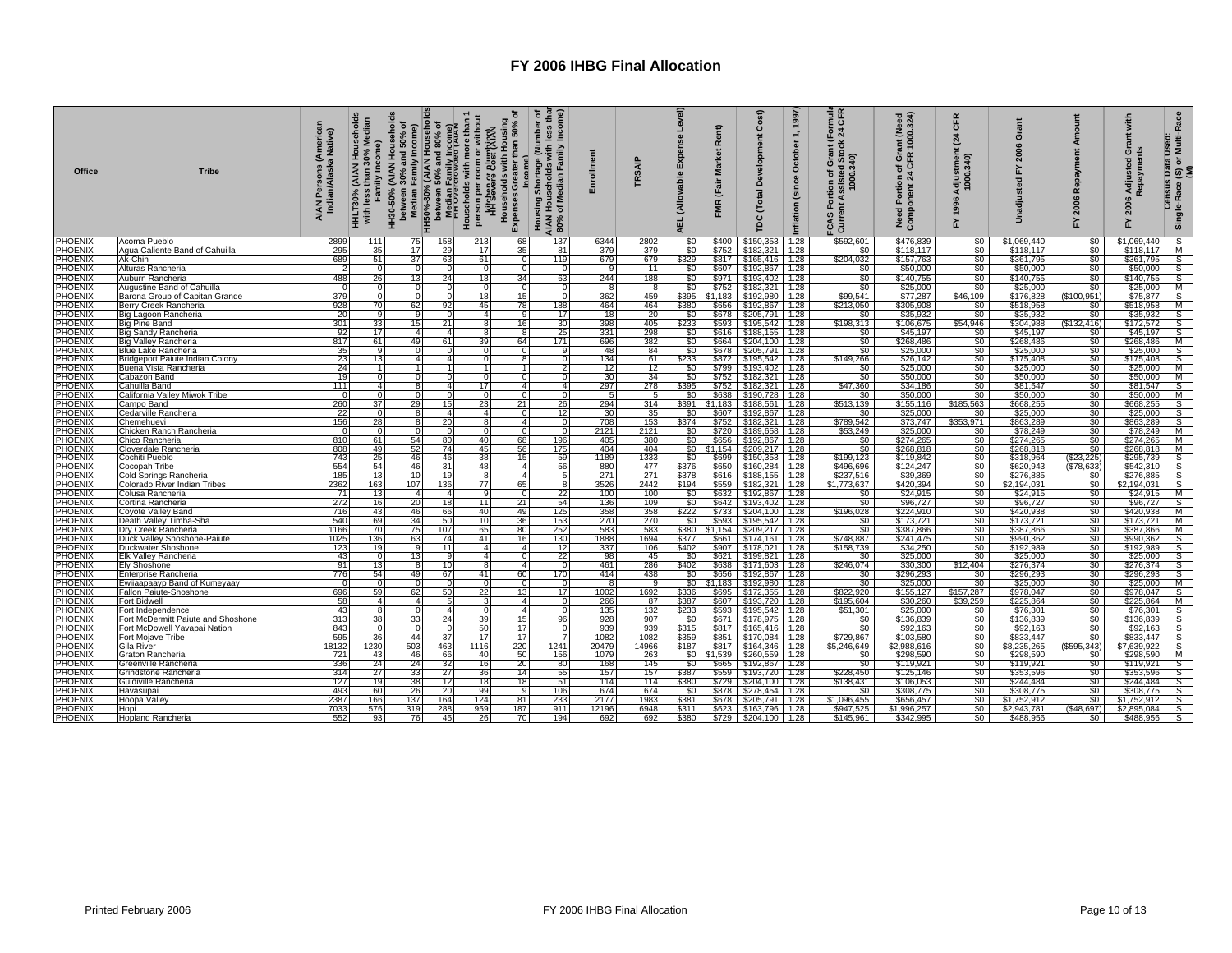| Office                           | <b>Tribe</b>                                          | Americar<br>Native)<br>AIAN Persons (A<br>Indian/Alaska I | edian<br>Σ<br>Family Income)<br><b>HHLT30%</b><br>with less |                      | HH30-50% (AIAN Households<br>between 30% and 50% of<br>Median Family Income)<br>HH50%-80% (AIAN Households<br>HH50%-80% (AIAN Households<br>Hedian Eamily Income)<br>I Median Eamily Income)<br>Households with more than 1<br>Households with | ৳<br>Housing<br>than 50%<br>Households with<br>ပ<br>Expenses | less thar<br>Income)<br>৳<br>(Number<br>Housing Shortage (Nun<br>AIAN Households with II<br>80% of Median Family II<br><b>AIAN</b><br>80% | Enrollment         | <b>TRSAIP</b>           | Level)<br>Expense<br>(Allowable<br><b>AEL</b> | Rent)<br><b>Market</b><br>(Fair<br><b>FMR</b> | Cost)<br>evelopn<br>ă<br><b>Total</b><br>pc                                 | 1997<br>$\div$<br>October<br>(since<br>Inflation | mula<br>CFR<br>$\overline{24}$<br>Fortion of Grant (F)<br>Portion of Grant (F)<br>1000.340)<br>FCAS<br>Currel | Need Portion of Grant (Need<br>Component 24 CFR 1000.324) | CFR<br>$\mathbf{z}_4$<br>Adjustment<br>1000.340)<br>1996<br>십 | ō<br>È                                            | Amor<br>Repayment<br>2006<br>놊 | with<br>änt<br>ö<br>Adjusted<br>āym<br>2006<br>۲ | s Data Used:<br>· (S) or Multi-Race<br>(M)<br>Census<br>Single-Race |
|----------------------------------|-------------------------------------------------------|-----------------------------------------------------------|-------------------------------------------------------------|----------------------|------------------------------------------------------------------------------------------------------------------------------------------------------------------------------------------------------------------------------------------------|--------------------------------------------------------------|-------------------------------------------------------------------------------------------------------------------------------------------|--------------------|-------------------------|-----------------------------------------------|-----------------------------------------------|-----------------------------------------------------------------------------|--------------------------------------------------|---------------------------------------------------------------------------------------------------------------|-----------------------------------------------------------|---------------------------------------------------------------|---------------------------------------------------|--------------------------------|--------------------------------------------------|---------------------------------------------------------------------|
| <b>PHOENIX</b>                   | Hualapai                                              | 1425                                                      | 192                                                         | 63                   | 57<br>305                                                                                                                                                                                                                                      | 42                                                           | 80                                                                                                                                        | 1921               | 2220                    | \$358                                         |                                               | \$907 \$174,060                                                             | 1.28                                             | \$1,282,427                                                                                                   | \$547,588                                                 |                                                               | \$1,830,015<br>\$0                                | \$0                            | \$1,830,015                                      | $\overline{s}$                                                      |
| <b>PHOENIX</b>                   | Inaja Band                                            | - 0                                                       |                                                             | $\overline{0}$       | $\Omega$                                                                                                                                                                                                                                       | $\overline{0}$                                               | $\mathbf 0$                                                                                                                               | 18                 | 18                      | \$0                                           |                                               | $$1,183$ $$192,980$ 1.28                                                    |                                                  | \$0                                                                                                           | \$25,000                                                  |                                                               | \$0<br>\$25,000                                   | \$0                            | \$25,000                                         | M                                                                   |
| PHOENIX                          | Ione Band of Miwok Indians                            | 1107                                                      | 23                                                          | 41                   | 47<br>36                                                                                                                                                                                                                                       | 30                                                           | 112                                                                                                                                       | 652                | 536                     | \$0                                           |                                               | \$799 \$193,402 1.28                                                        |                                                  | \$0                                                                                                           | \$172,278                                                 |                                                               | \$0<br>\$172,278                                  | \$0                            | \$172,278                                        | M                                                                   |
| <b>PHOENIX</b><br><b>PHOENIX</b> | Isleta Pueblo<br>Jackson Rancheria                    | 2903                                                      | 195                                                         | 179<br>0             | 240<br>85                                                                                                                                                                                                                                      | 53<br>$\Omega$                                               | 559<br>$\mathbf 0$                                                                                                                        | 4441<br>24         | 4441<br>24              | \$0<br>SO <sub>1</sub>                        |                                               | \$699 \$152,912 1.28<br>$$799$ $$193,402$ 1.28                              |                                                  | \$243,014<br>\$0                                                                                              | \$556,265<br>\$50,000                                     |                                                               | \$0<br>\$799,279<br>\$0<br>\$50,000               | (S21,083)<br>\$0               | \$778,196<br>\$50,000                            | S<br>M                                                              |
| <b>PHOENIX</b>                   | Jamul Indian Village                                  |                                                           |                                                             | $\Omega$             |                                                                                                                                                                                                                                                | $\Omega$                                                     | $\Omega$                                                                                                                                  | 56                 | 56                      |                                               |                                               | $$0 \mid $1,183 \mid $192,980 \mid 1.28$                                    |                                                  | \$0                                                                                                           | \$25,000                                                  |                                                               | \$0<br>\$25,000                                   | \$0                            | \$25,000                                         |                                                                     |
| <b>PHOENIX</b>                   | Jemez Pueblo                                          | 2075                                                      | 115                                                         | 75                   | 158<br>120                                                                                                                                                                                                                                     | 42                                                           | 244                                                                                                                                       | 3486               | 3083                    | $\frac{1}{20}$                                |                                               | \$699 \$150,353 1.28                                                        |                                                  | \$193,403                                                                                                     | \$395,956                                                 |                                                               | <b>S</b> O<br>\$589,359                           |                                | \$589,359                                        | $\frac{\mathsf{s}}{\mathsf{s}}$                                     |
| <b>PHOENIX</b>                   | Jicarilla Reservation                                 | 2649                                                      | 153                                                         | 72                   | 127<br>146                                                                                                                                                                                                                                     | 45                                                           | 132                                                                                                                                       | 3403               | 2700                    | \$225                                         |                                               | $$474$ $$150,353$ 1.28                                                      |                                                  | \$934,206                                                                                                     | \$384,324                                                 |                                                               | \$0  <br>\$1,318,529                              | $\frac{$0}{\$0}$               | \$1,318,529                                      | $\overline{s}$                                                      |
| <b>PHOENIX</b>                   | Kaibab Band of Paiute                                 | 141                                                       | $\overline{17}$                                             | 26                   | 16                                                                                                                                                                                                                                             | $\overline{a}$                                               | $\Omega$                                                                                                                                  | $\frac{252}{3399}$ | 165                     | \$346                                         |                                               | \$907 \$163,796 1.28<br>\$675 \$205,791 1.28                                |                                                  | \$342,440                                                                                                     | \$38,692                                                  |                                                               | \$0<br>\$381,132                                  | (\$29,062)                     | \$352,070                                        | $\frac{S}{M}$                                                       |
| <b>PHOENIX</b><br><b>PHOENIX</b> | Karuk                                                 | 6798                                                      | 463                                                         | 433                  | 282<br>646<br>23<br>31                                                                                                                                                                                                                         | 475                                                          | 1380                                                                                                                                      | 696                | 5250                    | 380                                           |                                               |                                                                             |                                                  | \$1,293,534                                                                                                   | \$2,143,426                                               |                                                               | \$3,436,959<br>$\$0$                              | \$0<br>\$0                     | \$3,436,959                                      | S                                                                   |
| <b>PHOENIX</b>                   | La Jolla Band<br>La Posta Band                        | 312<br>16                                                 | 13<br>R                                                     | 13<br>$\Omega$       | $\overline{a}$                                                                                                                                                                                                                                 | 8<br>$\Omega$                                                | 11<br>13                                                                                                                                  | 20                 | 482<br>20               |                                               |                                               | \$395   \$1,183   \$192,980   1.28<br>$\frac{1}{20}$ \$1,183 \$180,705 1.28 |                                                  | \$192,487<br>\$0                                                                                              | \$74,085<br>\$25,000                                      |                                                               | \$266,572<br>\$0<br>\$25,000                      | \$0                            | \$266,572<br>\$25,000                            | S                                                                   |
| <b>PHOENIX</b>                   | Laguna Pueblo                                         | 3907                                                      | 185                                                         | 164                  | 210<br>184                                                                                                                                                                                                                                     | 52                                                           | 414                                                                                                                                       | 7825               | 5475                    | \$203                                         |                                               | $$401$ $$152,912$ 1.28                                                      |                                                  | \$651,177                                                                                                     | \$858,944                                                 | \$410,179                                                     | \$1,510,121                                       | \$0                            | \$1,510,121                                      | S                                                                   |
| PHOENIX                          | Las Vegas Colony                                      | 110                                                       |                                                             | $\alpha$             | a<br>$\boldsymbol{\Lambda}$                                                                                                                                                                                                                    | 4 <sup>1</sup>                                               | 26                                                                                                                                        |                    |                         | \$0                                           |                                               |                                                                             |                                                  |                                                                                                               | \$50,000                                                  |                                                               | \$50,000                                          |                                |                                                  |                                                                     |
| <b>PHOENIX</b>                   | Laytonville Rancheria                                 | 162                                                       | 10                                                          | 11                   | 14<br>10                                                                                                                                                                                                                                       | 10                                                           | $\overline{1}$                                                                                                                            | $\frac{55}{81}$    | $\frac{69}{293}$<br>350 | 380                                           |                                               | \$907 \$178,021 1.28<br>\$729 \$204,100 1.28                                |                                                  |                                                                                                               | \$49,865                                                  |                                                               | \$0<br>\$0<br>\$284,650                           | $\frac{10}{50}$                | $$50,000$<br>$$284,650$                          | <u> ရ</u>                                                           |
| <b>PHOENIX</b>                   | Lone Pine Paiute-Shoshone                             | 502                                                       | 30                                                          | 32                   | 24                                                                                                                                                                                                                                             | 13                                                           | 34                                                                                                                                        | 295                |                         | \$233                                         |                                               | \$793 \$196,395                                                             | 1.28                                             |                                                                                                               | \$80,811                                                  |                                                               | \$0<br>\$408,679                                  | (\$42,416)                     | \$366,263                                        | M                                                                   |
| PHOENIX                          | Los Coyotes Band of Cahuilla                          | 59                                                        | 13                                                          | $\overline{a}$       | $\Delta$                                                                                                                                                                                                                                       | 4 <sup>1</sup>                                               | 21                                                                                                                                        | 286                | 286                     |                                               |                                               | $$0$ $$1,183$ $$192,980$                                                    | 1.28                                             | \$0                                                                                                           | \$30,406                                                  |                                                               | \$0<br>\$30,406                                   | \$0                            | \$30,406                                         | თ<br>თ                                                              |
| <b>PHOENIX</b><br><b>PHOENIX</b> | Lovelock Colony<br>Lower Lake Rancheria               | 121<br>60                                                 | 18<br>4                                                     | 13 <sup>1</sup><br>4 | 22<br>9<br>6                                                                                                                                                                                                                                   | 4 <sup>1</sup><br>$\overline{4}$                             | 40<br>13                                                                                                                                  | 369<br>44          | 241<br><b>221</b>       | SO I                                          |                                               | \$638 \$173,207 1.28                                                        |                                                  | \$0<br>\$0                                                                                                    | \$57,848<br>\$50,000                                      |                                                               | \$0<br>\$57,848<br>$\boldsymbol{\mathsf{S}}$      | (S6, 138)<br>\$0               | \$51,710<br>\$50,000                             | м                                                                   |
| <b>PHOENIX</b>                   | Lytton Rancheria of California                        | 492                                                       | 30                                                          | 32                   | 45<br>28                                                                                                                                                                                                                                       | 34                                                           | 106                                                                                                                                       | 246                | 246                     |                                               |                                               | $$0 \mid $1,154 \mid $211,210 \mid 1.28$<br>$$0$ $$1,154$ $$209,217$ 1.28   |                                                  | \$0                                                                                                           | \$163,736                                                 |                                                               | \$50,000<br>\$0<br>\$163,736                      | \$0                            | \$163,736                                        | M                                                                   |
| <b>PHOENIX</b>                   | Manchester Point Arena Rancheria                      | 2011                                                      | 121                                                         | 129                  | 185<br>113                                                                                                                                                                                                                                     | 139                                                          | 392                                                                                                                                       | 1074               | 734                     | \$380                                         |                                               | \$729 \$204,100                                                             | 1.28                                             | \$296,993                                                                                                     | \$642,357                                                 |                                                               | \$0<br>\$939,350                                  | \$0                            | \$939,350                                        | M                                                                   |
| <b>PHOENIX</b>                   | Manzanita Band                                        | 59                                                        | $\overline{a}$                                              | 4 <sup>1</sup>       | $\Omega$<br>$\Omega$                                                                                                                                                                                                                           | $\overline{0}$                                               | 8                                                                                                                                         | 98                 | 98                      |                                               |                                               | $$0$ $$1,183$ $$192,980$                                                    | 1.28                                             | \$0                                                                                                           | \$25,000                                                  |                                                               | \$0<br>\$25,000                                   | \$0                            | \$25,000                                         | S                                                                   |
| PHOENIX                          | Mesa Grande Band                                      | 64                                                        | 13                                                          | 4                    | 8                                                                                                                                                                                                                                              | $\overline{4}$                                               | 3                                                                                                                                         | 628                | 92                      | \$391                                         |                                               | $$1,183$ $$192,980$                                                         | 1.28                                             | \$188,167                                                                                                     | \$30,583                                                  |                                                               | \$0<br>\$218,750                                  | \$0                            | \$218,750                                        | $\mathsf{s}$                                                        |
| PHOENIX                          | Mescalero Reservation                                 | 3155                                                      | 219                                                         | 101                  | 178<br>163                                                                                                                                                                                                                                     | 48                                                           | 118                                                                                                                                       | 3979               | 4019                    | \$287                                         |                                               | \$437 \$148,864 1.28                                                        |                                                  | \$1,855,970                                                                                                   | \$475,430                                                 |                                                               | $\frac{1}{2}$<br>\$2,331,400                      | \$0                            | \$2,331,400                                      | s                                                                   |
| PHOENIX                          | Middletown Rancheria                                  | 152                                                       | 11                                                          | 9                    | 11<br>-7                                                                                                                                                                                                                                       | 12                                                           | 32                                                                                                                                        | 76                 | 95                      | \$0                                           |                                               | \$664 \$204,100 1.28                                                        |                                                  | \$0                                                                                                           | \$50,082                                                  |                                                               | \$0<br>\$50,082                                   | \$0                            | \$50,082                                         | м                                                                   |
| PHOENIX<br><b>PHOENIX</b>        | Moapa Band of Paiute<br>Mooretown Rancheria           | 185<br>2302                                               | 22<br>175                                                   | $\mathbf{Q}$<br>155  | 11<br>$\boldsymbol{\Lambda}$<br>227<br>113                                                                                                                                                                                                     | 9<br>194                                                     | $\Omega$<br>508                                                                                                                           | 295<br>1151        | 297<br>1048             | \$388<br>\$380                                |                                               | \$907   \$178,021   1.28<br>\$656 \$192,867 1.28                            |                                                  | \$290,529<br>\$315,382                                                                                        | \$41.906<br>\$768,385                                     |                                                               | \$0<br>\$332.435<br>\$0<br>\$1,083,767            | (S8.696)<br>\$0                | \$323.739<br>\$1,083,767                         | $\mathsf{s}$<br>M                                                   |
| <b>PHOENIX</b>                   | Morongo Band of Cahuilla                              | 567                                                       | $\Omega$                                                    | $\overline{0}$       | 23<br>$\Omega$                                                                                                                                                                                                                                 | 25                                                           | $\mathbf 0$                                                                                                                               | 1055               | 1433                    | \$395                                         |                                               | \$752 \$183,129 1.28                                                        |                                                  | \$333,658                                                                                                     | \$81,868                                                  |                                                               |                                                   | \$0                            |                                                  | $\overline{s}$                                                      |
| <b>PHOENIX</b>                   | Nambe Pueblo                                          | 485                                                       | 83                                                          | 46                   | 26<br>50                                                                                                                                                                                                                                       | 46                                                           | 51                                                                                                                                        | 643                | 448                     | \$0                                           |                                               | $$818$ $$158,462$ 1.28                                                      |                                                  | \$469,299                                                                                                     | \$179,281                                                 |                                                               | $rac{$0}{$0}{$0}{$0 $}$<br>\$415,525<br>\$648,580 |                                | \$415,525<br>\$648,580                           | $\overline{\mathsf{s}}$                                             |
| <b>PHOENIX</b>                   | Navajo Nation                                         | 185478                                                    | 15924                                                       | 8125                 | 8542<br>28855                                                                                                                                                                                                                                  | 3867                                                         | 25681                                                                                                                                     | 250010             | 178557                  | \$293                                         |                                               | \$572 \$163,796                                                             | 1.28                                             | \$31,096,381                                                                                                  | \$55,016,355                                              |                                                               | \$86,112,736                                      | $\frac{50}{50}$                | \$86,112,736                                     | S                                                                   |
| <b>PHOENIX</b>                   | North Fork Rancheria                                  | 2730                                                      | 198                                                         | 133                  | 252<br>188                                                                                                                                                                                                                                     | 182                                                          | 518                                                                                                                                       | 1365               | 753                     | \$0                                           |                                               | $$616$ $$186,449$ 1.28                                                      |                                                  | \$0                                                                                                           | \$1,010,942                                               |                                                               | \$0<br>\$1,010,942                                | \$0                            | \$1,010,942                                      | S                                                                   |
| <b>PHOENIX</b>                   | Paiute-Shoshone of Bishop Colony                      | 1363                                                      | 432                                                         | 203                  | 125<br>229                                                                                                                                                                                                                                     | 125                                                          | 703                                                                                                                                       | 1149               | 914                     | \$233                                         |                                               | \$593 \$195,542 1.28                                                        |                                                  | \$646,825                                                                                                     | \$1,017,030                                               |                                                               | \$0<br>\$1,663,855                                | \$0                            | \$1,663,855                                      | $\overline{s}$                                                      |
| <b>PHOENIX</b><br><b>PHOENIX</b> | Pala Bank                                             | 735                                                       | 69<br>397                                                   | 24<br>275            | 55<br>41<br>383                                                                                                                                                                                                                                | 35<br>225                                                    | 112                                                                                                                                       | 891<br>13231       | 1044                    |                                               |                                               | \$395   \$1,183   \$188,561   1.28                                          |                                                  | \$198,838                                                                                                     | \$223,335                                                 |                                                               | $\boldsymbol{\mathsf{S}}$<br>\$422,173            | \$0                            | \$422,173                                        | S<br>M                                                              |
| <b>PHOENIX</b>                   | Pascua Yaqui Tribe<br>Paskenta Band of Nomlaki Indian | 6074<br>564                                               | 41                                                          | 40                   | 382<br>$\overline{27}$<br>54                                                                                                                                                                                                                   | 33                                                           | 293<br>135                                                                                                                                |                    | 12604<br>185            | \$356<br>\$0                                  |                                               | \$760 \$160,819 1.28<br>\$585 \$192,867 1.28                                |                                                  | \$3,681,069<br>\$0                                                                                            | \$1,090,979<br>\$201,210                                  |                                                               | \$0<br>\$4,772,048<br>\$0<br>\$201,210            | \$0<br>$\overline{50}$         | \$4,772,048<br>\$201,210                         |                                                                     |
| PHOENIX                          | Pauma Band                                            | 168                                                       | ø.                                                          | 8                    | 11                                                                                                                                                                                                                                             | 4 <sup>1</sup>                                               | 15                                                                                                                                        | 282<br>132         | 126                     | \$395                                         |                                               | $$1,183$ $$192,980$ 1.28                                                    |                                                  | \$52,994                                                                                                      | \$37,611                                                  |                                                               | \$90,605<br>\$0                                   | (\$6,909)                      | \$83,696                                         | $rac{\overline{s}}{\overline{s}}$                                   |
| <b>PHOENIX</b>                   | Pechanga Band                                         | 361                                                       | 32                                                          | 17                   | 15<br>31                                                                                                                                                                                                                                       | 13                                                           | 64                                                                                                                                        | 1372               | 970                     | \$0                                           |                                               | $$752$ $$182,321$ 1.28                                                      |                                                  | \$0                                                                                                           | \$108,134                                                 |                                                               | \$0<br>\$108,134                                  | \$0                            | \$108,134                                        |                                                                     |
| <b>PHOENIX</b>                   | Picayune Rancheria                                    | 2450                                                      | 178                                                         | 119                  | 226<br>168                                                                                                                                                                                                                                     | 164                                                          | 453                                                                                                                                       | 1225               | 1635                    | \$378                                         |                                               | $$619$ $$186,449$ 1.28                                                      |                                                  | \$105,087                                                                                                     | \$904,452                                                 |                                                               | \$0 <sub>1</sub><br>\$1,009,539                   | \$0                            | \$1,009,539                                      | s<br>S                                                              |
| <b>PHOENIX</b>                   | Picuris Pueblo                                        | 174                                                       | 17 <sup>1</sup>                                             | 23                   | 17<br>13 <sup>1</sup>                                                                                                                                                                                                                          | -81                                                          | 35                                                                                                                                        | 324                | 349                     | \$0                                           |                                               | $$629$ $$152,493$ 1.28                                                      |                                                  | \$49,325                                                                                                      | \$56,356                                                  |                                                               | \$0<br>\$105,681                                  | (\$2,503)                      | \$103.178                                        | S                                                                   |
| <b>PHOENIX</b>                   | Pinoleville Rancheria                                 | 372                                                       | 22                                                          | 24                   | 21<br>34                                                                                                                                                                                                                                       | 26                                                           | 80<br>972                                                                                                                                 | 186                | 186                     | 380                                           |                                               | $$729$ $$204,100$ 1.28                                                      |                                                  | \$0<br>$\overline{\$0}$                                                                                       | \$120,806                                                 |                                                               | <b>S</b> O<br>\$120,806<br>\$0                    | (\$55,420"<br>\$0              | \$65,386                                         | M<br>M                                                              |
| <b>PHOENIX</b><br><b>PHOENIX</b> | Pit River Tribe<br>Pojoaque Pueblo                    | 4580<br>282                                               | 290<br>42                                                   | 286<br>29            | 395<br>245<br>31<br>17                                                                                                                                                                                                                         | 323<br>13                                                    | 66                                                                                                                                        | 2290<br>327        | 9315<br>255             | \$0<br>\$0                                    |                                               | \$624 \$193,720 1.28                                                        |                                                  | \$111,419                                                                                                     | \$1,403,490<br>\$93,747                                   |                                                               | \$1,403,490<br>\$205,166                          |                                | \$1,403,490<br>\$205,166                         |                                                                     |
| PHOENIX                          | Potter Valley Rancheria                               | 388                                                       | 23                                                          | 25                   | 22<br>36                                                                                                                                                                                                                                       | 27                                                           | 84                                                                                                                                        | 194                | 194                     | $\$0$                                         |                                               | \$818 \$158,462 1.28<br>\$729 \$204,100 1.28                                |                                                  | \$0                                                                                                           | \$125,996                                                 |                                                               | $\frac{$0}{$0}$<br>\$125,996                      | $\frac{60}{50}$                | \$125,996                                        | $\frac{S}{M}$                                                       |
| <b>PHOENIX</b>                   | Pyramid Lake Paiute                                   | 1320                                                      | 92                                                          | 83                   | 28<br>94                                                                                                                                                                                                                                       | 24                                                           | 94                                                                                                                                        | 2133               | 2055                    | \$379                                         |                                               | \$852   \$176,619   1.28                                                    |                                                  | \$808,806                                                                                                     | \$234,550                                                 |                                                               | \$0<br>\$1,043,356                                | (\$248,823)                    | \$794,533                                        | S                                                                   |
| <b>PHOENIX</b>                   | <b>Quartz Valley Reservation</b>                      | 272                                                       | 19                                                          | 17                   | 26<br>11                                                                                                                                                                                                                                       | 19                                                           | 36                                                                                                                                        | 211                | 187                     | \$387                                         |                                               | \$577 \$198,837 1.28                                                        |                                                  | \$172,323                                                                                                     | \$77,719                                                  |                                                               | \$0<br>\$250,042                                  | \$0                            |                                                  | $$250,042$ M                                                        |
| <b>PHOENIX</b>                   | Quechan Tribe                                         | 1518                                                      | 83                                                          | 80                   | 127<br>106                                                                                                                                                                                                                                     | 25                                                           | 84                                                                                                                                        | 2668               | 2668                    | 389                                           |                                               | $$636$ $$181,513$ 1.28                                                      |                                                  | \$1,102,052                                                                                                   | \$282,278                                                 |                                                               | \$0<br>\$1,384,331                                | (\$43.310)                     | \$1,341,021                                      | м                                                                   |
| <b>PHOENIX</b>                   | Ramona Band                                           |                                                           | $\Omega$                                                    | $\Omega$             | $\Omega$<br>- 0                                                                                                                                                                                                                                | $\overline{0}$                                               | $\mathbf 0$                                                                                                                               | 7                  | $\overline{7}$          | \$0                                           |                                               | \$752 \$182,321 1.28                                                        |                                                  | \$0                                                                                                           | \$25,000                                                  |                                                               | $\frac{1}{2}$<br>\$25,000                         | \$0                            | \$25,000                                         | M                                                                   |
| <b>PHOENIX</b>                   | Redding Rancheria                                     | 562                                                       | 40<br>19                                                    | 30 <sup>1</sup>      | 43<br>33<br>30<br>18                                                                                                                                                                                                                           | $\frac{36}{22}$                                              | 112<br>70                                                                                                                                 | 281                | 4364                    | \$0                                           |                                               | \$636 \$193,720 1.28                                                        |                                                  | \$0                                                                                                           | \$197,127                                                 |                                                               | $\frac{$0}{$0}$<br>\$197,127<br>\$175,530         | $\frac{$0}{$0}$                | \$197,127                                        | $\frac{S}{M}$                                                       |
| PHOENIX<br>PHOENIX               | Redwood Valley Rancheria<br>Reno-Sparks Colony        | 324<br>898                                                | 46                                                          | 21<br>290            | 24<br>39                                                                                                                                                                                                                                       | 26                                                           | 160                                                                                                                                       | 162<br>650         | 156<br>839              | \$380<br>\$260                                |                                               | $$729$ $$204,100$<br>\$852 \$176,619                                        | 1.28<br>1.28                                     | \$69,804<br>\$947,958                                                                                         | \$105,727<br>\$286,303                                    |                                                               | \$0<br>\$1,234,261                                | \$0                            | \$175,530<br>\$1,234,261                         |                                                                     |
| <b>PHOENIX</b>                   | Resighini Rancheria                                   | 39                                                        | $\Omega$                                                    | $\Omega$             | $\Omega$                                                                                                                                                                                                                                       | $\overline{0}$                                               | $\mathbf 0$                                                                                                                               | 90                 | 74                      | \$0                                           |                                               | \$621   \$199,821   1.28                                                    |                                                  | \$0                                                                                                           | \$25,000                                                  |                                                               | $\$0$<br>\$25,000                                 | \$0                            | \$25,000                                         | $\frac{s}{s}$                                                       |
| <b>PHOENIX</b>                   | <b>Rincon Reservation</b>                             | 436                                                       | 571                                                         | <b>20</b>            | 29<br>29                                                                                                                                                                                                                                       | 15 <sup>1</sup>                                              | 47                                                                                                                                        | 639                | 776                     |                                               |                                               | \$395   \$1,183   \$188,561   1.28                                          |                                                  | \$304.684                                                                                                     | \$129.851                                                 |                                                               | \$0<br>\$434,535                                  | (S62.764)                      | \$371.771                                        | $\overline{s}$                                                      |
| PHOENIX                          | Robinson Rancheria                                    | 866                                                       | 65                                                          | 52                   | 41<br>64                                                                                                                                                                                                                                       | 68                                                           | 140                                                                                                                                       | 433                | 433                     | \$380                                         |                                               | \$664 \$204,100 1.28                                                        |                                                  | \$197.870                                                                                                     | \$274,477                                                 |                                                               | \$0<br>\$472,347                                  | \$0                            | \$472,347                                        | M                                                                   |
| <b>PHOENIX</b>                   | Rohnerville Rancheria (Bear River Band)               | 102                                                       | 23                                                          | 7 <sup>1</sup>       | 10<br>8                                                                                                                                                                                                                                        | 91                                                           | 39                                                                                                                                        | 265                | 127                     | \$0                                           |                                               | \$678 \$205,791 1.28                                                        |                                                  | \$0                                                                                                           | \$64,632                                                  |                                                               | \$0<br>\$64,632                                   | \$0                            | \$64,632                                         | $\mathsf{s}$                                                        |
| <b>PHOENIX</b>                   | Round Valley Reservation                              | 6988                                                      | 420                                                         | 449                  | 392<br>642                                                                                                                                                                                                                                     | 482                                                          | 1397                                                                                                                                      | 3494               | 3427                    |                                               |                                               | $$222$ $$730$ $$204,100$ 1.28                                               |                                                  | \$567,785                                                                                                     | \$2,239,087                                               |                                                               | $\frac{1}{20}$<br>\$2,806,872                     | \$0                            | \$2,806,872 M                                    |                                                                     |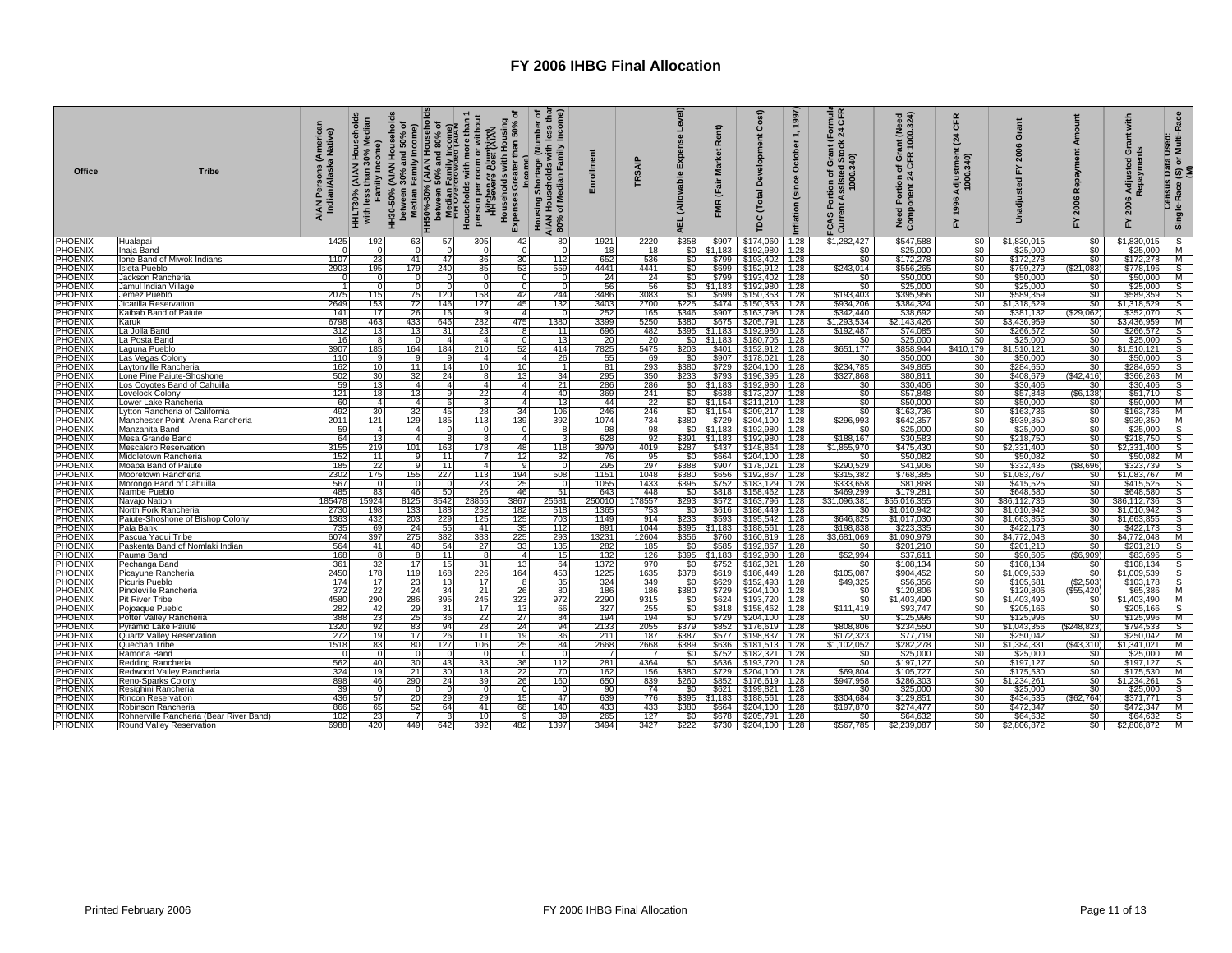| Office                    | <b>Tribe</b>                                                         | Americar<br>Native)<br>AIAN Persons (,<br>Indian/Alaska | adian<br>amily Income)<br>Σ<br><b>HHLT30%</b><br>with | HH30-50% (AIAN Households<br>between 30% and 50% of<br>Median Family Income) | h HH50%-80% (ΑΙΑΝ Households<br>between 50% and 80% of<br>a Median Family Income)<br>households with more than 1<br>Hydro per room or without<br>person per room or without<br>Hydroge Cost (λίκλν | ᅙ<br>Housing<br>than 50%<br>Households with<br>ပ<br>Expenses | less thar<br>Income)<br>৳<br>(Number<br>holds with l<br>lian Family<br><b>Shortag</b><br>Household<br>of Median I<br>Housing:<br><b>AIAN</b><br>80% | Enrollment  | <b>TRSAIP</b>     | Level)<br>nse<br>Exper<br>(Allowable<br><b>AEL</b> | Rent)<br><b>Market</b><br>(Fair<br>Ĕ | Cost)<br>۵<br><b>Total</b><br>g                | 1997<br>$\div$<br>October<br>(since<br>nflation | mula<br>CFR<br>$\overline{24}$<br>č<br>ion of Grant<br>ssisted Stocl<br>1000.340)<br>Assis<br>$\mathbf{H}$<br>FCAS<br>Currel | rant (Need<br>२ 1000.324)<br>Need Portion of Gra<br>Component 24 CFR | CFR<br>$\mathbf{z}_4$<br>Adjustment<br>1000.340)<br>1996<br>십 | $\bar{c}$<br>È                                                | po<br>ਕ<br>Ë<br>Repayme<br>2006<br>겂 | with<br>änt<br>ö<br>Adjusted<br>aym<br>2006<br>≿ | (S) or Multi-Race<br>(M)<br>Data Used<br>Census<br>Single-Race |
|---------------------------|----------------------------------------------------------------------|---------------------------------------------------------|-------------------------------------------------------|------------------------------------------------------------------------------|----------------------------------------------------------------------------------------------------------------------------------------------------------------------------------------------------|--------------------------------------------------------------|-----------------------------------------------------------------------------------------------------------------------------------------------------|-------------|-------------------|----------------------------------------------------|--------------------------------------|------------------------------------------------|-------------------------------------------------|------------------------------------------------------------------------------------------------------------------------------|----------------------------------------------------------------------|---------------------------------------------------------------|---------------------------------------------------------------|--------------------------------------|--------------------------------------------------|----------------------------------------------------------------|
| PHOENIX                   | Rumsey Rancheria                                                     | 88                                                      |                                                       | 6                                                                            | ĥ                                                                                                                                                                                                  | $\overline{7}$                                               | 18                                                                                                                                                  | 44          | 44                | \$380                                              | \$851                                | \$193,402                                      | 1.28                                            | \$0                                                                                                                          | \$50,000                                                             | \$0                                                           | \$50,000                                                      |                                      | \$50,000                                         |                                                                |
| <b>PHOENIX</b>            | Salt River Puma-Maricopa                                             | 3757                                                    | 257                                                   | 176                                                                          | 171<br>259                                                                                                                                                                                         | 67                                                           | 246                                                                                                                                                 | 8075        | 7371              | 5333                                               | \$817                                | \$164,346 1.28                                 |                                                 | \$1,708,129                                                                                                                  | \$718,757                                                            |                                                               | \$0<br>\$2,426,886                                            | $\frac{$0}{$0}$                      | .426,886                                         | $\frac{S}{S}$                                                  |
| PHOENIX                   | San Carlos Apache                                                    | 9424                                                    | 724                                                   | 374                                                                          | 971<br>448                                                                                                                                                                                         | 263                                                          | 813                                                                                                                                                 | 11916       | 10323             | \$368                                              | \$607                                | $$158,462$ 1.28                                |                                                 | \$3.767.776                                                                                                                  | \$2,217,529                                                          |                                                               | \$0<br>\$5,985,305                                            | (S616, 385)                          | \$5,368,920                                      | $\frac{S}{S}$                                                  |
| PHOENIX                   | San Felipe Pueblo                                                    | 2636                                                    | 164                                                   | 104                                                                          | 241<br>63                                                                                                                                                                                          | 51                                                           | 331                                                                                                                                                 | 3248        | 2656              | \$0                                                | \$699                                | \$150,353 1.28                                 |                                                 | \$0                                                                                                                          | \$523,971                                                            | SO.                                                           | \$523,971                                                     | \$0                                  | \$523,971                                        |                                                                |
| <b>PHOENIX</b>            | San Ildefonso Pueblo                                                 | 563                                                     | 59                                                    | 45                                                                           | 17<br>50                                                                                                                                                                                           | 13                                                           | 80                                                                                                                                                  | 628         | 644               | \$0                                                |                                      | \$818 \$150,353 1.28                           |                                                 | \$289,582                                                                                                                    | \$116,222                                                            | \$0                                                           | \$405,803                                                     | (\$48,990)                           | \$356,813                                        | S                                                              |
| <b>PHOENIX</b><br>PHOENIX | San Juan Pueblo                                                      | 2226<br>508                                             | 64<br>27                                              | 110<br>19                                                                    | 92<br>83<br>45<br>30.                                                                                                                                                                              | 62<br>17                                                     | 193<br>77                                                                                                                                           | 2723<br>254 | 2668<br>152       | \$0                                                | \$878                                | \$473    \$152,493   1.28<br>\$163,796 1.28    |                                                 | \$219,365<br>\$0                                                                                                             | \$297,559<br>\$125,538                                               | \$0                                                           | \$516,924<br>\$125,538                                        | \$27,395<br>\$0                      | \$489,529<br>\$125,538                           | M<br>S                                                         |
| <b>PHOENIX</b>            | San Juan Southern Paiute Tribe<br>San Manuel Band                    | 43                                                      | $\overline{a}$                                        | $\overline{4}$                                                               | $\overline{4}$                                                                                                                                                                                     | 4 <sup>1</sup>                                               | 13                                                                                                                                                  | 151         | 151               | \$395                                              |                                      | \$752 \$182,321                                | 1.28                                            | \$0                                                                                                                          | \$50,000                                                             | $\frac{1}{2}$                                                 | \$50,000                                                      | \$0                                  | \$50,000                                         | S                                                              |
| PHOENIX                   | San Pasqual Band                                                     | 362                                                     | 33                                                    | 15                                                                           | 36<br>13                                                                                                                                                                                           | 11                                                           | 9                                                                                                                                                   | 529         | 723               |                                                    |                                      | \$395 \$1,183 \$192,980                        | 1.28                                            | \$399,637                                                                                                                    |                                                                      |                                                               |                                                               |                                      | \$480,696                                        |                                                                |
| <b>PHOENIX</b>            | San Rosa Band of Cahuilla                                            | 55                                                      | 4                                                     | $\mathbf{4}$                                                                 | $\overline{4}$                                                                                                                                                                                     | $\circ$                                                      | 9                                                                                                                                                   | 183         | 198               | 395                                                | \$752                                | \$182,321                                      | 1.28                                            | \$14,638                                                                                                                     | $$81,059$<br>$$25,000$                                               |                                                               | \$0<br>\$0<br>\$480,696<br>\$39,638                           | $\frac{60}{50}$                      | \$39,638                                         | s<br>s                                                         |
| PHOENIX                   | Sandia Pueblo                                                        | 535                                                     | 33                                                    | 30                                                                           | 56<br>17                                                                                                                                                                                           | 25                                                           | 99                                                                                                                                                  | 485         | 409               | \$0                                                | \$699                                | \$152,912                                      | 1.28                                            | \$68,095                                                                                                                     | \$124,350                                                            | \$0                                                           | \$192,444                                                     | (\$6, 249)                           | \$186,195                                        | S                                                              |
| PHOENIX                   | Santa Ana Pueblo                                                     | 506                                                     | 17                                                    | 15 <sup>1</sup>                                                              | 35<br>40                                                                                                                                                                                           | 9                                                            | 61                                                                                                                                                  | 716         | 734               | SO <sub>1</sub>                                    | \$699                                | \$150,353                                      | 1.28                                            | \$33,598                                                                                                                     | \$91,623                                                             | \$0                                                           | \$125,221                                                     | (S8, 130)                            | \$117,091                                        | S                                                              |
| PHOENIX                   | Santa Clara Pueblo                                                   | 1422                                                    | 109                                                   | 80                                                                           | 109<br>66                                                                                                                                                                                          | 52                                                           | 185                                                                                                                                                 | 2800        | 2800              | SO I                                               |                                      | $$491$ $$150,353$ 1.28                         |                                                 | \$351,312                                                                                                                    | \$304,236                                                            | \$0                                                           | \$655,548                                                     | (\$7.110                             | \$648,438                                        | s                                                              |
| PHOENIX                   | Santa Rosa Rancheria                                                 | 476                                                     | 31                                                    | 16 <sup>1</sup>                                                              | 21<br>40                                                                                                                                                                                           | 9                                                            | 23                                                                                                                                                  | 682         | 421               | 5378                                               |                                      | \$592 \$182,402                                | 1.28                                            | \$306,820                                                                                                                    | \$103,203                                                            | \$0                                                           | \$410,023                                                     | \$0                                  | \$410,023                                        | S                                                              |
| <b>PHOENIX</b>            | Santa Ynez Band of Chumash                                           | 86                                                      | - 8                                                   | $\overline{4}$                                                               | $\overline{4}$<br>$\Omega$                                                                                                                                                                         | 4                                                            | 10                                                                                                                                                  | 159         | 445               | \$395                                              |                                      | $$1,004$ $$202,914$ 1.28                       |                                                 | \$145,995                                                                                                                    | \$113,502                                                            | \$202,340                                                     | \$259,497                                                     | \$0                                  | \$259,497                                        | $\overline{s}$                                                 |
| <b>PHOENIX</b>            | Santa Ysabel Reservation                                             | 239                                                     | 23<br>175                                             | 19<br>138                                                                    | 30<br>28                                                                                                                                                                                           | $\overline{0}$                                               | 72                                                                                                                                                  | 936<br>4492 | 921<br>4807       | \$0                                                |                                      | $$0 \mid $1,183 \mid $192,980 \mid 1.28$       |                                                 | \$0                                                                                                                          | \$87,915                                                             | \$0                                                           | \$87,915                                                      | \$0<br>\$0                           | \$87,915                                         | $\overline{s}$<br>$\mathsf{s}$                                 |
| PHOENIX<br>PHOENIX        | Santo Domingo Pueblo<br>Scotts Valley (Pomo)                         | 3299<br>294                                             | 22                                                    | 18                                                                           | 155<br>296<br>22<br>14                                                                                                                                                                             | 20<br>23                                                     | 392<br>61                                                                                                                                           | 147         | 154               | SO <sub>1</sub>                                    | \$699                                | \$150,353 1.28<br>$$664$ $$204,100$ 1.28       |                                                 | \$306,808<br>\$0                                                                                                             | \$594,565<br>\$96,749                                                | \$0<br>\$0                                                    | \$901,373<br>\$96,749                                         | \$0                                  | \$901,373<br>\$96,749                            | м                                                              |
| <b>PHOENIX</b>            | Sherwood Valley Rancheria                                            | 543                                                     | 33                                                    | 35                                                                           | 30<br>50                                                                                                                                                                                           | 37                                                           | 83                                                                                                                                                  | 408         | 198               | \$380                                              |                                      | \$729 \$204,100                                | 1.28                                            | \$197,686                                                                                                                    | \$167,569                                                            | \$0                                                           | \$365,255                                                     | \$0                                  | \$365,255                                        | M                                                              |
| <b>PHOENIX</b>            | Shingle Springs Rancheria                                            | 620                                                     | 43                                                    | 41                                                                           | 25<br>63                                                                                                                                                                                           | 81                                                           | 147                                                                                                                                                 | 310         | 310               | \$0                                                |                                      | \$971   \$193,402                              | 1.28                                            | \$0                                                                                                                          | \$294,377                                                            | \$0                                                           | \$294,377                                                     | \$0                                  | \$294.377                                        | $\overline{s}$                                                 |
| <b>PHOENIX</b>            | Smith River Rancheria                                                | 2112                                                    | 139                                                   | 131                                                                          | 92<br>175                                                                                                                                                                                          | 135                                                          | 445                                                                                                                                                 | 1056        | 3254              | SO <sub>1</sub>                                    |                                      | \$620 \$199,821 1.28                           |                                                 | \$0                                                                                                                          | \$746,417                                                            | \$0                                                           | \$746,417                                                     | \$0                                  | \$746,417                                        | s                                                              |
| <b>PHOENIX</b>            | Soboba Band                                                          | 452                                                     | 19                                                    | 13                                                                           | 16<br>15                                                                                                                                                                                           | 23                                                           | ō                                                                                                                                                   | 802         | 802               | \$395                                              |                                      | $$752$ \$182,321                               | 1.28                                            | \$384,844                                                                                                                    | \$85,294                                                             | \$0                                                           | \$470,138                                                     | (\$37,639)                           | \$432,499                                        | S                                                              |
| <b>PHOENIX</b>            | Stewarts Point Rancheria                                             | 1152                                                    | 69                                                    | 74                                                                           | 106<br>65                                                                                                                                                                                          | 79                                                           | 249                                                                                                                                                 | 576         | $\frac{599}{228}$ |                                                    |                                      | \$380 \$1,154 \$209,217 1.28                   |                                                 | \$0                                                                                                                          | \$383,211                                                            | \$0                                                           | $\frac{$383,211}{$67,113}$                                    | \$0                                  | \$383.211                                        | M                                                              |
| <b>PHOENIX</b>            | Sulphur Bank Rancheria                                               | 180                                                     | 14                                                    | 11                                                                           | 14                                                                                                                                                                                                 | 10 <sup>1</sup>                                              | 39                                                                                                                                                  | 90          |                   | \$0                                                |                                      | \$664 \$204,100 1.28                           |                                                 | \$0                                                                                                                          | \$67,113                                                             | šō                                                            |                                                               | \$0                                  | \$67,113                                         | $\overline{s}$                                                 |
| PHOENIX                   | Summit Lake Paiute Tribe                                             | 11                                                      | $\cap$                                                | $\Omega$                                                                     | $\Omega$                                                                                                                                                                                           | $\Omega$                                                     | $\mathbf 0$                                                                                                                                         | 102         | 115               | \$0                                                |                                      | \$671 \$173,207 1.28                           |                                                 | \$0                                                                                                                          | \$25,000                                                             | \$0                                                           | \$25,000                                                      | \$0                                  | \$25,000                                         | s                                                              |
| PHOENIX<br>PHOENIX        | Susanville Rancheria                                                 | 720                                                     | 33<br>$\overline{a}$                                  | 77<br>$\Delta$                                                               | 42<br>30                                                                                                                                                                                           | 31<br>4 <sup>1</sup>                                         | 77<br>8                                                                                                                                             | 360<br>67   | 1633              | 387                                                |                                      | \$652 \$193,720 1.28                           |                                                 | \$389,104                                                                                                                    | \$196,467                                                            |                                                               | \$0<br>\$585,571<br>\$0<br>\$50,000                           | \$0                                  | \$585,571                                        |                                                                |
| PHOENIX                   | Sycuan Band of Kumeyaay Nation<br>Table Bluff Rancheria, Wiyot Tribe | 22<br>74                                                | 13                                                    | a                                                                            | $\boldsymbol{\Lambda}$                                                                                                                                                                             | 4 <sup>1</sup>                                               | 26                                                                                                                                                  | 360         | 133<br>87         | \$0                                                | \$678                                | \$395 \$1,183 \$192,980 1.28<br>\$205,791 1.28 |                                                 | \$0<br>\$0                                                                                                                   | \$50,000<br>\$41,091                                                 |                                                               | \$41,091                                                      |                                      | \$50,000<br>\$41,091                             | s<br>S                                                         |
| <b>PHOENIX</b>            | Table Mountain Rancheria                                             | $\overline{1}$                                          |                                                       |                                                                              | $\Omega$                                                                                                                                                                                           | $\overline{0}$                                               | $\Omega$                                                                                                                                            | 115         | 115               | \$0                                                | \$616                                | $$188,155$ 1.28                                |                                                 | $\overline{\$0}$                                                                                                             | \$50,000                                                             |                                                               | §0<br>\$0<br>\$50,000                                         | $\frac{$0}{0}$                       | \$50,000                                         |                                                                |
| <b>PHOENIX</b>            | Taos Pueblo                                                          | 1394                                                    | 119                                                   | 82                                                                           | 96<br>111                                                                                                                                                                                          | 35                                                           | 150                                                                                                                                                 | 2443        | 2508              | \$0                                                | \$629                                | $$152,493$   1.28                              |                                                 | \$425,968                                                                                                                    | \$312.064                                                            |                                                               | \$O<br>\$738,033                                              | $\overline{\$0}$                     | \$738,033                                        | $\overline{\mathsf{s}}$                                        |
| PHOENIX                   | Te-Moal                                                              | 926                                                     | 95                                                    | 75                                                                           | 92<br>21                                                                                                                                                                                           | 33                                                           | $\mathbf 0$                                                                                                                                         | 2597        | 2597              | \$418                                              |                                      | \$694   \$174,161                              | 1.28                                            | \$1,289,067                                                                                                                  | \$198,720                                                            |                                                               | <b>S</b> O<br>\$1,487,787                                     | (\$39,728)                           | \$1,448,059                                      | s                                                              |
| PHOENIX                   | Tesuque Pueblo                                                       | 379                                                     | 29                                                    | 25                                                                           | 23<br>37                                                                                                                                                                                           | 4                                                            | 58                                                                                                                                                  | 404         | 404               | \$0                                                | \$818                                | \$158,462                                      | 1.28                                            | \$105,075                                                                                                                    | \$81,460                                                             | \$0                                                           | \$186,535                                                     | (\$6,741                             | \$179,794                                        | s                                                              |
| <b>PHOENIX</b>            | Tohono O'Odham Nation                                                | 13121                                                   | 1082                                                  | 493                                                                          | 1330<br>415                                                                                                                                                                                        | 272                                                          | 1124                                                                                                                                                | 25588       | 32716             | \$170                                              |                                      | $$722$ $$164,346$                              | 1.28                                            | \$3,071,642                                                                                                                  | \$3,003,591                                                          | \$0                                                           | \$6,075,232                                                   | (\$292,366)                          | \$5,782,866                                      | S                                                              |
| PHOENIX                   | Tonto Apache of Arizona                                              | 125                                                     |                                                       | 4                                                                            | 13<br>17                                                                                                                                                                                           | $\Omega$                                                     | 26                                                                                                                                                  | 111         | 111               | \$0                                                | \$667                                | \$162,727 1.28                                 |                                                 | \$0                                                                                                                          | \$34,145                                                             | \$0                                                           | \$34,145                                                      | \$0                                  | \$34,145                                         | s                                                              |
| PHOENIX<br><b>PHOENIX</b> | Torres-Martinez Band of Cahuilla                                     | 204<br>63                                               | 27<br>$\overline{a}$                                  | 13 <sup>1</sup><br>$\overline{4}$                                            | 31<br>30<br>9<br>$\boldsymbol{\Lambda}$                                                                                                                                                            | 10 <sup>1</sup><br>13                                        | 33<br>17                                                                                                                                            | 532<br>214  | 187<br>189        | \$395<br>\$0                                       | \$751<br>\$678                       | \$183,129                                      | 1.28                                            | \$174,022<br>\$0                                                                                                             | \$91,787<br>\$43,960                                                 | \$0<br>\$0                                                    | \$265,808<br>\$43,960                                         | \$0<br>\$0                           | \$265,808<br>\$43,960                            | S<br>$\overline{\mathsf{s}}$                                   |
| <b>PHOENIX</b>            | <b>Trinidad Rancheria</b><br>Tule River Indian Tribe                 | 519                                                     | 43                                                    | 8                                                                            | 21<br>27                                                                                                                                                                                           | 15 <sup>1</sup>                                              | $\mathbf 0$                                                                                                                                         | 1402        | 1363              | \$373                                              | \$605                                | $$205,791$ 1.28<br>\$189,224                   | 1.28                                            | \$597,327                                                                                                                    | \$110.443                                                            | \$53,482                                                      | \$707,770                                                     | \$0                                  | \$707.770                                        | S                                                              |
| PHOENIX                   | Tulomne Rancheria                                                    | 700                                                     | 46                                                    | 73                                                                           | 52<br>40                                                                                                                                                                                           | 42                                                           | 137                                                                                                                                                 | 350         | 2700              | \$378                                              |                                      | \$720 \$189,658                                | 1.28                                            | \$159,264                                                                                                                    | \$245,119                                                            | \$0                                                           | \$404,383                                                     | \$0                                  | \$404,383                                        | S                                                              |
| PHOENIX                   | Twenty Nine Palms Band                                               |                                                         | $\Omega$                                              | $\Omega$                                                                     | $\Omega$<br>$\Omega$                                                                                                                                                                               | $\overline{0}$                                               | $\Omega$                                                                                                                                            | 13          | 13                | \$0                                                |                                      | \$752 \$182,321                                | 1.28                                            | \$0                                                                                                                          | \$50,000                                                             | \$0                                                           | \$50,000                                                      | \$0                                  | \$50,000                                         | М                                                              |
| PHOENIX                   | Upper Lake Rancheria (Habematolel Pomo)                              | 290                                                     | 22                                                    | 17 <sup>1</sup>                                                              | 22<br>14                                                                                                                                                                                           | 23 <sup>1</sup>                                              | 61                                                                                                                                                  | 145         | 145               | SO <sub>1</sub>                                    |                                      | \$664 \$204,100 1.28                           |                                                 | \$0                                                                                                                          | \$95.435                                                             | \$0                                                           | \$95.435                                                      | \$0                                  | \$95.435                                         | M                                                              |
| PHOENIX                   | Utu Utu Gwaiti Paiute                                                | 41                                                      | 13                                                    | 8                                                                            | $\overline{4}$<br>-8                                                                                                                                                                               | 4 <sup>1</sup>                                               | 25                                                                                                                                                  | 136         | 67                | \$0                                                |                                      | \$872 \$195,542 1.28                           |                                                 | \$0                                                                                                                          | \$37,540                                                             | \$0                                                           | \$37,540                                                      | \$0                                  | \$37,540                                         | $\overline{s}$                                                 |
| PHOENIX                   | Viejas Group of Capitan Grande                                       | 155                                                     | 13                                                    | 8                                                                            | 19<br>23                                                                                                                                                                                           | $\overline{2}$                                               | 14                                                                                                                                                  | 268         | 271               | \$395                                              |                                      | $$1,183$ $$192,980$ 1.28                       |                                                 | \$146,939                                                                                                                    | \$53,607                                                             | \$0                                                           | \$200,546                                                     | \$0                                  | \$200,546                                        | s                                                              |
| PHOENIX                   | <b>Walker River Paiute Tribe</b>                                     | 692                                                     | 85                                                    | 45                                                                           | 65<br>$rac{25}{37}$                                                                                                                                                                                | 24                                                           | $\overline{7}$                                                                                                                                      | 2219        | 1169              | \$349                                              |                                      | \$638 \$173,207 1.28                           |                                                 | \$852,424                                                                                                                    | \$158,709                                                            |                                                               | $\frac{50}{50}$<br>\$1,011,133                                | $\overline{\$0}$                     | \$1,011,133                                      | $\overline{s}$                                                 |
| <b>PHOENIX</b>            | Washoe Tribe                                                         | 874                                                     | 88                                                    | 98                                                                           | $\overline{72}$                                                                                                                                                                                    | 48                                                           | 27                                                                                                                                                  | 1582        | 1580              | \$385                                              | \$771                                | \$173,207 1.28                                 |                                                 | \$1.074.750                                                                                                                  | \$240,268                                                            |                                                               | \$1,315,019                                                   | $\overline{30}$                      | \$1,315,019                                      | $\overline{s}$                                                 |
| PHOENIX<br><b>PHOENIX</b> | White Mountain Apache (Fort Apache)                                  | 12505<br>46                                             | 1022                                                  | 522<br>4                                                                     | 574<br>1405                                                                                                                                                                                        | 298<br>$\overline{a}$                                        | 977                                                                                                                                                 | 13717<br>77 | 13490<br>66       | \$163                                              | \$580                                | \$159,532 1.28<br>\$671   \$173.207   1.28     |                                                 | \$4,512,494<br>\$0                                                                                                           | \$2,986,869                                                          | \$0<br>\$0                                                    | \$7,499,363<br>\$50,000                                       | (\$182,206)                          | \$7,317,157<br>\$50,000                          | S<br>$\overline{\mathsf{s}}$                                   |
| PHOENIX                   | Winnemucca Colony<br>Yavapai-Apache (Camp Verde)                     | 750                                                     | 88                                                    | 38                                                                           | 162<br>40                                                                                                                                                                                          | 38                                                           | 12<br>64                                                                                                                                            | 1763        | 897               | \$0<br>\$356                                       |                                      | $$696$   \$174,060   1.28                      |                                                 | \$563,192                                                                                                                    | \$50,000<br>\$318,856                                                | \$0                                                           | \$882,047                                                     | $\frac{$0}{$0}$                      | \$882,047                                        | s                                                              |
| <b>PHOENIX</b>            | Yavapai-Prescott                                                     | 123                                                     |                                                       | $\Omega$                                                                     | $\Omega$                                                                                                                                                                                           | 4 <sup>1</sup>                                               | $\Omega$                                                                                                                                            | 159         | 257               | \$0                                                |                                      | \$696 \$174,060 1.28                           |                                                 | \$0                                                                                                                          | \$25,000                                                             |                                                               | 50<br>\$25,000                                                | \$0                                  | \$25,000                                         | S                                                              |
| PHOENIX                   | Yerington Paiute Tribe                                               | 355                                                     | 36                                                    | 30 <sup>1</sup>                                                              | 39<br>30                                                                                                                                                                                           | 4                                                            | 37                                                                                                                                                  | 1150        | 468               | \$335                                              |                                      | \$676 \$173,207 1.28                           |                                                 | \$271,408                                                                                                                    | \$94,913                                                             |                                                               | \$0<br>\$366,321                                              | \$0                                  | \$366,321                                        |                                                                |
| <b>PHOENIX</b>            | Yomba Shoshone Tribe                                                 | 95                                                      | 13                                                    | $\overline{4}$                                                               | Q                                                                                                                                                                                                  | $\Omega$                                                     | $\overline{a}$                                                                                                                                      | 205         | 105               | \$382                                              | \$907                                | \$178,021 1.28                                 |                                                 | \$155,034                                                                                                                    | \$25,000                                                             | \$0                                                           | \$180,034                                                     | \$0                                  | \$180,034                                        | $\mathsf{s}$                                                   |
| <b>PHOENIX</b>            | Ysleta Del Sur                                                       | 2630                                                    | 156                                                   | 107                                                                          | 177<br>191                                                                                                                                                                                         | 109                                                          | 410                                                                                                                                                 | 1315        | 918               | \$0                                                | \$547                                | \$144,267 1.28                                 |                                                 | \$80,372                                                                                                                     | \$586,054                                                            |                                                               | \$666,425                                                     |                                      | \$666,425                                        | s                                                              |
| PHOENIX                   | Yurok Tribe                                                          | 7275                                                    | 495                                                   | 464                                                                          | 691<br>302                                                                                                                                                                                         | 508                                                          | 1623                                                                                                                                                | 4756        | 5002              | \$0                                                | \$650                                | \$205,791                                      | 1.28                                            | \$158,317                                                                                                                    | \$2,329,187                                                          | \$0                                                           | \$2,487,504                                                   | \$0                                  | \$2,487,504                                      | М                                                              |
| PHOENIX                   | Zia Pueblo                                                           | 690                                                     | 21                                                    | 32                                                                           | 43<br>35                                                                                                                                                                                           | $\overline{a}$                                               | 44                                                                                                                                                  | 773         | 804               | \$0                                                |                                      | \$699 \$150,353                                | 1.28                                            | \$132,261                                                                                                                    | \$95,605                                                             |                                                               | \$227,866<br>$rac{$0}{$0}$                                    | \$0                                  | \$227,866                                        | S                                                              |
| PHOENIX                   | Zuni Tribe                                                           | 7868                                                    | 403                                                   | 350                                                                          | 408<br>482                                                                                                                                                                                         | 190                                                          | 806                                                                                                                                                 | 9780        | 8960              | \$278                                              |                                      | \$538 \$161,440 1.28                           |                                                 | \$1,555,087                                                                                                                  | \$1,525,161                                                          |                                                               | \$3,080,248                                                   | (S499, 364)                          | \$2,580,884                                      |                                                                |
| <b>PHOENIX</b>            | <b>TOTAL</b>                                                         | 385,577                                                 | 30.390                                                |                                                                              | 18,404 20,753<br>43,089                                                                                                                                                                            | 11,389                                                       | 50,581                                                                                                                                              | 501,719     | 425.801           |                                                    |                                      |                                                |                                                 |                                                                                                                              |                                                                      |                                                               | \$89,986,545    \$106,638,438    \$1,515,542    \$196,624,983 | $-$ \$3,278,692                      | \$193,346,291                                    |                                                                |